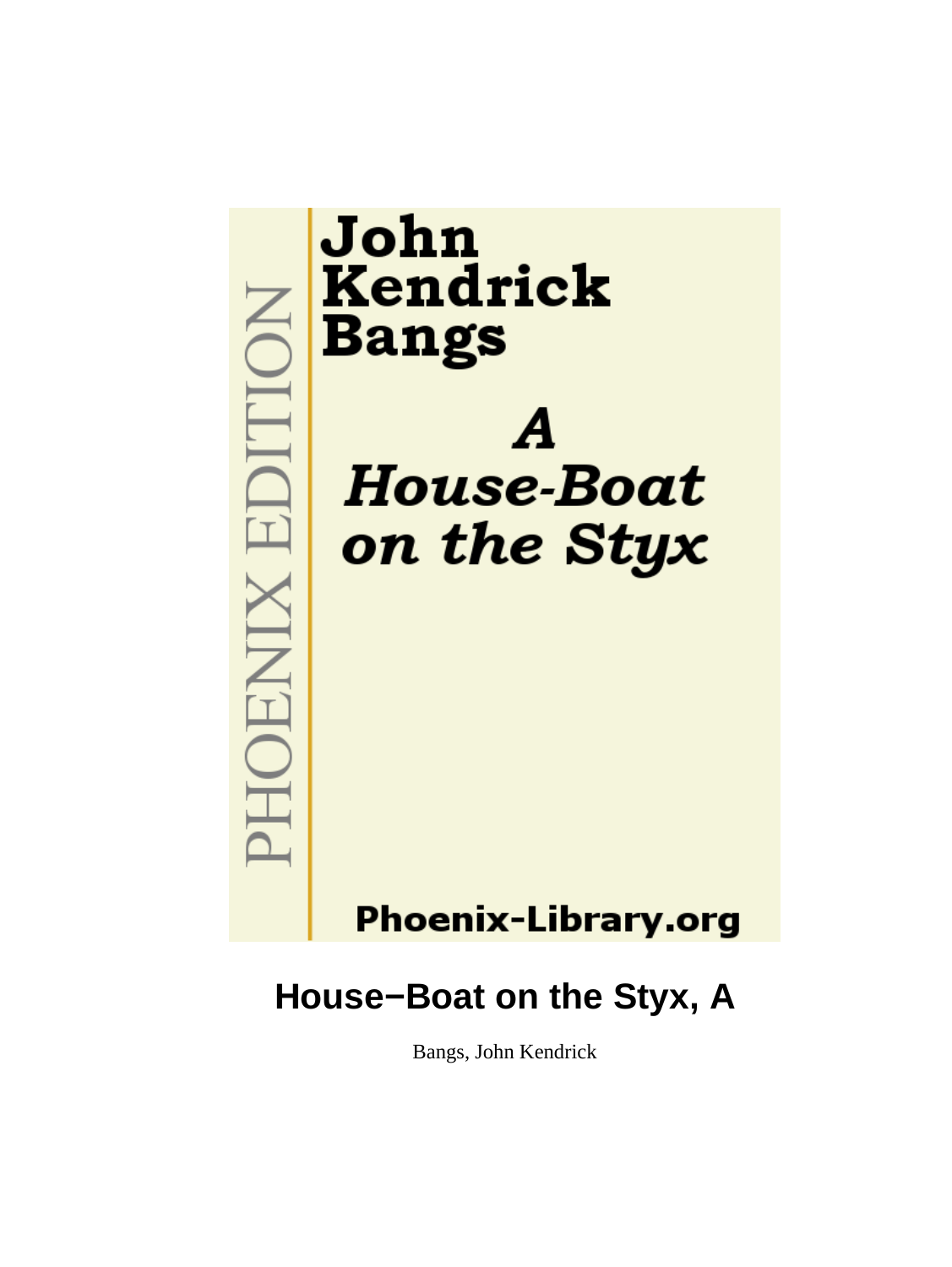[Table of Content](#page-72-0) [About Phoenix−Edition](#page-73-0) **[Copyright](#page-74-0)**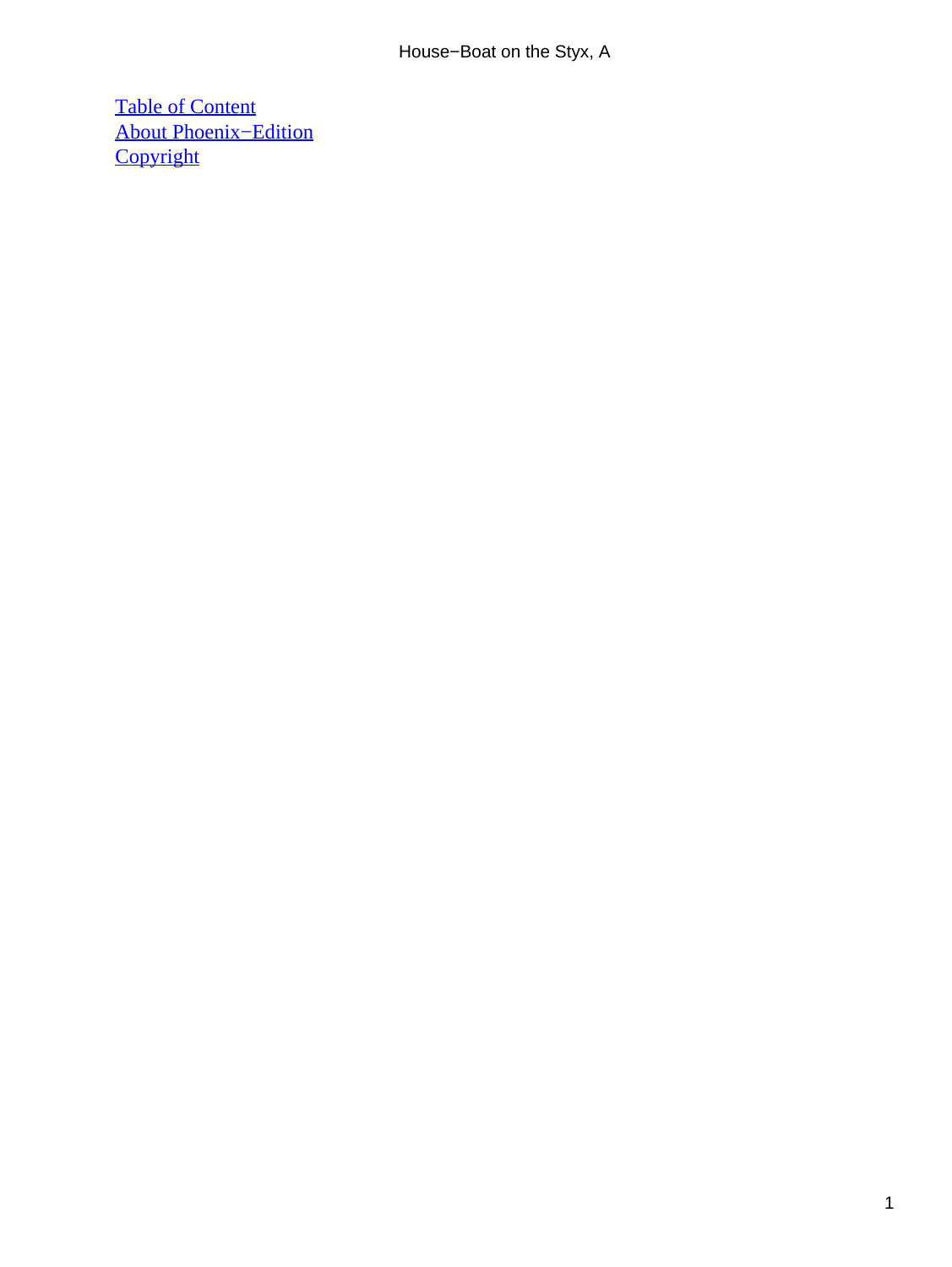House−Boat on the Styx, A

*A* HOUSE−BOAT **ON THE STYX** by John Kendrick Bangs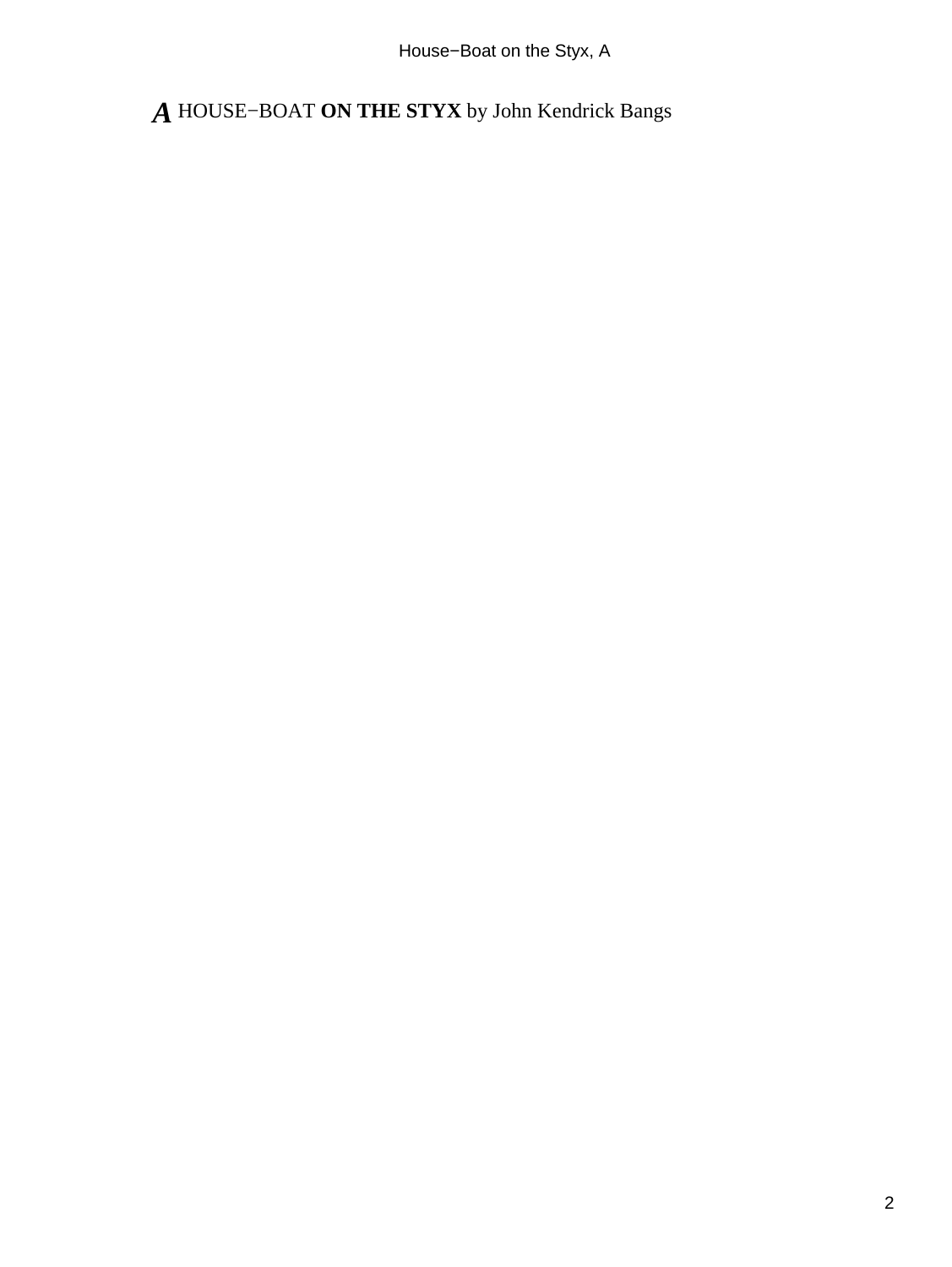## **[CHAPTER I: CHARON MAKES A DISCOVERY](#page-72-0)**

*C*haron, the Ferryman of renown, was cruising slowly along the Styx one pleasant Friday morning not long ago, and as he paddled idly on he chuckled mildly to himself as he thought of the monopoly in ferriage which in the course of years he had managed to build up.

 «It's a great thing,» he said, with a smirk of satisfaction – «it's a great thing to be the go−between between two states of being; to have the exclusive franchise to export and import shades from one state to the other, and withal to have had as clean a record as mine has been. Valuable as is my franchise, I never corrupted a public official in my life, and  $-\infty$ 

 Here Charon stopped his soliloquy and his boat simultaneously. As he rounded one of the many turns in the river a singular object met his gaze, and one, too, that filled him with misgiving. It was another craft, and that was a thing not to be tolerated. Had he, Charon, owned the exclusive right of way on the Styx all these years to have it disputed here in the closing decade of the Nineteenth Century? Had not he dealt satisfactorily with all, whether it was in the line of ferriage or in the providing of boats for pleasure−trips up the river? Had he not received expressions of satisfaction, indeed, from the most exclusive families of Hades with the very select series of picnics he had given at Charon's Glen Island? No wonder, then, that the queer−looking boat that met his gaze, moored in a shady nook on the dark side of the river, filled him with dismay.

 «Blow me for a landlubber if I like that!» he said, in a hardly audible whisper. «And shiver my timbers if I don't find out what she's there for. If anybody thinks he can run an opposition line to mine on this river he's mightily mistaken. If it comes to competition, I can carry shades for nothing and still quaff the B. G. yellow−label benzine three times a day without experiencing a financial panic. I'll show 'em a thing or two if they attempt to rival me. And what a boat! It looks for all the world like a Florentine barn on a canal−boat.»

 Charon paddled up to the side of the craft, and, standing up in the middle of his boat, cried out,

«Ship ahoy!»

 There was no answer, and the Ferryman hailed her again. Receiving no response to his second call, he resolved to investigate for himself; so, fastening his own boat to the stern−post of the stranger, he clambered on board. If he was astonished as he sat in his ferry− boat, he was paralyzed when he cast his eye over the unwelcome vessel he had boarded. He stood for at least two minutes rooted to the spot. His eye swept over a long,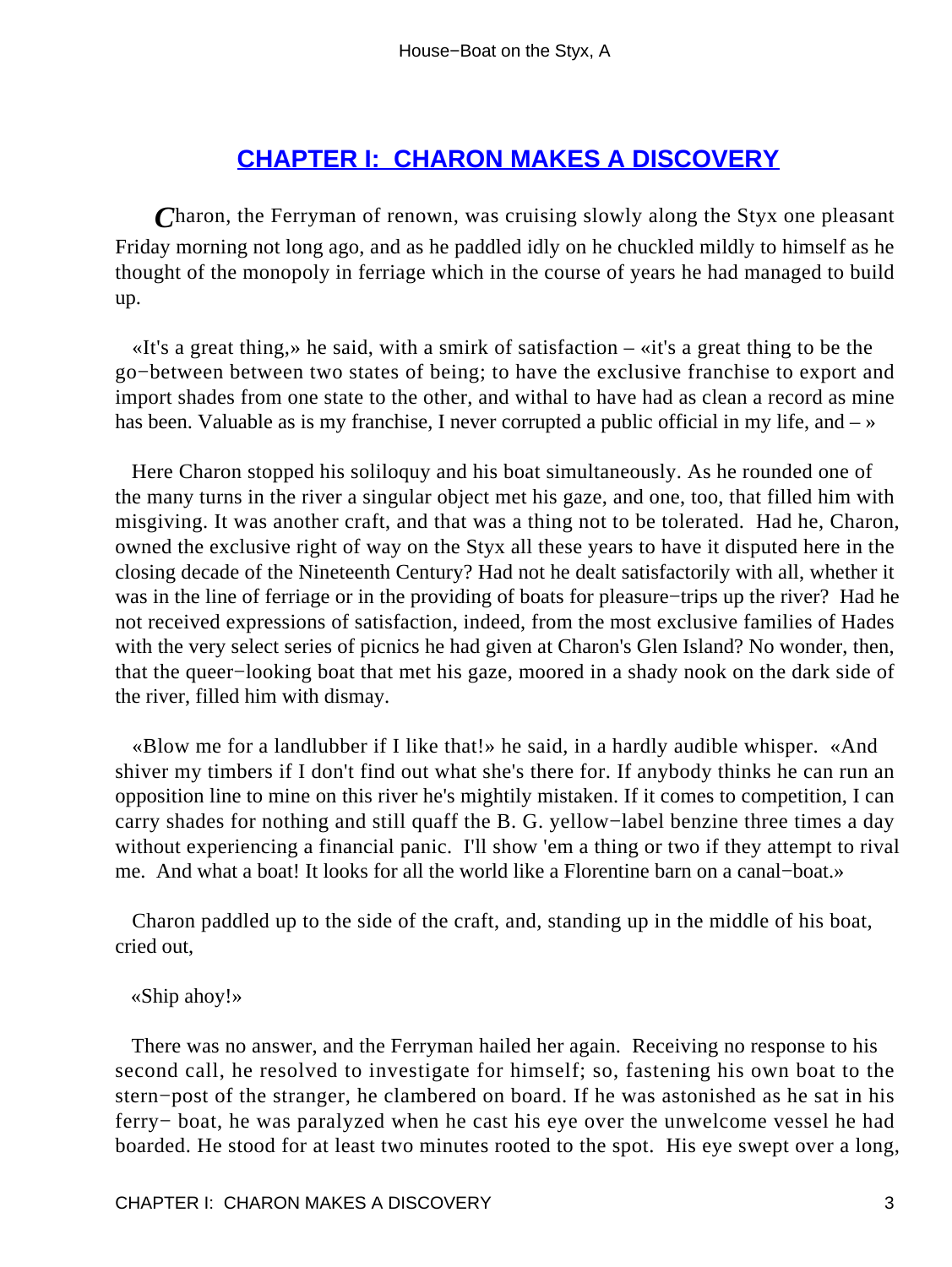broad deck, the polish of which resembled that of a ball−room floor. Amidships, running from three− quarters aft to three−quarters forward, stood a structure that in its lines resembled, as Charon had intimated, a barn, designed by an architect enamoured of Florentine simplicity; but in its construction the richest of woods had been used, and in its interior arrangement and adornment nothing more palatial could be conceived.

 «What's the blooming thing for?» said Charon, more dismayed than ever. «If they start another line with a craft like this, I'm very much afraid I'm done for after all. I wouldn't take a boat like mine myself if there was a floating palace like this going the same way. I'll have to see the Commissioners about this, and find out what it all means. I suppose it'll cost me a pretty penny, too, confound them!»

 A prey to these unhappy reflections, Charon investigated further, and the more he saw the less he liked it. He was about to encounter opposition, and an opposition which was apparently backed by persons of great wealth – perhaps the Commissioners themselves. It was a consoling thought that he had saved enough money in the course of his career to enable him to live in comfort all his days, but this was not really what Charon was after. He wished to acquire enough to retire and become one of the smart set. It had been done in that section of the universe which lay on the bright side of the Styx, why not, therefore, on the other, he asked.

 «I'm pretty well connected even if I am a boatman,» he had been known to say. «With Chaos for a grandfather, and Erebus and Nox for parents, I've just as good blood in my veins as anybody in Hades. The Noxes are a mighty fine family, not as bright as the Days, but older; and we're poor – that's it, poor – and it's money makes caste these days. If I had millions, and owned a railroad, they'd call me a yacht−owner. As I haven't, I'm only a boatman. Bah! Wait and see! I'll be giving swell functions myself some day, and these upstarts will be on their knees before me begging to be asked. Then I'll get up a little aristocracy of my own, and I won't let a soul into it whose name isn't mentioned in the Grecian mythologies. Mention in Burke's peerage and the Elite directories of America won't admit anybody to Commodore Charon's house unless there's some other mighty good reason for it.»

 Foreseeing an unhappy ending to all his hopes, the old man clambered sadly back into his ancient vessel and paddled off into the darkness. Some hours later, returning with a large company of new arrivals, while counting up the profits of the day Charon again caught sight of the new craft, and saw that it was brilliantly lighted and thronged with the most famous citizens of the Erebean country. Up in the bow was a spirit band discoursing music of the sweetest sort. Merry peals of laughter rang out over the dark waters of the Styx. The clink of glasses and the popping of corks punctuated the music with a frequency which would have delighted the soul of the most ardent lover of commas, all of which so overpowered the grand master boatman of the Stygian Ferry Company that he dropped three oboli and an American dime, which he carried as a pocket−piece, overboard. This, of course, added to his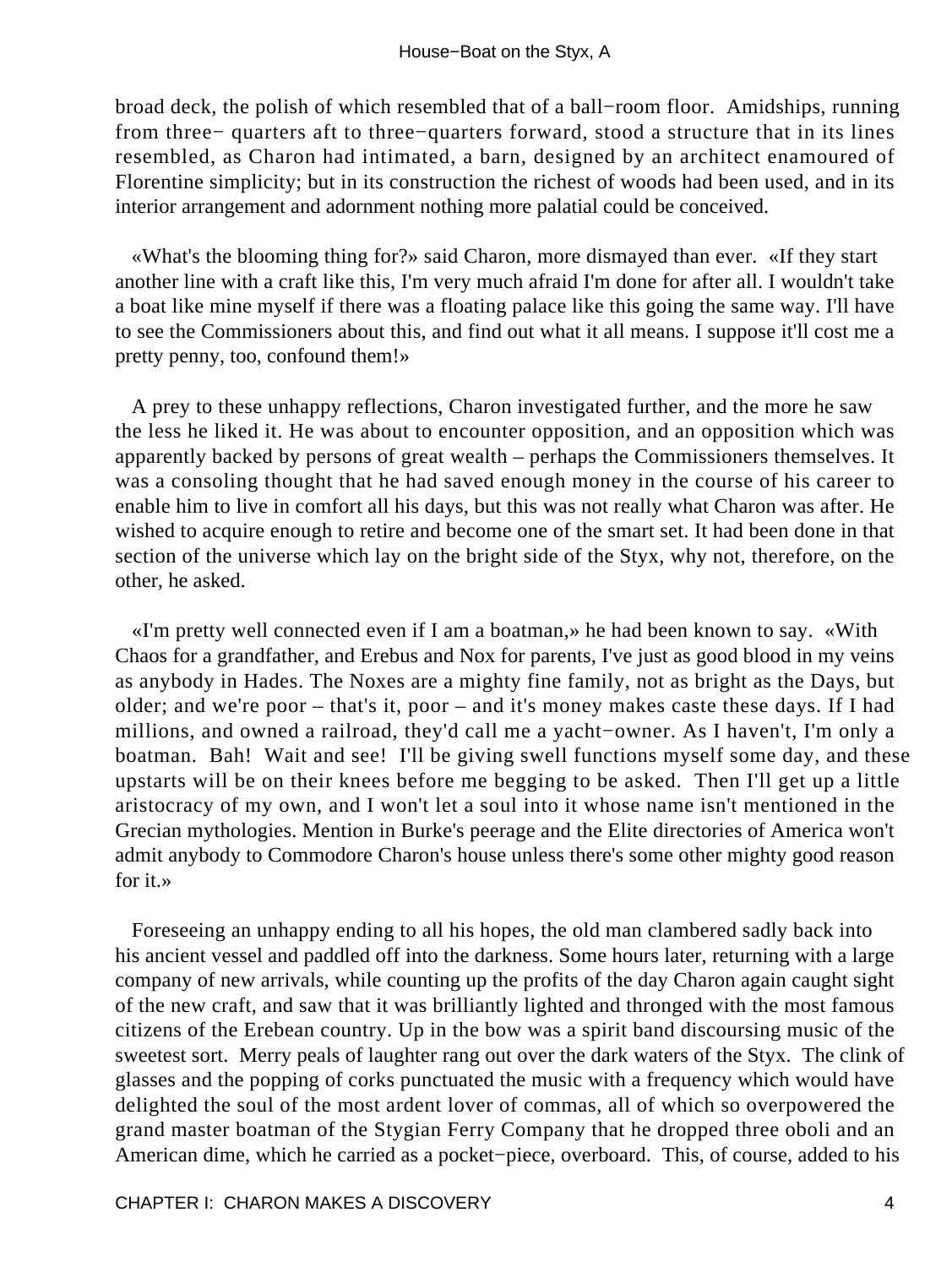woe; but it was forgotten in an instant, for some one on the new boat had turned a search−light directly upon Charon himself, and simultaneously hailed the master of the ferry− boat.

«Charon!» cried the shade in charge of the light. «Charon, ahoy!»

 «Ahoy yourself!» returned the old man, paddling his craft close up to the stranger. «What do you want?»

«You,» said the shade. «The house committee want to see you right away.»

«What for?» asked Charon, cautiously.

 «I'm sure I don't know. I'm only a member of the club, and house committees never let mere members know anything about their plans. All I know is that you are wanted,» said the other.

«Who are the house committee?» queried the Ferryman.

 «Sir Walter Raleigh, Cassius, Demosthenes, Blackstone, Doctor Johnson, and Confucius,» replied the shade.

 «Tell 'em I'll be back in an hour,» said Charon, pushing off. «I've got a cargo of shades on board consigned to various places up the river. I've promised to get 'em all through to−night, but I'll put on a couple of extra paddles – two of the new arrivals are working their passage this trip – and it won't take as long as usual. What boat is this, anyhow?»

«The Nancy Nox, of Erebus.»

 «Thunder!» cried Charon, as he pushed off and proceeded on his way up the river. «Named after my mother! Perhaps it'll come out all right yet.»

 More hopeful of mood, Charon, aided by the two dead−head passengers, soon got through with his evening's work, and in less than an hour was back seeking admittance, as requested, to the company of Sir Walter Raleigh and his fellow−members on the house committee. He was received by these worthies with considerable effusiveness, considering his position in society, and it warmed the cockles of his aged heart to note that Sir Walter, who had always been rather distant to him since he had carelessly upset that worthy and Queen Elizabeth in the middle of the Styx far back in the last century, permitted him to shake three fingers of his left hand when he entered the committee−room.

«How do you do, Charon?» said Sir Walter, affably. «We are very glad to see you.»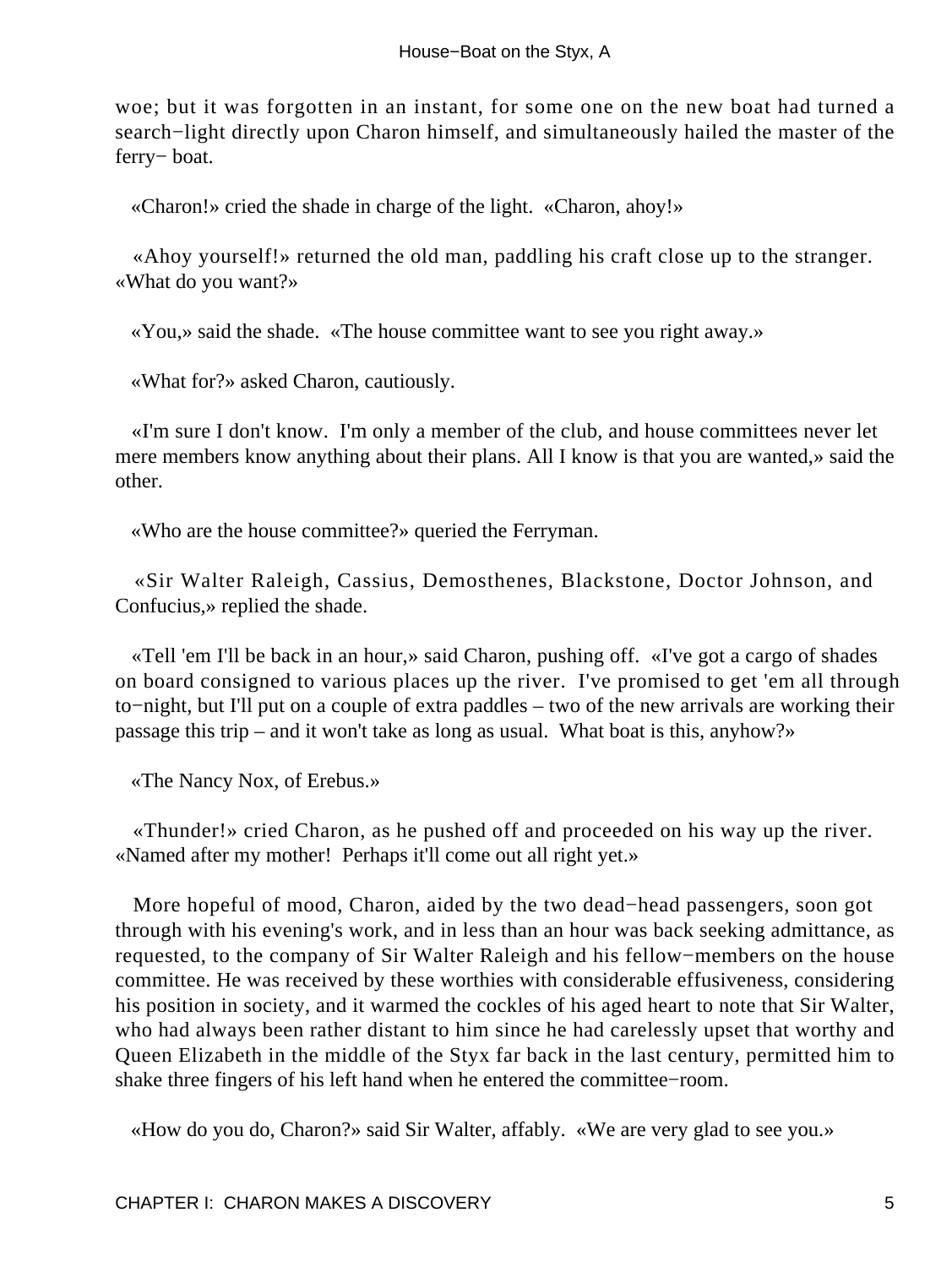«Thank you, kindly, Sir Walter,» said the boatman. «I'm glad to hear those words, your honor, for I've been feeling very bad since I had the misfortune to drop your Excellency and her Majesty overboard. I never knew how it happened, sir, but happen it did, and but for her Majesty's kind assistance it might have been the worse for us. Eh, Sir Walter?»

 The knight shook his head menacingly at Charon. Hitherto he had managed to keep it a secret that the Queen had rescued him from drowning upon that occasion by swimming ashore herself first and throwing Sir Walter her ruff as soon as she landed, which he had used as a life−preserver.

«'Sh!» he said, sotto voce. «Don't say anything about that, my man.»

 «Very well, Sir Walter, I won't,» said the boatman; but he made a mental note of the knight's agitation, and perceived a means by which that illustrious courtier could be made useful to him in his scheming for social advancement.

 «I understood you had something to say to me,» said Charon, after he had greeted the others.

«We have,» said Sir Walter. «We want you to assume command of this boat.»

The old fellow's eyes lighted up with pleasure.

«You want a captain, eh?» he said.

 «No,» said Confucius, tapping the table with a diamond−studded chop− stick. «No. We want  $a - er - what$  the deuce is it they call the functionary, Cassius?»

«Senator, I think,» said Cassius.

Demosthenes gave a loud laugh.

 «Your mind is still running on Senatorships, my dear Cassius. That is quite evident,» he said. «This is not one of them, however. The title we wish Charon to assume is neither Captain nor Senator; it is Janitor.»

«What's that?» asked Charon, a little disappointed. «What does a Janitor have to do?»

 «He has to look after things in the house,» explained Sir Walter. «He's a sort of proprietor by proxy. We want you to take charge of the house, and see to it that the boat is kept shipshape.»

«Where is the house?» queried the astonished boatman.

CHAPTER I: CHARON MAKES A DISCOVERY 6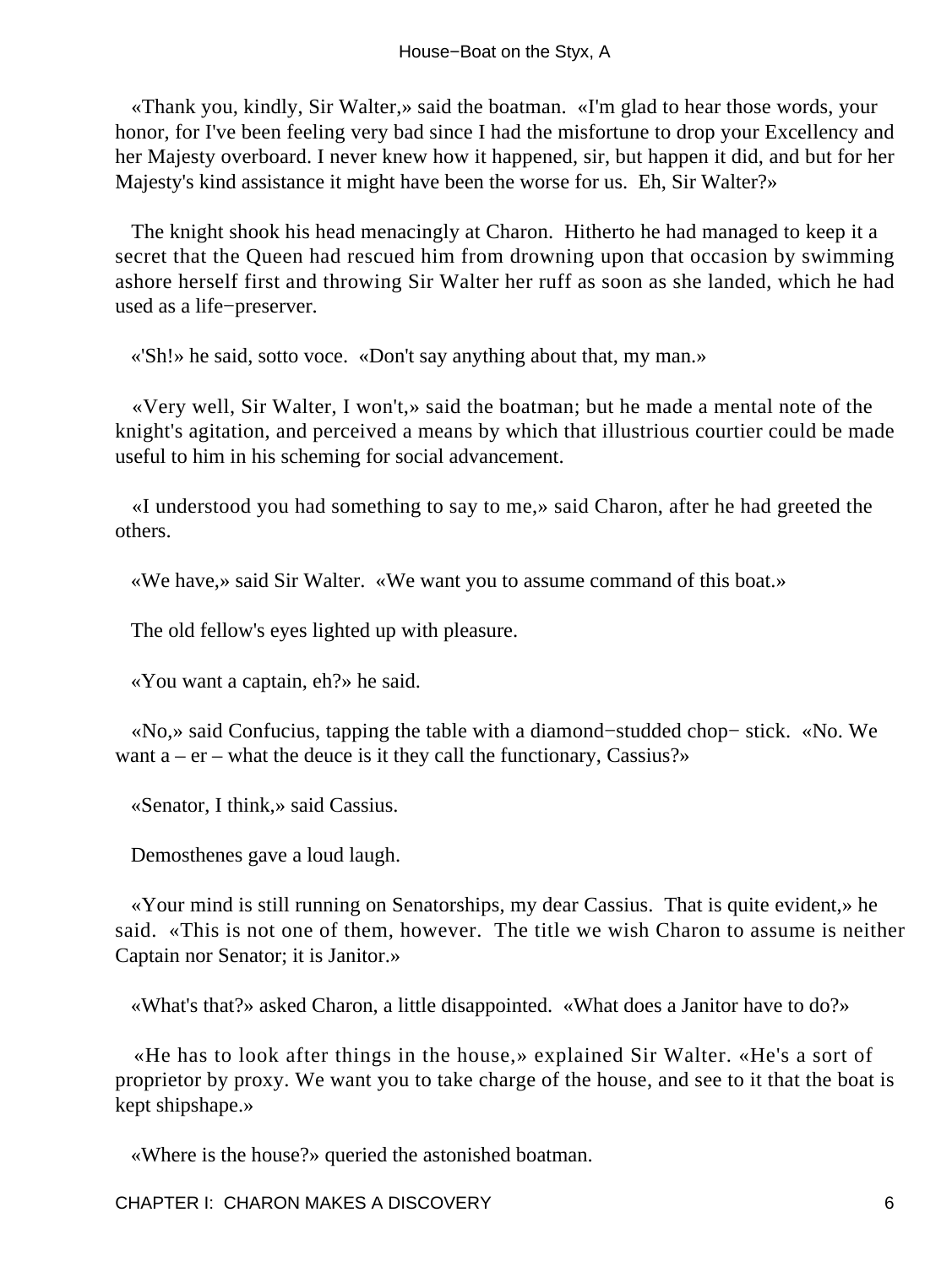«This is it,» said Sir Walter. «This is the house, and the boat too. In fact, it is a house−boat.»

«Then it isn't a new−fangled scheme to drive me out of business?» said Charon, warily.

 «Not at all,» returned Sir Walter. «It's a new−fangled scheme to set you up in business. We'll pay you a large salary, and there won't be much to do. You are the best man for the place, because, while you don't know much about houses, you do know a great deal about boats, and the boat part is the most important part of a house−boat. If the boat sinks, you can't save the house; but if the house burns, you may be able to save the boat. See?»

«I think I do, sir,» said Charon.

 «Another reason why we want to employ you for Janitor,» said Confucius, «is that our club wants to be in direct communication with both sides of the Styx; and we think you as Janitor would be able to make better arrangements for transportation with yourself as boatman, than some other man as Janitor could make with you.»

«Spoken like a sage,» said Demosthenes.

 «Furthermore,» said Cassius, «occasionally we shall want to have this boat towed up or down the river, according to the house committee's pleasure, and we think it would be well to have a Janitor who has some influence with the towing company which you represent.»

«Can't this boat be moved without towing?» asked Charon.

«No,» said Cassius.

«And I'm the only man who can tow it, eh?»

«You are,» said Blackstone. «Worse luck.»

«And you want me to be Janitor on a salary of what?»

«A hundred oboli a month,» said Sir Walter, uneasily.

 «Very well, gentlemen,» said Charon. «I'll accept the office on a salary of two hundred oboli a month, with Saturdays off.»

 The committee went into executive session for five minutes, and on their return informed Charon that in behalf of the Associated Shades they accepted his offer.

«In behalf of what?» the old man asked.

CHAPTER I: CHARON MAKES A DISCOVERY 7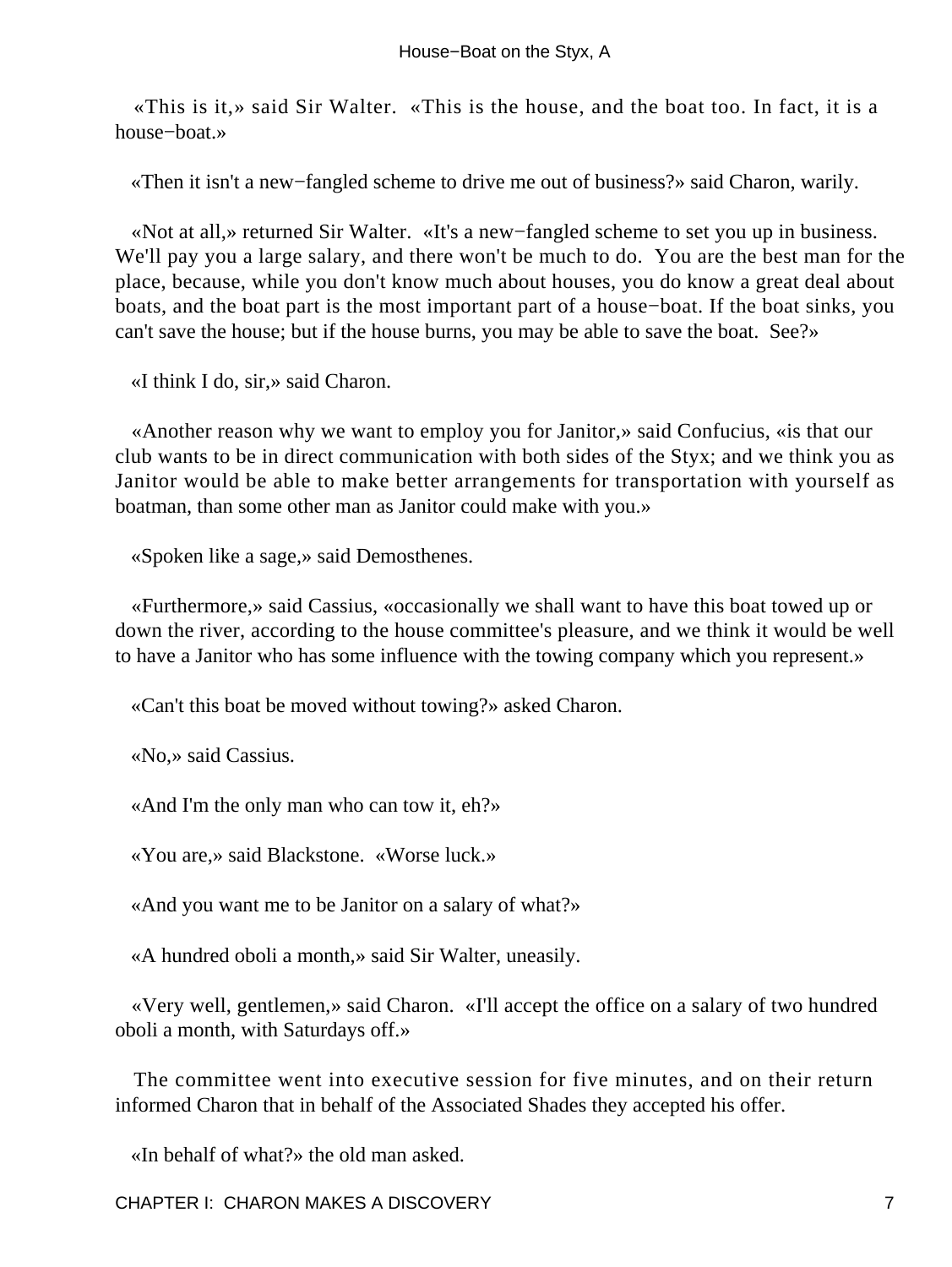«The Associated Shades,» said Sir Walter. «The swellest organization in Hades, whose new house−boat you are now on board of. When shall you be ready to begin work?»

 «Right away,» said Charon, noting by the clock that it was the hour of midnight. «I'll start in right away, and as it is now Saturday morning, I'll begin by taking my day off.»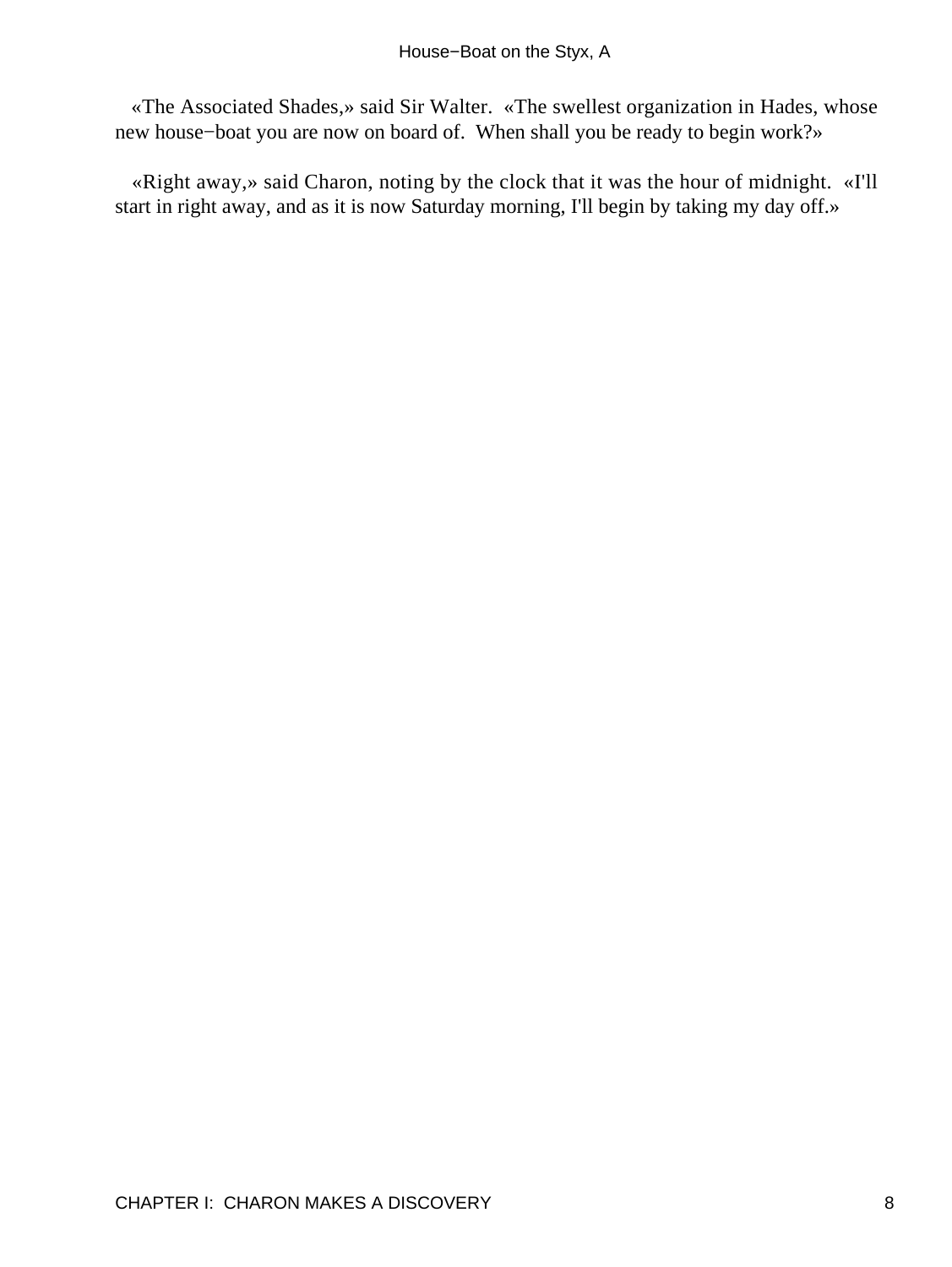#### **[CHAPTER II: A DISPUTED AUTHORSHIP](#page-72-0)**

*«H*ow are you, Charon?» said Shakespeare, as the Janitor assisted him on board. «Any one here to−night?»

 «Yes, sir,» said Charon. «Lord Bacon is up in the library, and Doctor Johnson is down in the billiard−room, playing pool with Nero.»

«Ha−ha!» laughed Shakespeare. «Pool, eh? Does Nero play pool?»

«Not as well as he does the fiddle, sir,» said the Janitor, with a twinkle in his eye.

 Shakespeare entered the house and tossed up an obolus. «Heads – Bacon; tails – pool with Nero and Johnson,» he said.

 The coin came down with heads up, and Shakespeare went into the pool− room, just to show the Fates that he didn't care a tuppence for their verdict as registered through the obolus. It was a peculiar custom of Shakespeare's to toss up a coin to decide questions of little consequence, and then do the thing the coin decided he should not do. It showed, in Shakespeare's estimation, his entire independence of those dull persons who supposed that in them was centred the destiny of all mankind. The Fates, however, only smiled at these little acts of rebellion, and it was common gossip in Erebus that one of the trio had told the Furies that they had observed Shakespeare's tendency to kick over the traces, and always acted accordingly. They never let the coin fall so as to decide a question the way they wanted it, so that unwittingly the great dramatist did their will after all. It was a part of their plan that upon this occasion Shakespeare should play pool with Doctor Johnson and the Emperor Nero, and hence it was that the coin bade him repair to the library and chat with Lord Bacon.

 «Hullo, William,» said the Doctor, pocketing three balls on the break. «How's our little Swanlet of Avon this afternoon?»

 «Worn out,» Shakespeare replied. «I've been hard at work on a play this morning, and I'm tired.»

«All work and no play makes Jack a dull boy,» said Nero, grinning broadly.

 «You are a bright spirit,» said Shakespeare, with a sigh. «I wish I had thought to work you up into a tragedy.»

«I've often wondered why you didn't,» said Doctor Johnson. «He'd have made a superb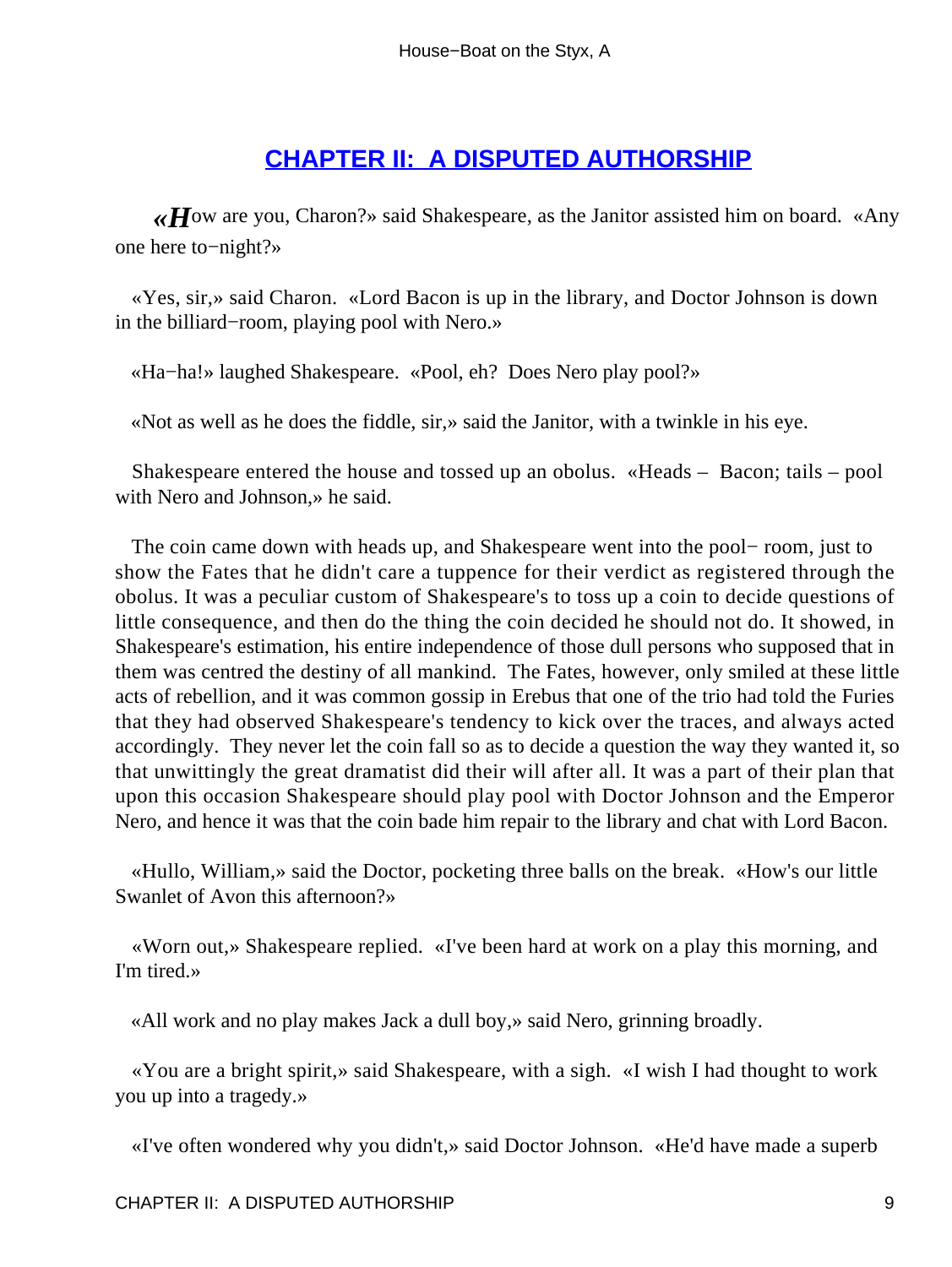tragedy, Nero would. I don't believe there was any kind of a crime he left uncommitted. Was there, Emperor?»

 «Yes. I never wrote an English dictionary,» returned the Emperor, dryly. «I've murdered everything but English, though.»

 «I could have made a fine tragedy out of you,» said Shakespeare. «Just think what a dreadful climax for a tragedy it would be, Johnson, to have Nero, as the curtain fell, playing a violin solo.»

 «Pretty good,» returned the Doctor. «But what's the use of killing off your audience that way? It's better business to let 'em live, I say. Suppose Nero gave a London audience that little musicale he provided at Queen Elizabeth's Wednesday night. How many purely mortal beings, do you think, would have come out alive?»

 «Not one,» said Shakespeare. «I was mighty glad that night that we were an immortal band. If it had been possible to kill us we'd have died then and there.»

 «That's all right,» said Nero, with a significant shake of his head. «As my friend Bacon makes Ingo say, 'Beware, my lord, of jealousy.' You never could play a garden hose, much less a fiddle.»

 «What do you mean my attributing those words to Bacon?» demanded Shakespeare, getting red in the face.

 «Oh, come now, William,» remonstrated Nero. «It's all right to pull the wool over the eyes of the mortals. That's what they're there for; but as for us – we're all in the secret here. What's the use of putting on nonsense with us?»

 «We'll see in a minute what the use is,» retorted the Avonian. «We'll have Bacon down here.» Here he touched an electric button, and Charon came in answer.

 «Charon, bring Doctor Johnson the usual glass of ale. Get some ice for the Emperor, and ask Lord Bacon to step down here a minute.»

«I don't want any ice,» said Nero.

 «Not now,» retorted Shakespeare, «but you will in a few minutes. When we have finished with you, you'll want an iceberg. I'm getting tired of this idiotic talk about not having written my own works. There's one thing about Nero's music that I've never said, because I haven't wanted to hurt his feelings, but since he has chosen to cast aspersions upon my honesty I haven't any hesitation in saying it now. I believe it was one of his fiddlings that sent Nature into convulsions and caused the destruction of Pompeii – so there! Put that on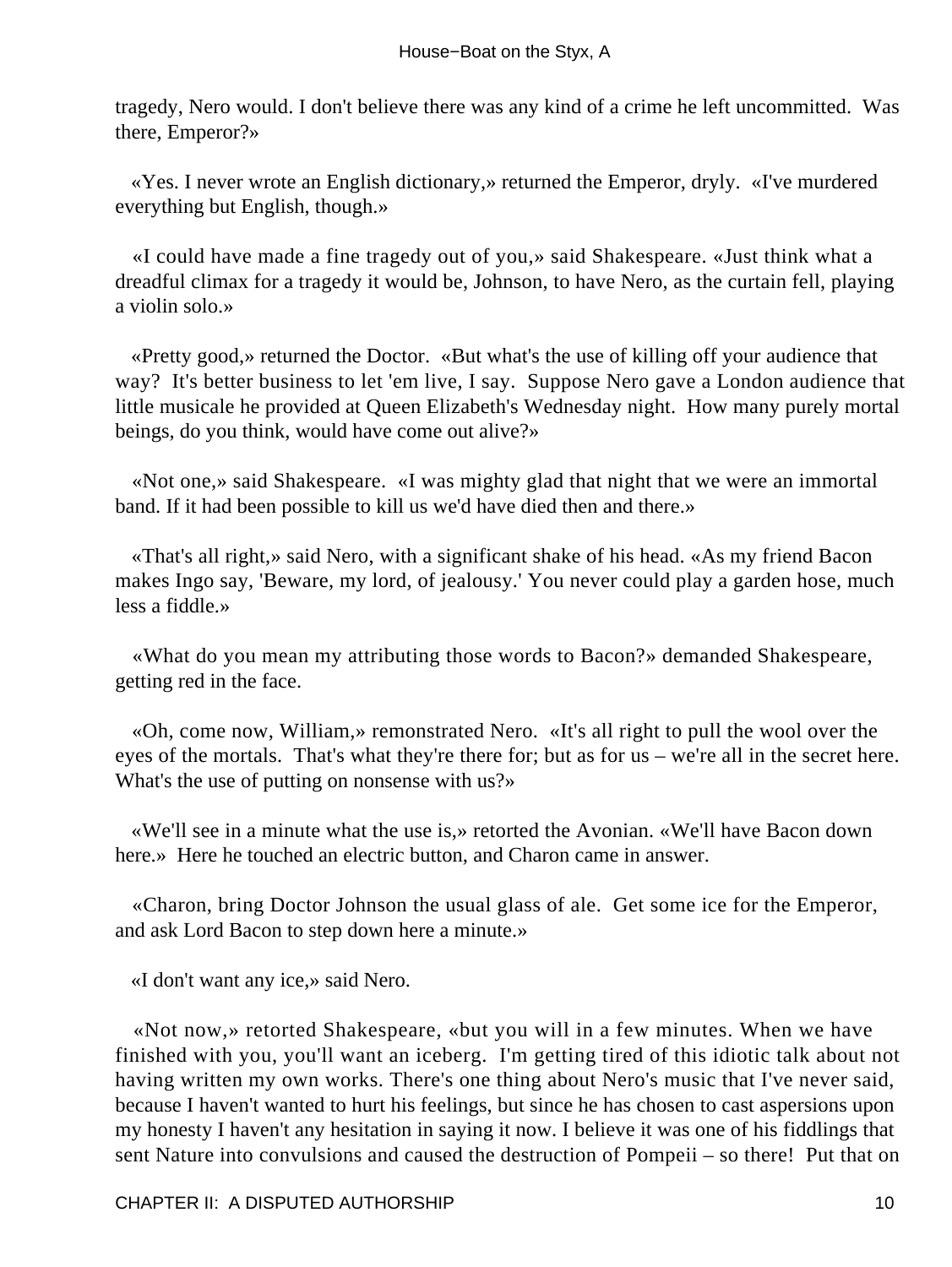your music rack and fiddle it, my little Emperor.»

 Nero's face grew purple with anger, and if Shakespeare had been anything but a shade he would have fared ill, for the enraged Roman, poising his cue on high as though it were a lance, hurled it at the impertinent dramatist with all his strength, and with such accuracy of aim withal that it pierced the spot beneath which in life the heart of Shakespeare used to beat.

 «Good shot,» said Doctor Johnson, nonchalantly. «If you had been a mortal, William, it would have been the end of you.»

 «You can't kill me,» said Shakespeare, shrugging his shoulders. «I know seven dozen actors in the United States who are trying to do it, but they can't. I wish they'd try to kill a critic once in a while instead of me, though,» he added. «I went over to Boston one night last week, and, unknown to anybody, I waylaid a fellow who was to play Hamlet that night. I drugged him, and went to the theatre and played the part myself. It was the coldest house you ever saw in your life. When the audience did applaud, it sounded like an ice−man chopping up ice with a small pick. Several times I looked up at the galleries to see if there were not icicles growing on them, it was so cold. Well, I did the best could with the part, and next morning watched curiously for the criticisms.»

«Favorable?» asked the Doctor.

 «They all dismissed me with a line,» said the dramatist. «Said my conception of the part was not Shakespearian. And that's criticism!»

 «No,» said the shade of Emerson, which had strolled in while Shakespeare was talking, «that isn't criticism; that's Boston.»

 «Who discovered Boston, anyhow?» asked Doctor Johnson. «It wasn't Columbus, was it?»

 «Oh no,» said Emerson. «Old Governor Winthrop is to blame for that. When he settled at Charlestown he saw the old Indian town of Shawmut across the Charles.»

«And Shawmut was the Boston microbe, was it?» asked Johnson.

«Yes,» said Emerson.

 «Spelt with a P, I suppose?» said Shakespeare. «P−S−H−A−W, Pshaw, M− U−T, mut, Pshawmut, so called because the inhabitants are always muttering pshaw. Eh?»

«Pretty good,» said Johnson. «I wish I'd said that.»

CHAPTER II: A DISPUTED AUTHORSHIP 11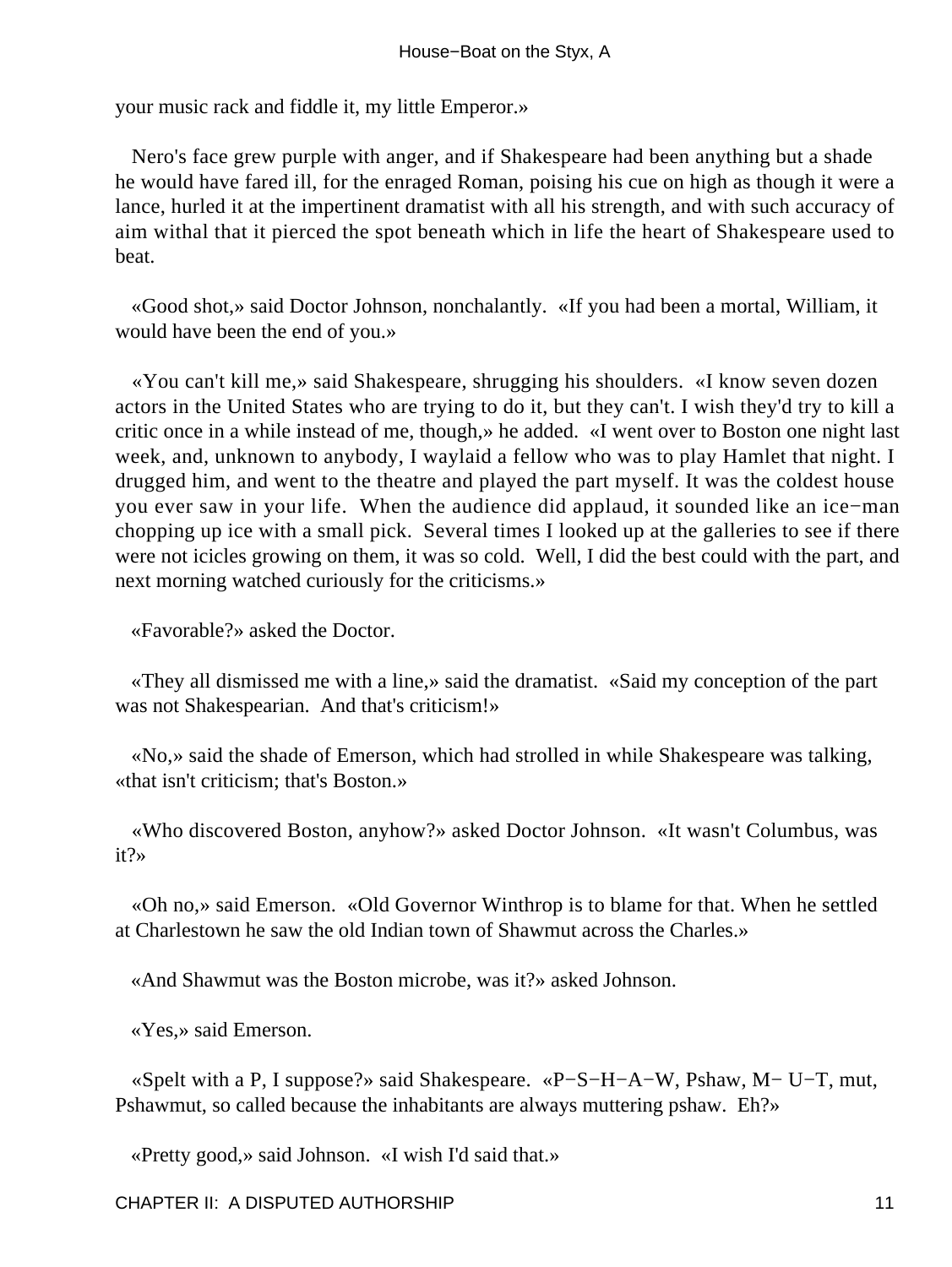«Well, tell Boswell,» said Shakespeare. «He'll make you say it, and it'll be all the same in a hundred years.»

 Lord Bacon, accompanied by Charon and the ice for Nero and the ale for Doctor Johnson, appeared as Shakespeare spoke. The philosopher bowed stiffly at Doctor Johnson, as though he hardly approved of him, extended his left hand to Shakespeare, and stared coldly at Nero.

«Did you send for me, William?» he asked, languidly.

 «I did,» said Shakespeare. «I sent for you because this imperial violinist here says that you wrote Othello.»

«What nonsense,» said Bacon. «The only plays of yours I wrote were  $Ham -$ »

 «Sh!» said Shakespeare, shaking his head madly. «Hush. Nobody's said anything about that. This is purely a discussion of Othello.»

 «The fiddling ex−Emperor Nero,» said Bacon, loudly enough to be heard all about the room, «is mistaken when he attributes Othello to me.»

«Aha, Master Nero!» cried Shakespeare triumphantly. «What did I tell you?»

 «Then I erred, that is all,» said Nero. «And I apologize. But really, my Lord,» he added, addressing Bacon, «I fancied I detected your fine Italian hand in that.»

 «No. I had nothing to do with the Othello,» said Bacon. «I never really knew who wrote it.»

«Never mind about that,» whispered Shakespeare. «You've said enough.»

«That's good too,» said Nero, with a chuckle. «Shakespeare here claims it as his own.»

Bacon smiled and nodded approvingly at the blushing Avonian.

 «Will always was having his little joke,» he said. «Eh, Will? How we fooled 'em on Hamlet, eh, my boy? Ha−ha−ha! It was the greatest joke of the century.»

 «Well, the laugh is on you,» said Doctor Johnson. «If you wrote Hamlet and didn't have the sense to acknowledge it, you present to my mind a closer resemblance to Simple Simon than to Socrates. For my part, I don't believe you did write it, and I do believe that Shakespeare did. I can tell that by the spelling in the original edition.»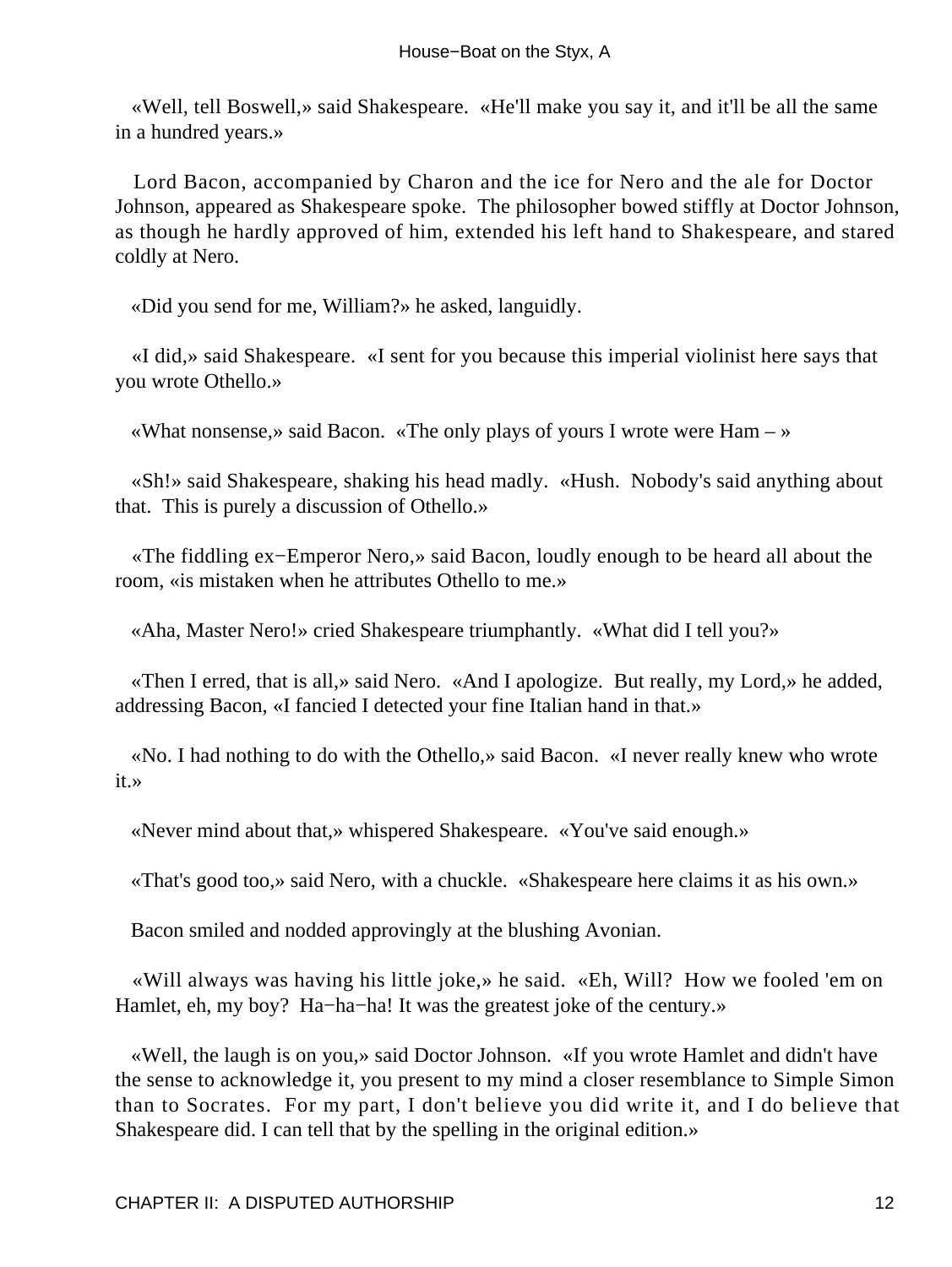«Shakespeare was my stenographer, gentlemen,» said Lord Bacon. «If you want to know the whole truth, he did write Hamlet, literally. But it was at my dictation.»

 «I deny it,» said Shakespeare. «I admit you gave me a suggestion now and then so as to keep it dull and heavy in spots, so that it would seem more like a real tragedy than a comedy punctuated with deaths, but beyond that you had nothing to do with it.»

 «I side with Shakespeare,» put in Emerson. «I've seen his autographs, and no sane person would employ a man who wrote such a villanously bad hand as an amanuensis. It's no use, Bacon, we know a thing or two. I'm a New−Englander, I am.»

 «Well,» said Bacon, shrugging his shoulders as though the results of the controversy were immaterial to him, «have it so if you please. There isn't any money in Shakespeare these days, so what's the use of quarrelling? I wrote Hamlet, and Shakespeare knows it. Others know it. Ah, here comes Sir Walter Raleigh. We'll leave it to him. He was cognizant of the whole affair.»

«I leave it to nobody,» said Shakespeare, sulkily.

 «What's the trouble?» asked Raleigh, sauntering up and taking a chair under the cue−rack. «Talking politics?»

 «Not we,» said Bacon. «It's the old question about the authorship of Hamlet. Will, as usual, claims it for himself. He'll be saying he wrote Genesis next.»

«Well, what if he does?» laughed Raleigh. «We all know Will and his droll ways.»

 «No doubt,» put in Nero. «But the question of Hamlet always excites him so that we'd like to have it settled once and for all as to who wrote it. Bacon says you know.»

«I do,» said Raleigh.

«Then settle it once and for all,» said Bacon. «I'm rather tired of the discussion myself.»

«Shall I tell 'em, Shakespeare?» asked Raleigh.

«It's immaterial to me,» said Shakespeare, airily. «If you wish – only tell the truth.»

 «Very well,» said Raleigh, lighting a cigar. «I'm not ashamed of it. I wrote the thing myself.»

 There was a roar of laughter which, when it subsided, found Shakespeare rapidly disappearing through the door, while all the others in the room ordered various beverages at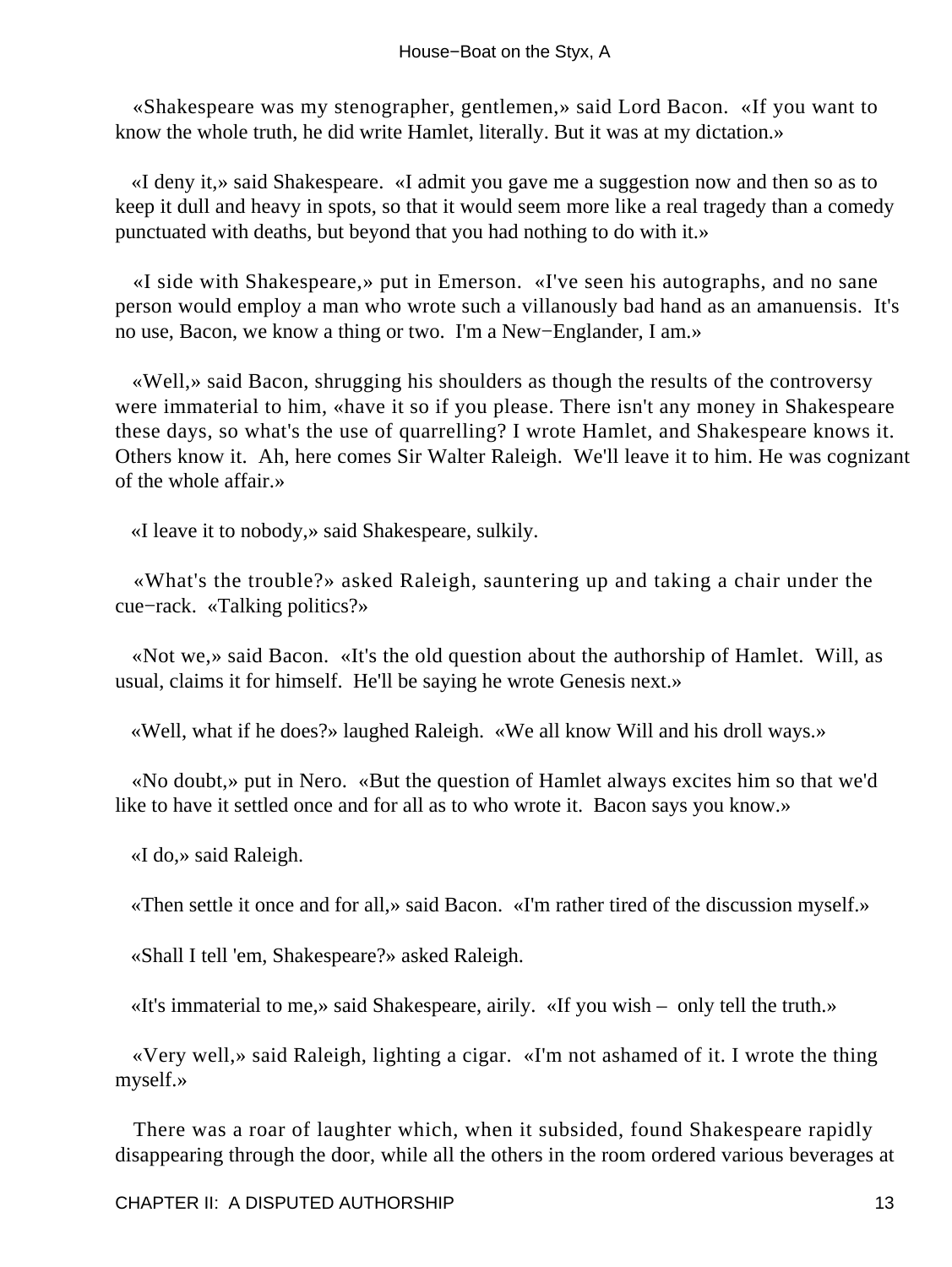the expense of Lord Bacon.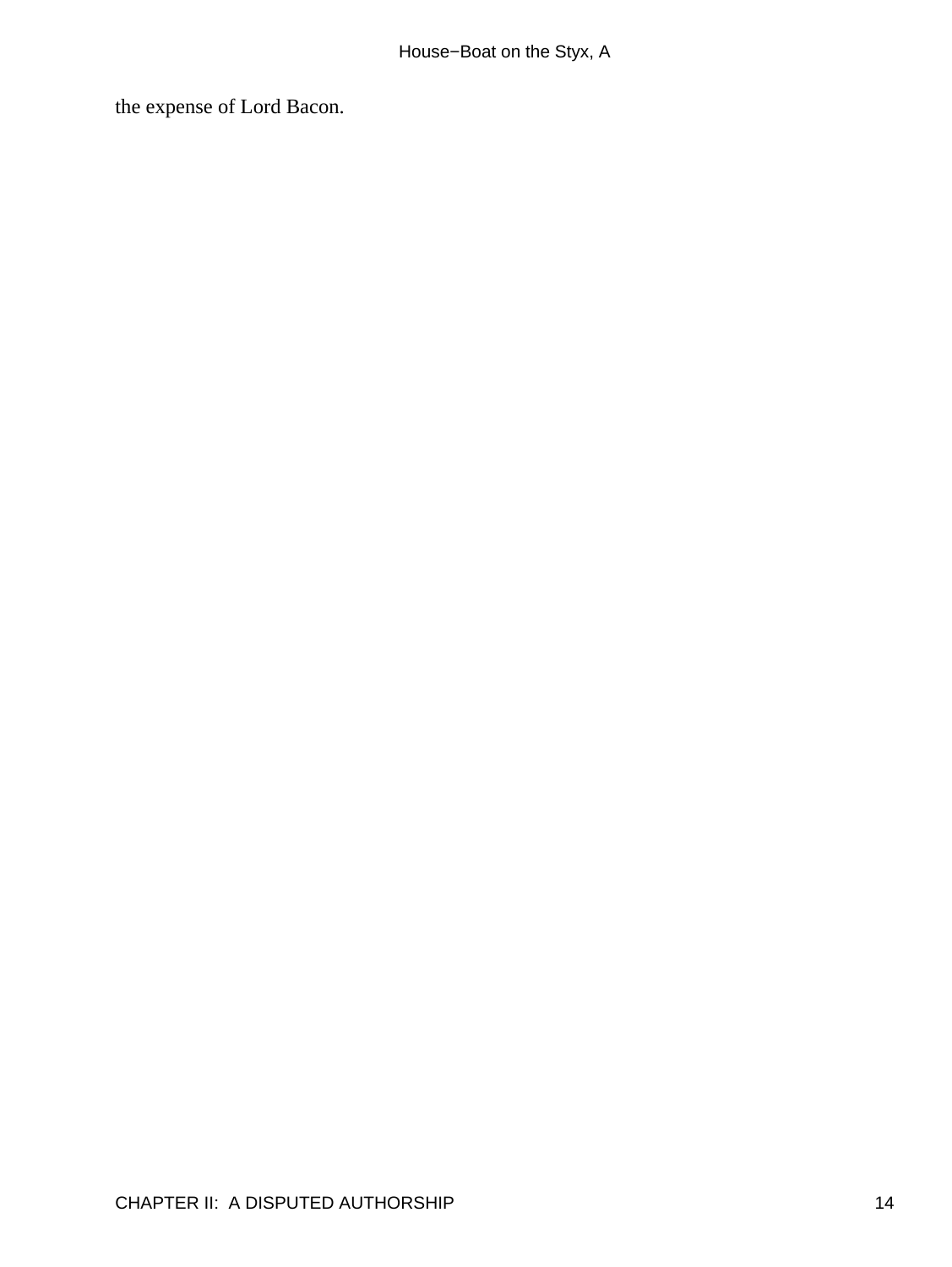#### **[CHAPTER III: WASHINGTON GIVES A DINNER](#page-72-0)**

*I*t was Washington's Birthday, and the gentleman who had the pleasure of being Father of his Country decided to celebrate it at the Associated Shades' floating palace on the Styx, as the Elysium Weekly Gossip, «a Journal of Society,» called it, by giving a dinner to a select number of friends. Among the invited guests were Baron Munchausen, Doctor Johnson, Confucius, Napoleon Bonaparte, Diogenes, and Ptolemy. Boswell was also present, but not as a guest. He had a table off to one side all to himself, and upon it there were no china plates, silver spoons, knives, forks, and dishes of fruit, but pads, pens, and ink in great quantity. It was evident that Boswell's reportorial duties did not end with his labors in the mundane sphere.

 The dinner was set down to begin at seven o'clock, so that the guests, as was proper, sauntered slowly in between that hour and eight. The menu was particularly choice, the shades of countless canvas−back ducks, terrapin, and sheep having been called into requisition, and cooked by no less a person than Brillat−Savarin, in the hottest oven he could find in the famous cooking establishment superintended by the government. Washington was on hand early, sampling the olives and the celery and the wines, and giving to Charon final instructions as to the manner in which he wished things served.

 The first guest to arrive was Confucius, and after him came Diogenes, the latter in great excitement over having discovered a comparatively honest man, whose name, however, he had not been able to ascertain, though he was under the impression that it was something like Burpin, or Turpin, he said.

 At eight the brilliant company was arranged comfortably about the board. An orchestra of five, under the leadership of Mozart, discoursed sweet music behind a screen, and the feast of reason and flow of soul began.

«This is a great day,» said Doctor Johnson, assisting himself copiously to the olives.

 «Yes,» said Columbus, who was also a guest – «yes, it is a great day, but it isn't a marker to a little day in October I wot of.»

 «Still sore on that point?» queried Confucius, trying the edge of his knife on the shade of a salted almond.

 «Oh no,» said Columbus, calmly. «I don't feel jealous of Washington. He is the Father of his Country and I am not. I only discovered the orphan. I knew the country before it had a father or a mother. There wasn't anybody who was willing to be even a sister to it when I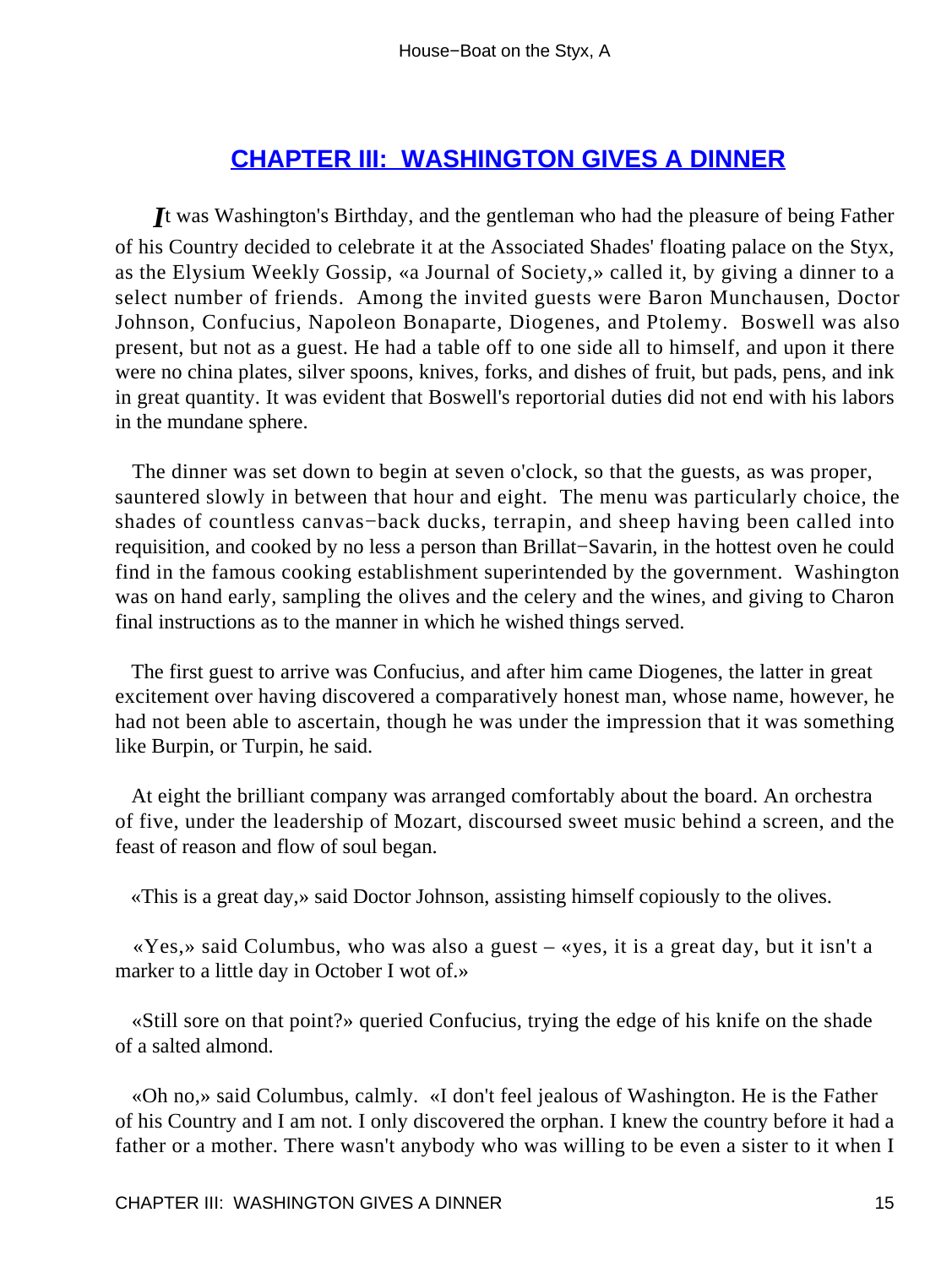knew it. But G. W. here took it in hand, groomed it down, spanked it when it needed it, and started it off on the career which has made it worth while for me to let my name be known in connection with it. Why should I be jealous of him?»

 «I am sure I don't know why anybody anywhere should be jealous of anybody else anyhow,» said Diogenes. «I never was and I never expect to be. Jealousy is a quality that is utterly foreign to the nature of an honest man. Take my own case, for instance. When I was what they call alive, how did I live?»

 «I don't know,» said Doctor Johnson, turning his head as he spoke so that Boswell could not fail to hear. «I wasn't there.»

 Boswell nodded approvingly, chuckled slightly, and put the Doctor's remark down for publication in The Gossip.

 «You're doubtless right, there,» retorted Diogenes. «What you don't know would fill a circulating library. Well – I lived in a tub. Now, if I believed in envy, I suppose you think I'd be envious of people who live in brownstone fronts with back yards and mortgages, eh?»

«I'd rather live under a mortgage than in a tub,» said Bonaparte, contemptuously.

 «I know you would,» said Diogenes. «Mortgages never bothered you – but I wouldn't. In the first place, my tub was warm. I never saw a house with a brownstone front that was, except in summer, and then the owner cursed it because it was so. My tub had no plumbing in it to get out of order. It hadn't any flights of stairs in it that had to be climbed after dinner, or late at night when I came home from the club. It had no front door with a wandering key−hole calculated to elude the key ninety−nine times out of every hundred efforts to bring the two together and reconcile their differences, in order that their owner may get into his own house late at night. It wasn't chained down to any particular neighborhood, as are most brownstone fronts. If the neighborhood ran down, I could move my tub off into a better neighborhood, and it never lost value through the deterioration of its location. I never had to pay taxes on it, and no burglar was ever so hard up that he thought of breaking into my habitation to rob me. So why should I be jealous of the brownstone− house dwellers? I am a philosopher, gentlemen. I tell you, philosophy is the thief of jealousy, and I had the good−luck to find it out early in life.»

 «There is much in what you say,» said Confucius. «But there's another side to the matter. If a man is an aristocrat by nature, as I was, his neighborhood never could run down. Wherever he lived would be the swell section, so that really your last argument isn't worth a stewed icicle.»

 «Stewed icicles are pretty good, though,» said Baron Munchausen, with an ecstatic smack of his lips. «I've eaten them many a time in the polar regions.»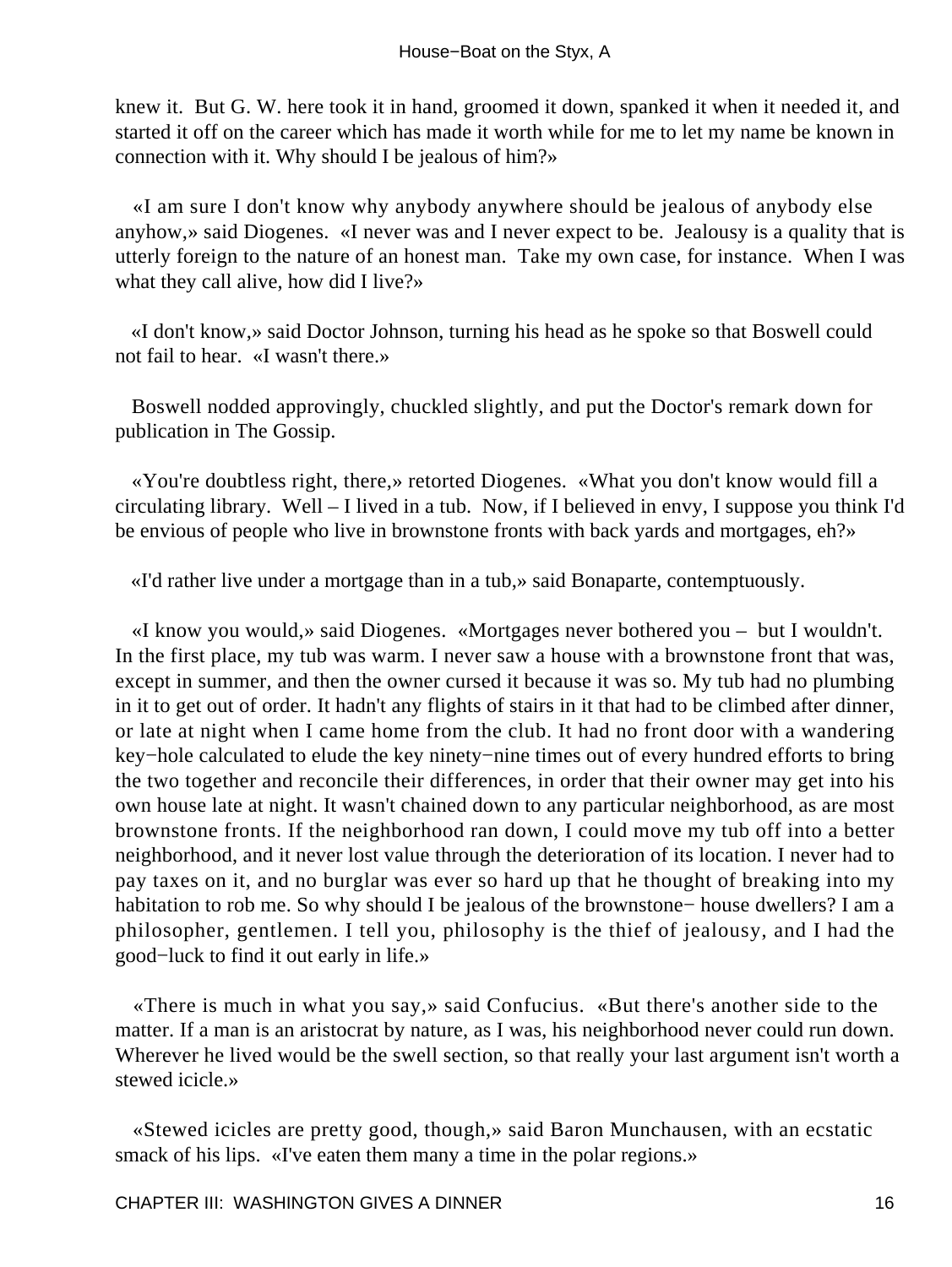«I have no doubt of it,» put in Doctor Johnson. «You've eaten fried pyramids in Africa, too, haven't you?»

 «Only once,» said the Baron, calmly. «And I can't say I enjoyed them. They are rather heavy for the digestion.»

«That's so,» said Ptolemy. «I've had experience with pyramids myself.»

«You never ate one, did you, Ptolemy?» queried Bonaparte.

 «Not raw,» said Ptolemy, with a chuckle. «Though I've been tempted many a time to call for a second joint of the Sphinx.»

There was a laugh at this, in which all but Baron Munchausen joined.

 «I think it is too bad,» said the Baron, as the laughter subsided – «I think it is very much too bad that you shades have brought mundane prejudice with you into this sphere. Just because some people with finite minds profess to disbelieve my stories, you think it well to be sceptical yourselves. I don't care, however, whether you believe me or not. The fact remains that I have eaten one fried pyramid and countless stewed icicles, and the stewed icicles were finer than any diamond−back rat Confucius ever had served at a state banquet.»

 «Where's Shakespeare to−night?» asked Confucius, seeing that the Baron was beginning to lose his temper, and wishing to avoid trouble by changing the subject. «Wasn't he invited, General?»

 «Yes,» said Washington, «he was invited, but he couldn't come. He had to go over the river to consult with an autograph syndicate they've formed in New York. You know, his autographs sell for about one thousand dollars apiece, and they're trying to get up a scheme whereby he shall contribute an autograph a week to the syndicate, to be sold to the public. It seems like a rich scheme, but there's one thing in the way. Posthumous autographs haven't very much of a market, because the mortals can't be made to believe that they are genuine; but the syndicate has got a man at work trying to get over that. These Yankees are a mighty inventive lot, and they think perhaps the scheme can be worked. The Yankee IS an inventive genius.»

 «It was a Yankee invented that tale about your not being able to prevaricate, wasn't it, George?» asked Diogenes.

Washington smiled acquiescence, and Doctor Johnson returned to Shakespeare.

 «I'd rather have a morning−glory vine than one of Shakespeare's autographs,» said he. «They are far prettier, and quite as legible.»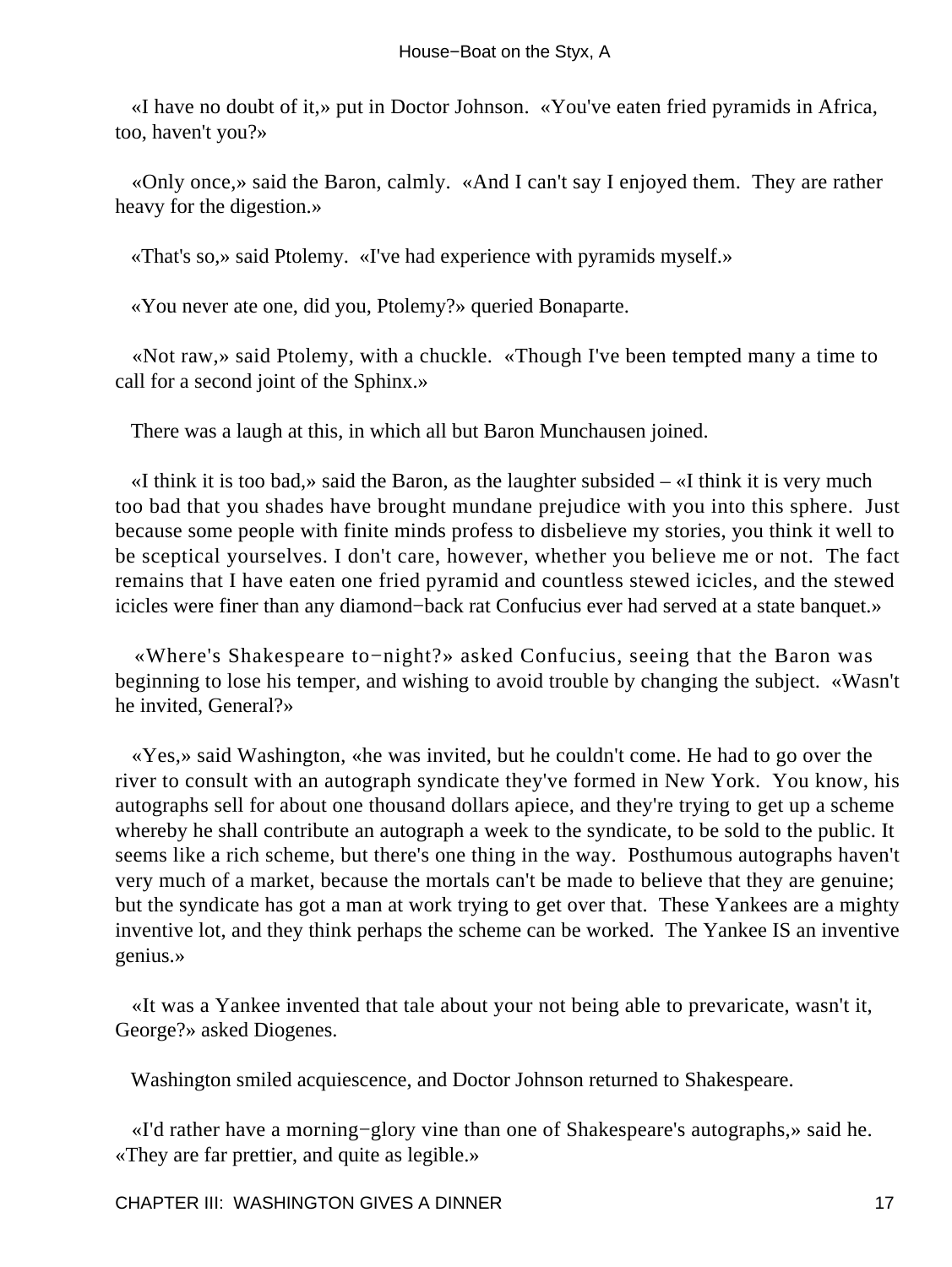«Mortals wouldn't,» said Bonaparte.

«What fools they be!» chuckled Johnson.

 At this point the canvas−back ducks were served, one whole shade of a bird for each guest.

 «Fall to, gentlemen,» said Washington, gazing hungrily at his bird. «When canvas−back ducks are on the table conversation is not required of any one.»

 «It is fortunate for us that we have so considerate a host,» said Confucius, unfastening his robe and preparing to do justice to the fare set before him. «I have dined often, but never before with one who was willing to let me eat a bird like this in silence. Washington, here's to you. May your life be chequered with birthdays, and may ours be equally well supplied with feasts like this at your expense!»

The toast was drained, and the diners fell to as requested.

«They're great, aren't they?» whispered Bonaparte to Munchausen.

 «Well, rather,» returned the Baron. «I don't see why the mortals don't erect a statue to the canvas−back.»

 «Did anybody at this board ever have as much canvas−back duck as he could eat?» asked Doctor Johnson.

«Yes,» said the Baron. «I did. Once.»

«Oh, you!» sneered Ptolemy. «You've had everything.»

 «Except the mumps,» retorted Munchausen. «But, honestly, I did once have as much canvas−back duck as I could eat.»

 «It must have cost you a million,» said Bonaparte. «But even then they'd be cheap, especially to a man like yourself who could perform miracles. If I could have performed miracles with the ease which was so characteristic of all your efforts, I'd never have died at St. Helena.»

 «What's the odds where you died?» said Doctor Johnson. «If it hadn't been at St. Helena it would have been somewhere else, and you'd have found death as stuffy in one place as in another.»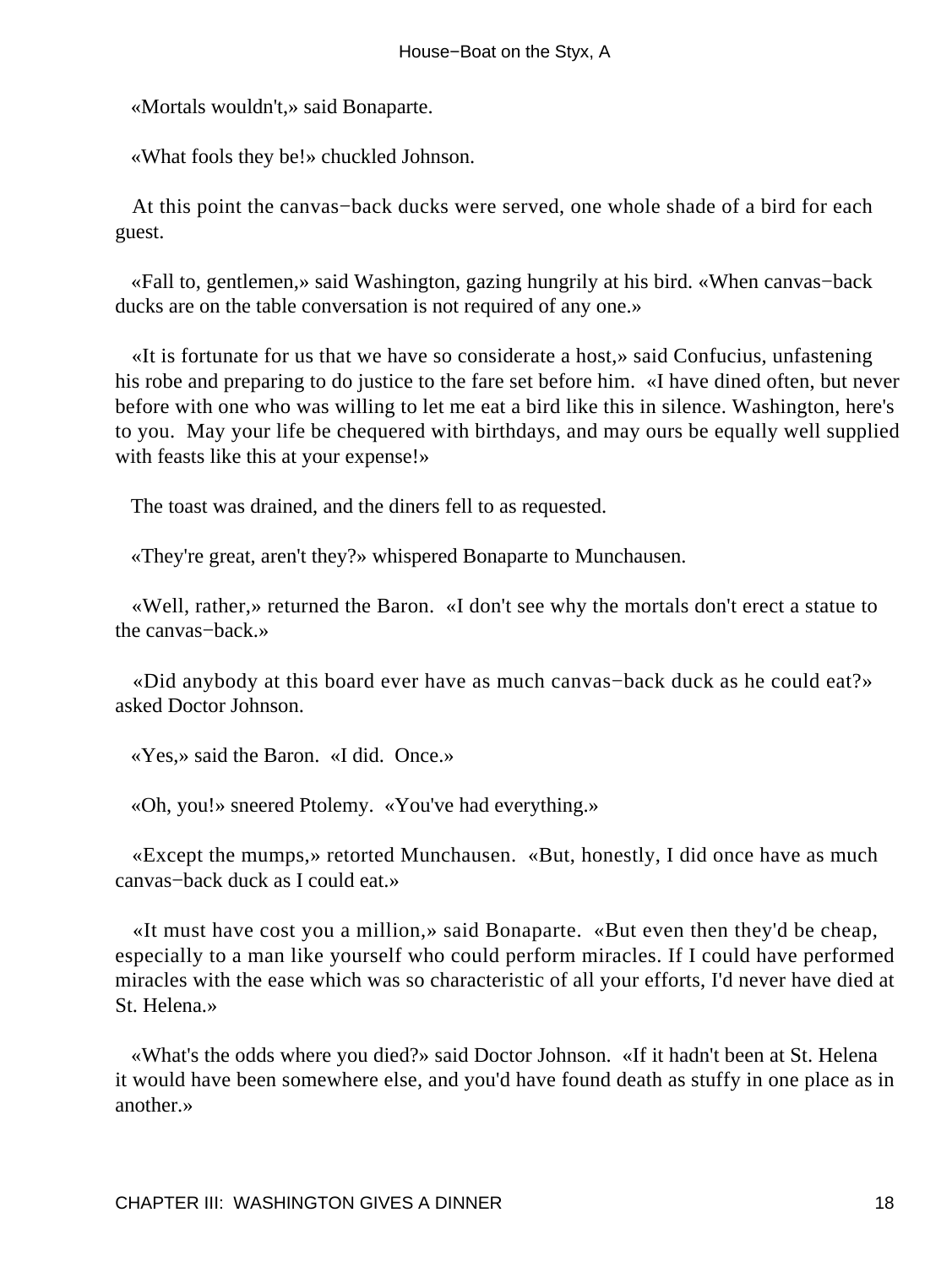«Don't let's talk of death,» said Washington. «I am sure the Baron's tale of how he came to have enough canvas−back is more diverting.»

«I've no doubt it is more perverting,» said Johnson.

 «It happened this way,» said Munchausen. «I was out for sport, and I got it. I was alone, my servant having fallen ill, which was unfortunate, since I had always left the filling of my cartridge−box to him, and underestimated its capacity. I started at six in the morning, and, not having hunted for several months, was not in very good form, so, no game appearing for a time, I took a few practice shots, trying to snip off the slender tops of the pine−trees that I encountered with my bullets, succeeding tolerably well for one who was a little rusty, bringing down ninety−nine out of the first one hundred and one, and missing the remaining two by such a close margin that they swayed to and fro as though fanned by a slight breeze. As I fired my one hundred and first shot what should I see before me but a flock of these delicate birds floating upon the placid waters of the bay!»

 «Was this the Bay of Biscay, Baron?» queried Columbus, with a covert smile at Ptolemy.

 «I counted them,» said the Baron, ignoring the question, «and there were just sixty−eight. 'Here's a chance for the record, Baron,' said I to myself, and then I made ready to shoot them. Imagine my dismay, gentlemen, when I discovered that while I had plenty of powder left I had used up all my bullets. Now, as you may imagine, to a man with no bullets at hand, the sight of sixty−eight fat canvas−backs is hardly encouraging, but I was resolved to have every one of those birds; the question was, how shall I do it? I never can think on water, so I paddled quietly ashore and began to reflect. As I lay there deep in thought, I saw lying upon the beach before me a superb oyster, and as reflection makes me hungry I seized upon the bivalve and swallowed him. As he went down something stuck in my throat, and, extricating it, what should it prove to be but a pearl of surpassing beauty. My first thought was to be content with my day's find. A pearl worth thousands surely was enough to satisfy the most ardent lover of sport; but on looking up I saw those ducks still paddling contentedly about, and I could not bring myself to give them up. Suddenly the idea came, the pearl is as large as a bullet, and fully as round. Why not use it? Then, as thoughts come to me in shoals, I next reflected, 'Ah – but this is only one bullet as against sixty−eight birds:' immediately a third thought came, 'why not shoot them all with a single bullet? It is possible, though not probable.' I snatched out a pad of paper and a pencil, made a rapid calculation based on the doctrine of chances, and proved to my own satisfaction that at some time or another within the following two weeks those birds would doubtless be sitting in a straight line and paddling about, Indian file, for an instant. I resolved to await that instant. I loaded my gun with the pearl and a sufficient quantity of powder to send the charge through every one of the ducks if, perchance, the first duck were properly hit. To pass over wearisome details, let me say that it happened just as I expected. I had one week and six days to wait, but finally the critical moment came. It was at midnight, but fortunately the moon was at the full, and I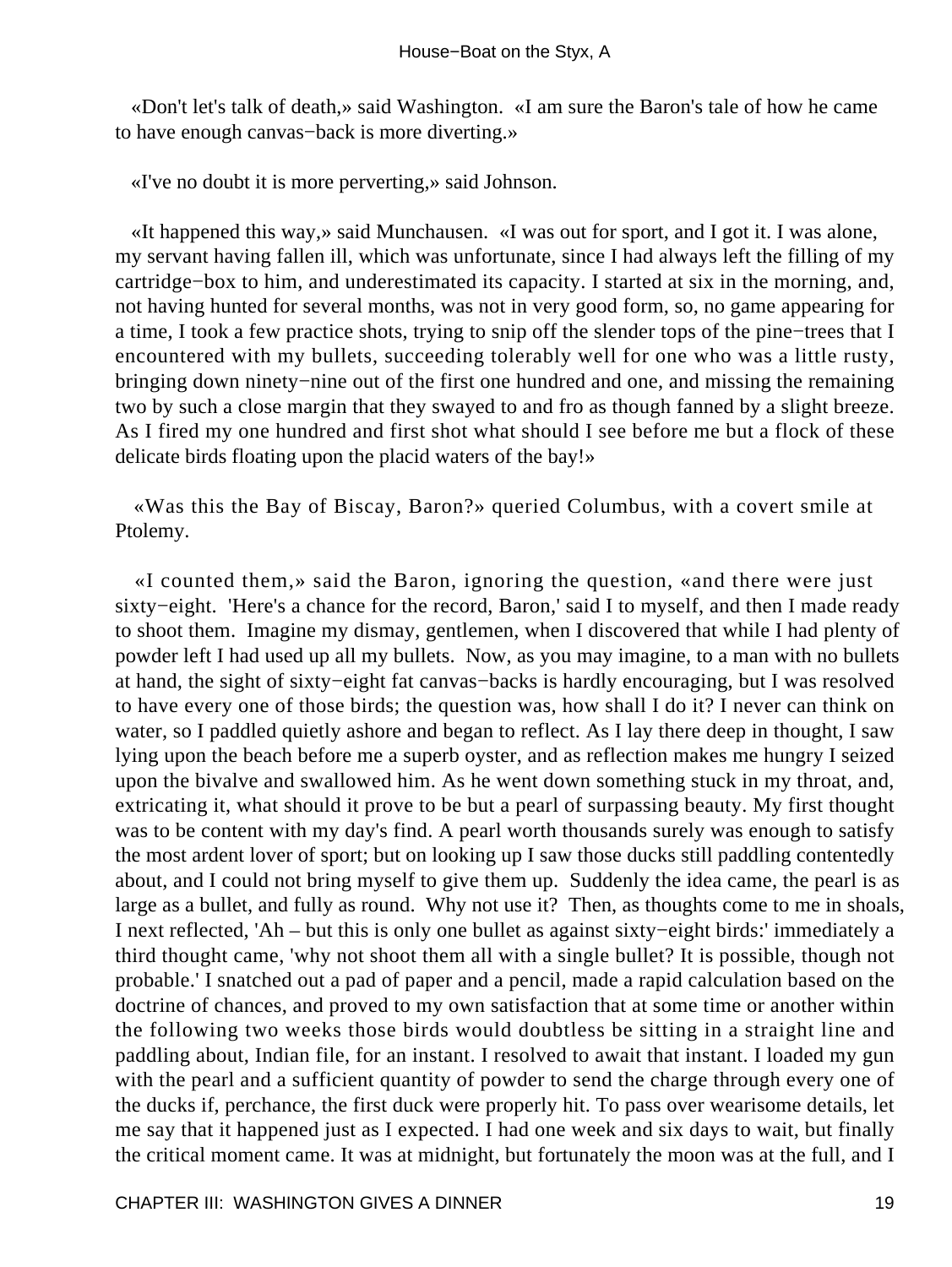could see as plainly as though it had been day. The moment the ducks were in line I aimed and fired. They every one squawked, turned over, and died. My pearl had pierced the whole sixty−eight.»

Boswell blushed.

«Ahem!» said Doctor Johnson. «It was a pity to lose the pearl.»

 «That,» said Munchausen, «was the most interesting part of the story. I had made a second calculation in order to save the pearl. I deduced the amount of powder necessary to send the gem through sixty– seven and a half birds, and my deduction was strictly accurate. It fulfilled its mission of death on sixty−seven and was found buried in the heart of the sixty−eighth, a trifle discolored, but still a pearl, and worth a king's ransom.»

 Napoleon gave a derisive laugh, and the other guests sat with incredulity depicted upon every line of their faces.

«Do you believe that story yourself, Baron?» asked Confucius.

 «Why not?» asked the Baron. «Is there anything improbable in it? Why should you disbelieve it? Look at our friend Washington here. Is there any one here who knows more about truth than he does? He doesn't disbelieve it. He's the only man at this table who treats me like a man of honor.

«He's host and has to,» said Johnson, shrugging his shoulders.

 «Well, Washington, let me put the direct question to you,» said the Baron. «Say you aren't host and are under no obligation to be courteous. Do you believe I haven't been telling the truth?»

 «My dear Munchausen,» said the General, «don't ask me. I'm not an authority. I can't tell a lie – not even when I hear one. If you say your story is true, I must believe it, of course; but – ah – really, if I were you, I wouldn't tell it again unless I could produce the pearl and the wish−bone of one of the ducks at least.»

 Whereupon, as the discussion was beginning to grow acrimonious, Washington hailed Charon, and, ordering a boat, invited his guests to accompany him over into the world of realities, where they passed the balance of the evening haunting a vaudeville performance at one of the London music−halls.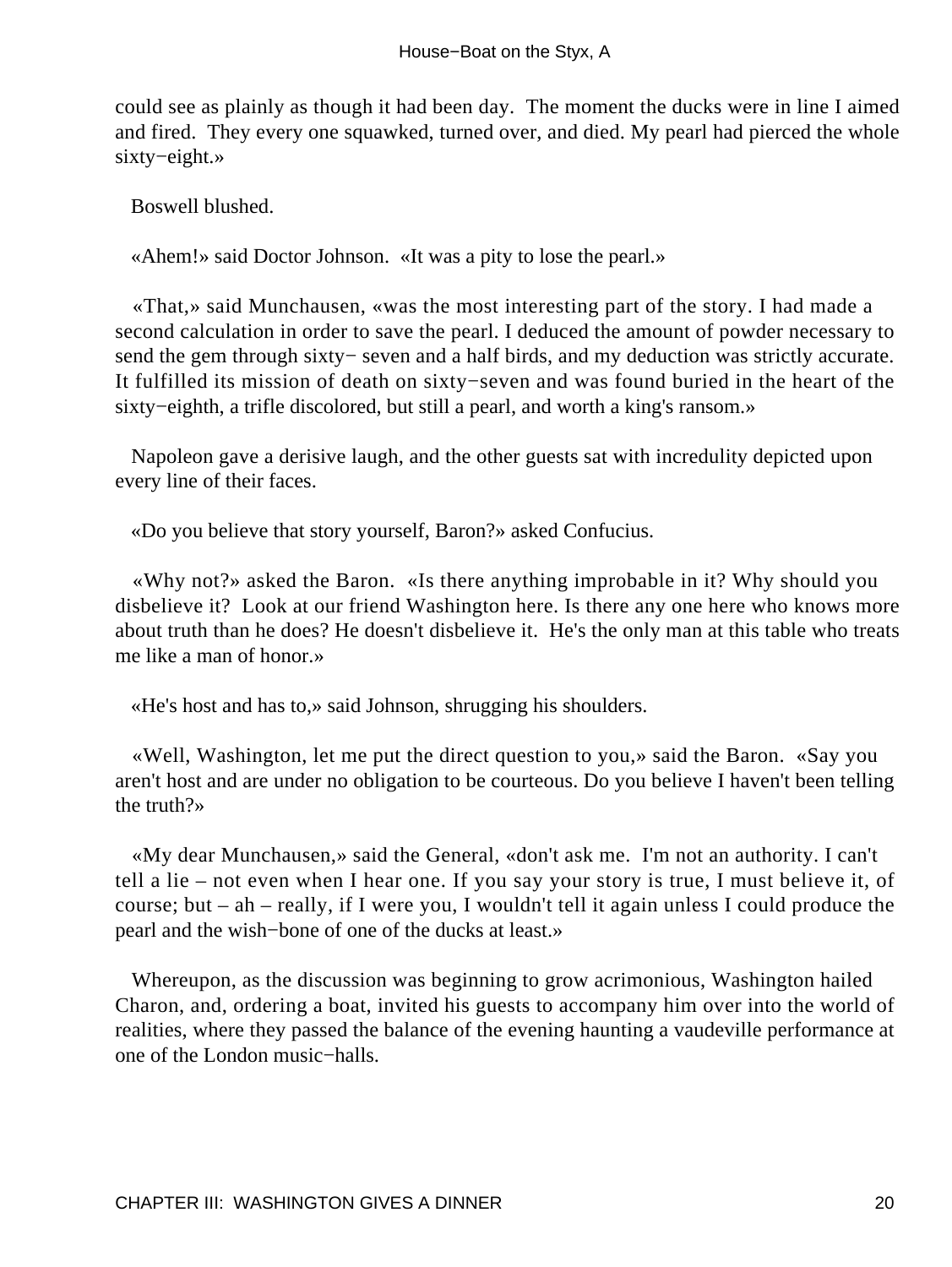#### **[CHAPTER IV: HAMLET MAKES A SUGGESTION](#page-72-0)**

*I*t was a beautiful night on the Styx, and the silvery surface of that picturesque stream was dotted with gondolas, canoes, and other craft to an extent that made Charon feel like a highly prosperous savings− bank. Within the house−boat were gathered a merry party, some of whom were on mere pleasure bent, others of whom had come to listen to a debate, for which the entertainment committee had provided, between the venerable patriarch Noah and the late eminent showman P. T. Barnum. The question to be debated was upon the resolution passed by the committee, that «The Animals of the Antediluvian Period were Far More Attractive for Show Purposes than those of Modern Make,» and, singular to relate, the affirmative was placed in the hands of Mr. Barnum, while to Noah had fallen the task of upholding the virtues of the modern freak. It is with the party on mere pleasure bent that we have to do upon this occasion. The proceedings of the debating−party are as yet in the hands of the official stenographer, but will be made public as soon as they are ready.

 The pleasure−seeking group were gathered in the smoking−room of the club, which was, indeed, a smoking−room of a novel sort, the invention of an unknown shade, who had sold all the rights to the club through a third party, anonymously, preferring, it seemed, to remain in the Elysian world, as he had been in the mundane sphere, a mute inglorious Edison. It was a simple enough scheme, and, for a wonder, no one in the world of substantialities has thought to take it up. The smoke was stored in reservoirs, just as if it were so much gas or water, and was supplied on the hot−air furnace principle from a huge furnace in the hold of the house−boat, into which tobacco was shovelled by the hired man of the club night and day. The smoke from the furnace, carried through flues to the smoking−room, was there received and stored in the reservoirs, with each of which was connected one dozen rubber tubes, having at their ends amber mouth− pieces. Upon each of these mouth−pieces was arranged a small meter registering the amount of smoke consumed through it, and for this the consumer paid so much a foot. The value of the plan was threefold. It did away entirely with ashes, it saved to the consumers the value of the unconsumed tobacco that is represented by the unsmoked cigar ends, and it averted the possibility of cigarettes.

 Enjoying the benefits of this arrangement upon the evening in question were Shakespeare, Cicero, Henry VIII., Doctor Johnson, and others. Of course Boswell was present too, for a moment, with his note−book, and this fact evoked some criticism from several of the smokers.

 «You ought to be up−stairs in the lecture−room, Boswell,» said Shakespeare, as the great biographer took his seat behind his friend the Doctor. «Doesn't the Gossip want a report of the debate?»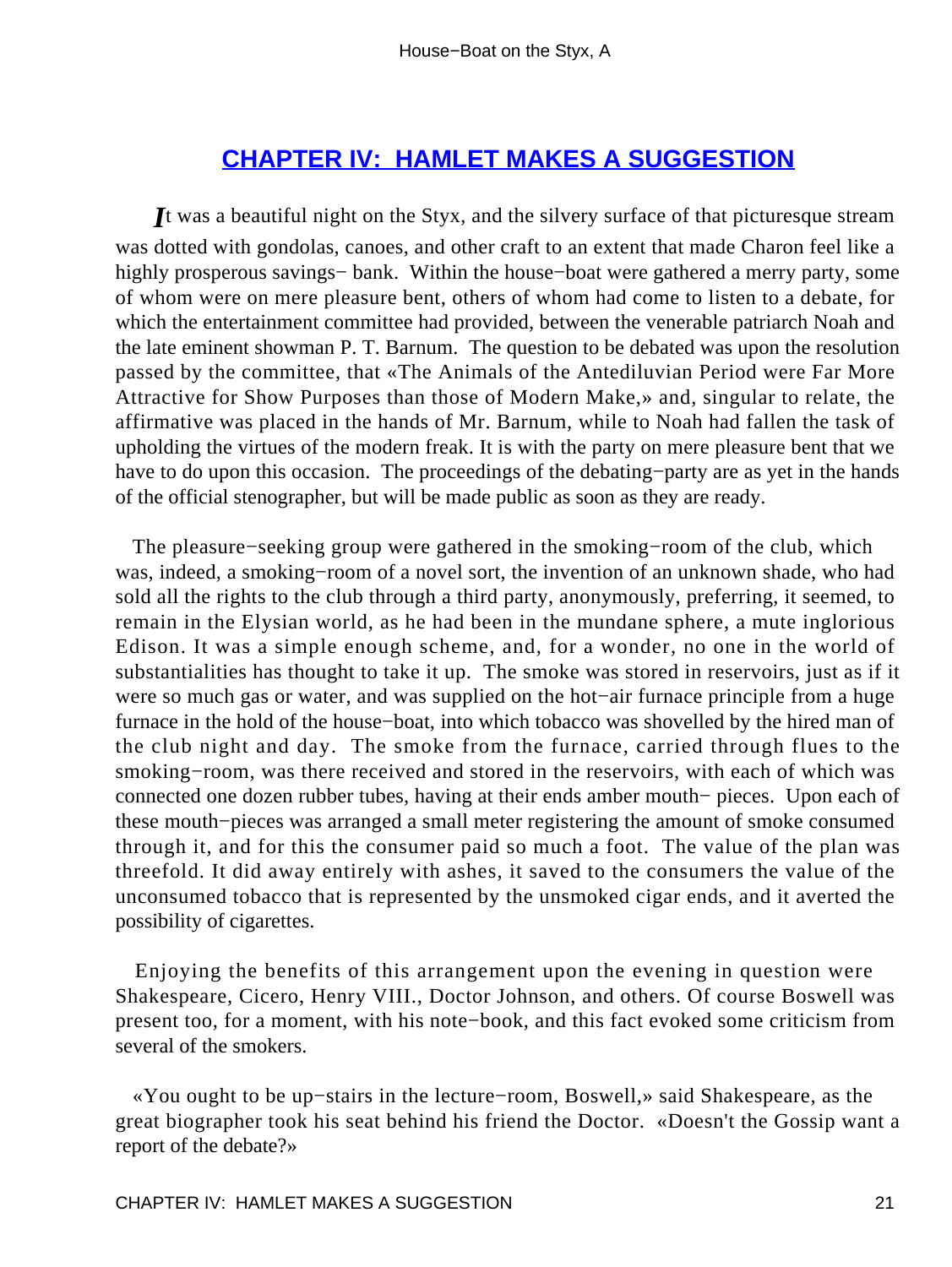«It does,» said Boswell; «but the Gossip endeavors always to get the most interesting items of the day, and Doctor Johnson has informed me that he expects to be unusually witty this evening, so I have come here.»

 «Excuse me for saying it, Boswell,» said the Doctor, getting red in the face over this unexpected confession, «but, really, you talk too much.»

 «That's good,» said Cicero. «Stick that down, Boz, and print it. It's the best thing Johnson has said this week.»

 Boswell smiled weakly, and said: «But, Doctor, you did say that, you know. I can prove it, too, for you told me some of the things you were going to say. Don't you remember, you were going to lead Shakespeare up to making the remark that he thought the English language was the greatest language in creation, whereupon you were going to ask him why he didn't learn it?»

 «Get out of here, you idiot!» roared the Doctor. «You're enough to give a man apoplexy.»

 «You're not going back on the ladder by which you have climbed, are you, Samuel?» queried Boswell, earnestly.

 «The wha−a−t?» cried the Doctor, angrily. «The ladder – on which I climbed? You? Great heavens! That it should come to this! . . . Leave the room – instantly! Ladder! By all that is beautiful – the ladder upon which I, Samuel Johnson, the tallest person in letters, have climbed! Go! Do you hear?»

Boswell rose meekly, and, with tears coursing down his cheeks, left the room.

 «That's one on you, Doctor,» said Cicero, wrapping his toga about him. «I think you ought to order up three baskets of champagne on that.»

 «I'll order up three baskets full of Boswell's remains if he ever dares speak like that again!» retorted the Doctor, shaking with anger. «He – my ladder – why, it's ridiculous.»

«Yes,» said Shakespeare, dryly. «That's why we laugh.»

 «You were a little hard on him, Doctor,» said Henry **VIII.** «He was a valuable man to you. He had a great eye for your greatness.»

 «Yes. If there's any feature of Boswell that's greater than his nose and ears, it's his great I,» said the Doctor.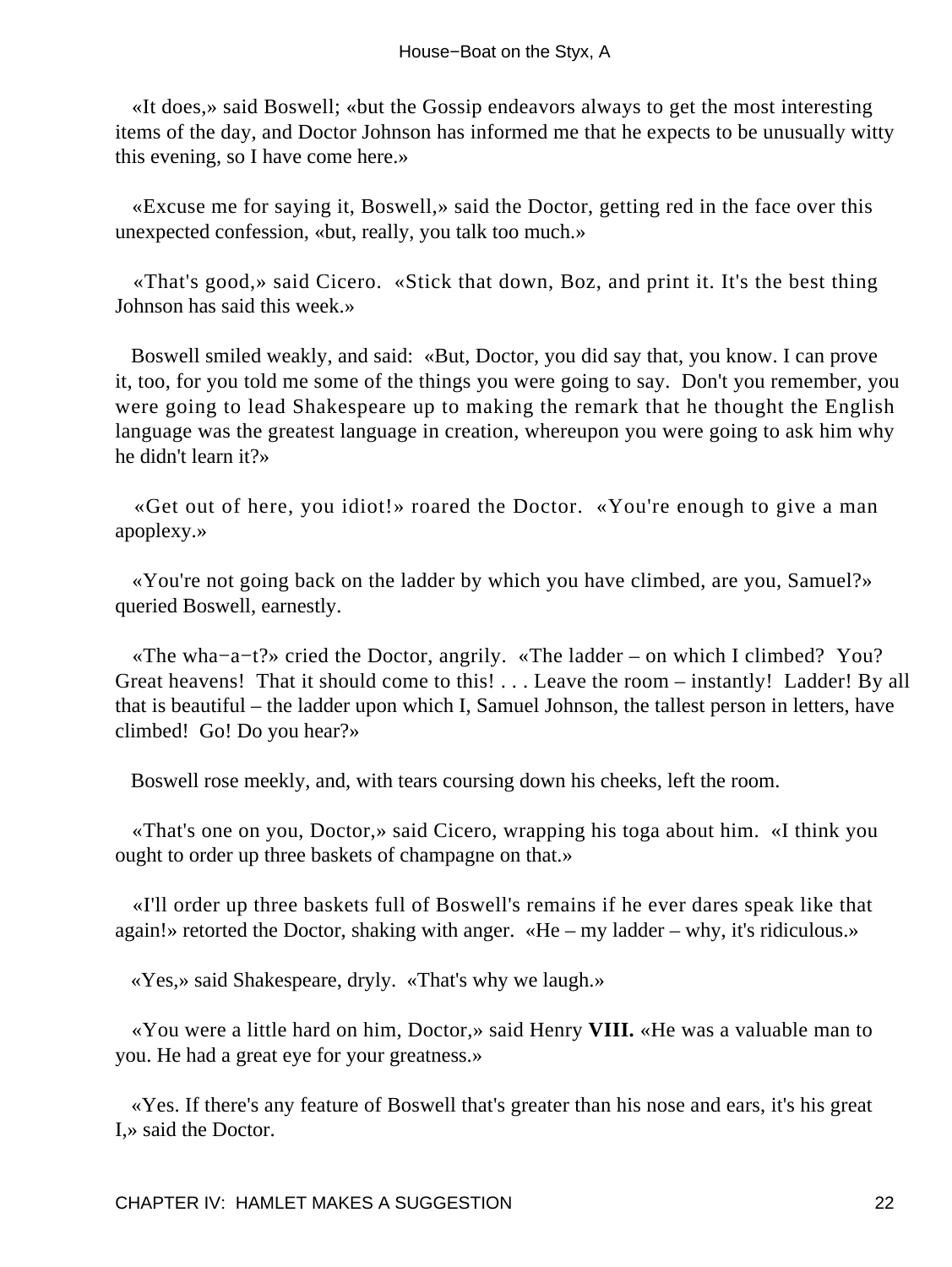«You'd rather have him change his I to a U, I presume,» said Napoleon, quietly.

 The Doctor waved his hand impatiently. «Let's drop him,» he said. «Dropping one's biographer isn't without precedent. As soon as any man ever got to know Napoleon well enough to write him up he sent him to the front, where he could get a little lead in his system.»

 «I wish I had had a Boswell all the same,» said Shakespeare. «Then the world would have known the truth about me.»

 «It wouldn't if he'd relied on your word for it,» retorted the Doctor. «Hullo! here's Hamlet.»

 As the Doctor spoke, in very truth the melancholy Dane appeared in the doorway, more melancholy of aspect than ever.

 «What's the matter with you?» asked Cicero, addressing the new−comer. «Haven't you got that poison out of your system yet?»

«Not entirely,» said Hamlet, with a sigh; «but it isn't that that's bothering me. It's Fate.»

 «We'll get out an injunction against Fate if you like,» said Blackstone. «Is it persecution, or have you deserved it?»

 «I think it's persecution,» said Hamlet. «I never wronged Fate in my life, and why she should pursue me like a demon through all eternity is a thing I can't understand.»

 «Maybe Ophelia is back of it,» suggested Doctor Johnson. «These women have a great deal of sympathy for each other, and, candidly, I think you behaved pretty rudely to Ophelia. It's a poor way to show your love for a young woman, running a sword through her father every night for pay, and driving the girl to suicide with equal frequency, just to show theatre−goers what a smart little Dane you can be if you try.»

 «'Tisn't me does all that,» returned Hamlet. «I only did it once, and even then it wasn't as bad as Shakespeare made it out to be.»

«I put it down just as it was,» said Shakespeare, hotly, «and you can't dispute it.»

 «Yes, he can,» said Yorick. «You made him tell Horatio he knew me well, and he never met me in his life.»

 «I never told Horatio anything of the sort,» said Hamlet. «I never entered the graveyard even, and I can prove an alibi.»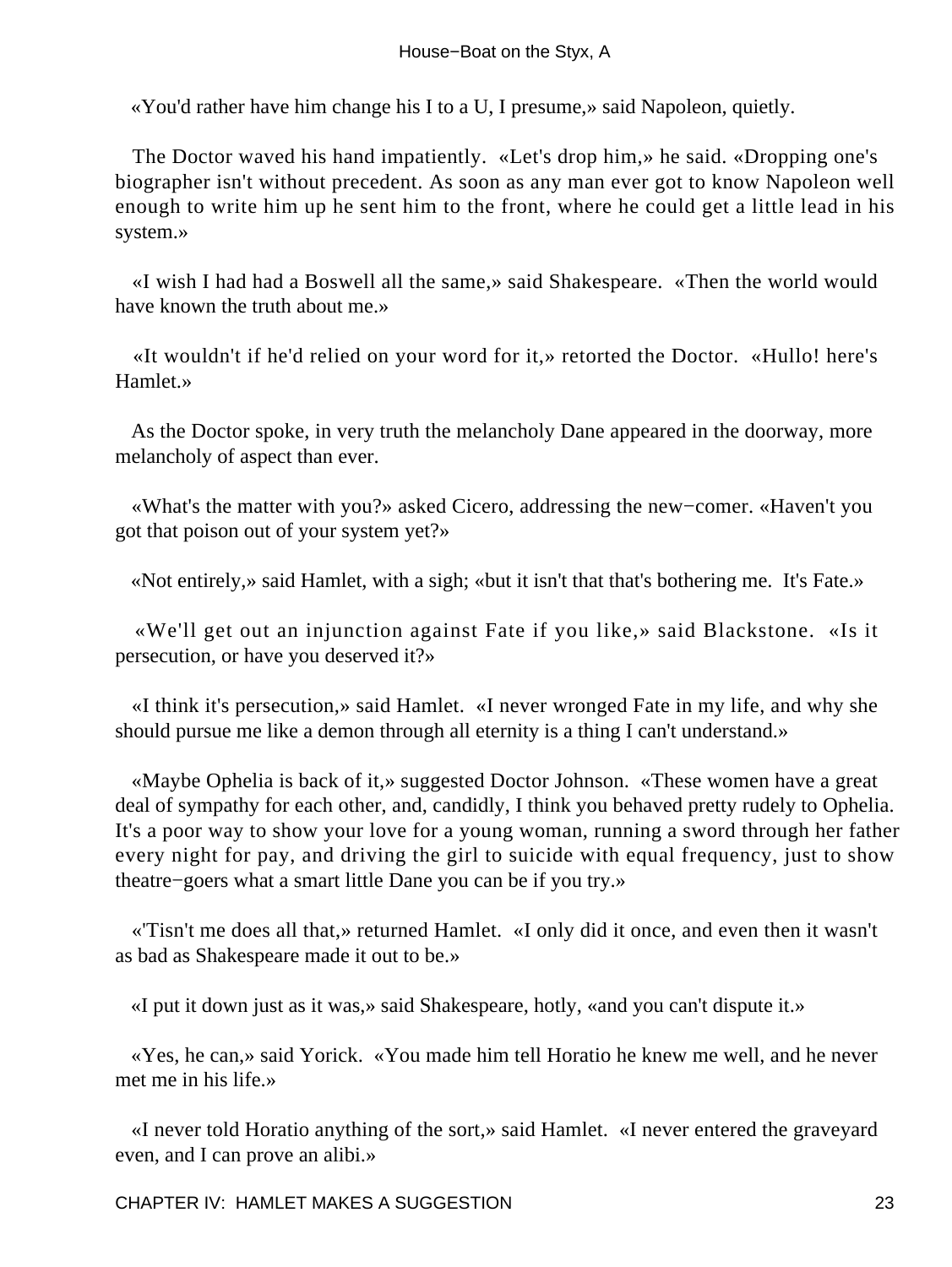«And, what's more, he couldn't have made the remark the way Shakespeare has it, anyhow,» said Yorick, «and for a very good reason. I wasn't buried in that graveyard, and Hamlet and I can prove an alibi for the skull, too.»

«It was a good play, just the same,» said Cicero.

«Very,» put in Doctor Johnson. «It cured me of insomnia.»

 «Well, if you don't talk in your sleep, the play did a Christian service to the world,» retorted Shakespeare. «But, really, Hamlet, I thought I did the square thing by you in that play. I meant to, anyhow; and if it has made you unhappy, I'm honestly sorry.»

«Spoken like a man,» said Yorick.

 «I don't mind the play so much,» said Hamlet, «but the way I'm represented by these fellows who play it is the thing that rubs me the wrong way. Why, I even hear that there's a troupe out in the western part of the United States that puts the thing on with three Hamlets, two ghosts, and a pair of blood−hounds. It's called the Uncle−Tom−Hamlet Combination, and instead of my falling in love with one crazy Ophelia, I am made to woo three dusky maniacs named Topsy on a canvas ice−floe, while the blood−hounds bark behind the scenes. What sort of treatment is that for a man of royal lineage?»

 «It's pretty rough,» said Napoleon. «As the poet ought to have said, 'Oh, Hamlet, Hamlet, what crimes are committed in thy name!'»

 «I feel as badly about the play as Hamlet does,» said Shakespeare, after a moment of silent thought. «I don't bother much about this wild Western business, though, because I think the introduction of the bloodhounds and the Topsies makes us both more popular in that region than we should be otherwise. What I object to is the way we are treated by these so−called first−class intellectual actors in London and other great cities. I've seen Hamlet done before a highly cultivated audience, and, by Jove, it made me blush.»

 «Me too,» sighed Hamlet. «I have seen a man who had a walk on him that suggested spring−halt and locomotor ataxia combined impersonating my graceful self in a manner that drove me almost crazy. I've heard my 'To be or not to be' soliloquy uttered by a famous tragedian in tones that would make a graveyard yawn at mid− day, and if there was any way in which I could get even with that man I'd do it.»

 «It seems to me,» said Blackstone, assuming for the moment a highly judicial manner – «it seems to me that Shakespeare, having got you into this trouble, ought to get you out of it.»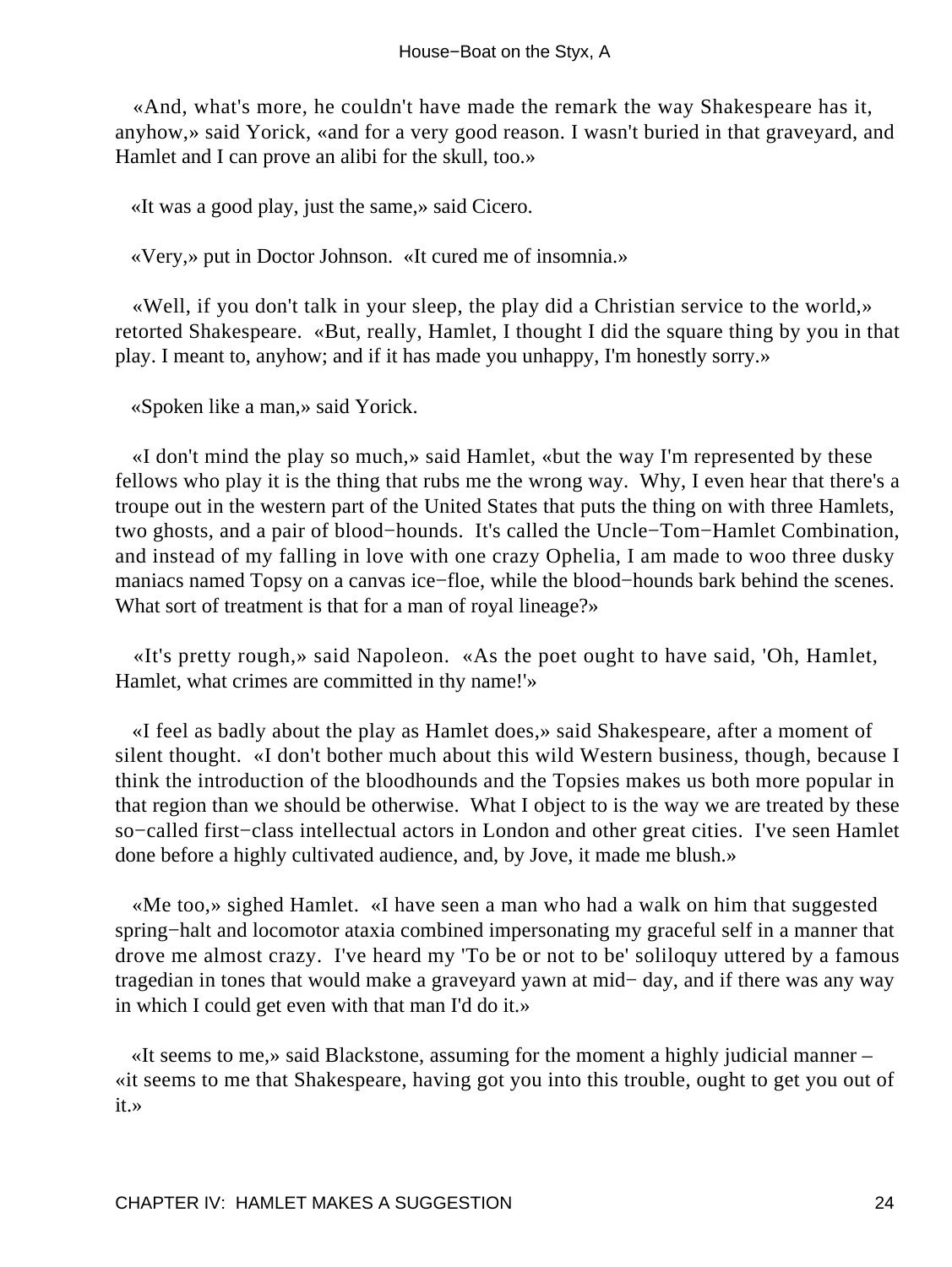«But how?» said Shakespeare, earnestly. «That's the point. Heaven knows I'm willing enough.»

 Hamlet's face suddenly brightened as though illuminated with an idea. Then he began to dance about the room with an expression of glee that annoyed Doctor Johnson exceedingly.

 «I wish Darwin could see you now,» the Doctor growled. «A kodak picture of you would prove his arguments conclusively.»

 «Rail on, O philosopher!» retorted Hamlet. «Rail on! I mind your railings not, for I the germ of an idea have got.»

 «Well, go quarantine yourself,» said the Doctor. «I'd hate to have one of your idea microbes get hold of me.»

«What's the scheme?» asked Shakespeare.

 «You can write a play for ME!» cried Hamlet. «Make it a farce− tragedy. Take the modern player for your hero, and let ME play HIM. I'll bait him through four acts. I'll imitate his walk. I'll cultivate his voice. We'll have the first act a tank act, and drop the hero into the tank. The second act can be in a saw−mill, and we can cut his hair off on a buzz−saw. The third act can introduce a spile−driver with which to drive his hat over his eyes and knock his brains down into his lungs. The fourth act can be at Niagara Falls, and we'll send him over the falls; and for a grand climax we can have him guillotined just after he has swallowed a quart of prussic acid and a spoonful of powdered glass. Do that for me, William, and you are forgiven. I'll play it for six hundred nights in London, for two years in New York, and round up with a one−night stand in Boston.»

 «It sounds like a good scheme,» said Shakespeare, meditatively. «What shall we call it?»

«Call it Irving,» said Eugene Aram, who had entered. «I too have suffered.»

«And let me be Hamlet's understudy,» said Charles the First, earnestly.

«Done!» said Shakespeare, calling for a pad and pencil.

 And as the sun rose upon the Styx the next morning the Bard of Avon was to be seen writing a comic chorus to be sung over the moribund tragedian by the shades of Charles, Aram, and other eminent deceased heroes of the stage, with which his new play of Irving was to be brought to an appropriate close.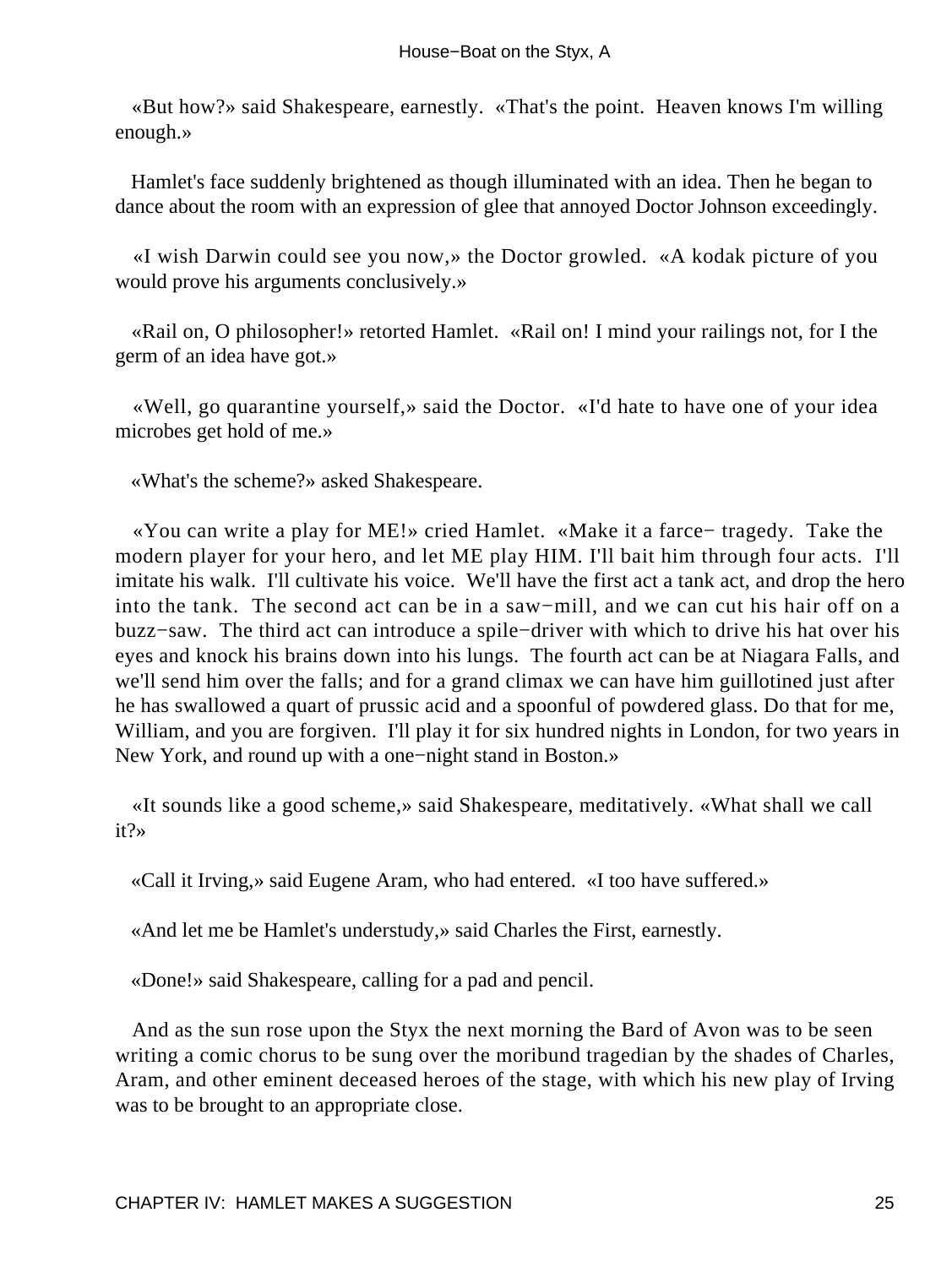This play has not as yet found its way upon the boards, but any enterprising manager who desires to consider it may address

Hamlet, The House−Boat, Hades−on−the−Styx.

 He is sure to get a reply by return mail, unless Mephistopheles interferes, which is not unlikely, since Mephistopheles is said to have been much pleased with the manner in which the eminent tragedian has put him before the British and American public.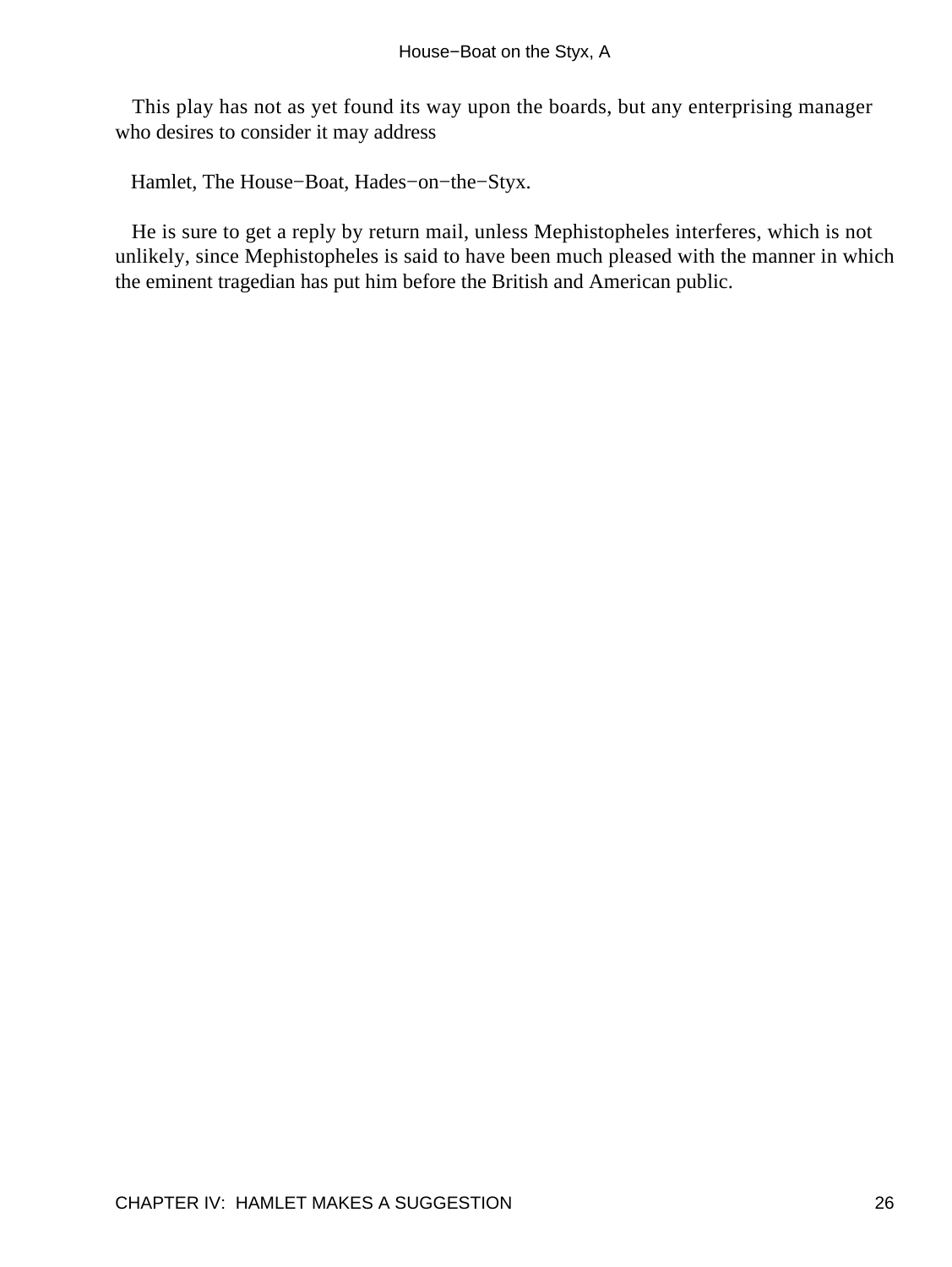#### **[CHAPTER V: THE HOUSE COMMITTEE DISCUSS THE POETS](#page-72-0)**

*«T*here's one thing this house−boat needs,» wrote Homer in the complaint−book that adorned the centre−table in the reading−room, «and that is a Poets' Corner. There are smoking−rooms for those who smoke, billiard−rooms for those who play billiards, and a card−room for those who play cards. I do not smoke, I can't play billiards, and I do not know a trey of diamonds from a silver salver. All I can do is write poetry. Why discriminate against me? By all means let us have a Poets' Corner, where a man can be inspired in peace.»

 For four days this entry lay in the book apparently unnoticed. On the fifth day the following lines, signed by Samson, appeared:

 «I approve of Homer's suggestion. There should be a Poets' Corner here. Then the rest of us could have some comfort. While playing vingt−et−un with Diogenes in the card−room on Friday evening a poetic member of this club was taken with a most violent fancy, and it required the combined efforts of Diogenes and myself, assisted by the janitor, to remove the frenzied and objectionable member from the room. The habit some of our poets have acquired of giving way to their inspirations all over the club−house should be stopped, and I know of no better way to accomplish this desirable end than by the adoption of Homer's suggestion. Therefore I second the motion.»

 Of course the suggestion of two members so prominent as Homer and Samson could not well he ignored by the house committee, and it reluctantly took the subject in hand at an early meeting.

 «I find here,» said Demosthenes to the chairman, as the committee gathered, «a suggestion from Homer and Samson that this house−boat be provided with a Poets' Corner. I do not know that I approve of the suggestion myself, but in order to bring it before the committee for debate I am willing to make a motion that the request be granted.»

 «Excuse me,» put in Doctor Johnson, «but where do you find that suggestion? 'Here' is not very definite. Where IS 'here'?»

 «In the complaint−book, which I hold in my hand,» returned Demosthenes, putting a pebble in his mouth so that he might enunciate more clearly.

A frown ruffled the serenity of Doctor Johnson's brow.

«In the complaint−book, eh?» he said, slowly. «I thought house committees were not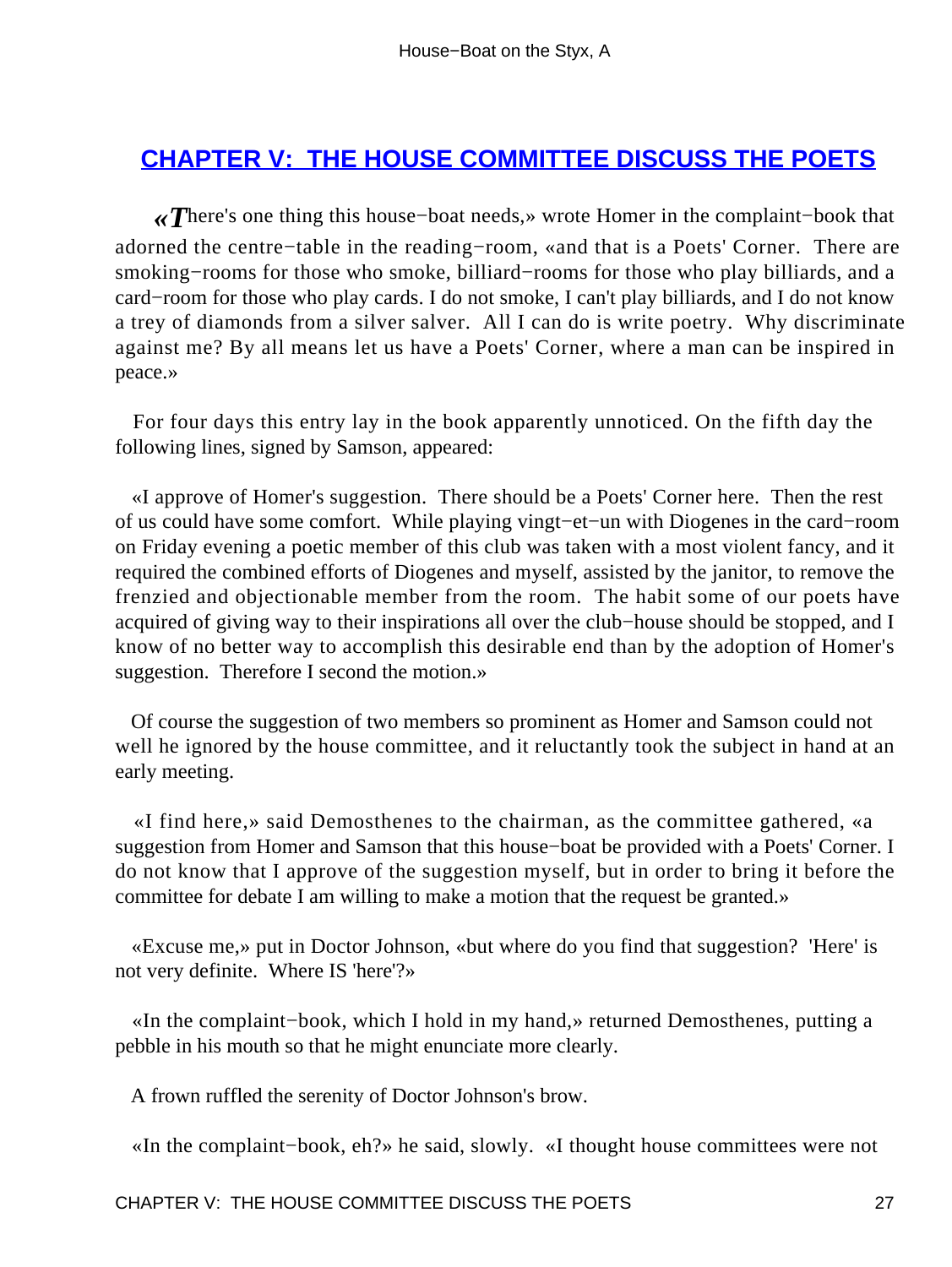expected to pay any attention to complaints in complaint–books. I never heard of its being done before.»

 «Well, I can't say that I have either,» replied Demosthenes, chewing thoughtfully on the pebble, «but I suppose complaint−books are the places for complaints. You don't expect people to write serial stories or dialect poems in them, do you?»

 «That isn't the point, as the man said to the assassin who tried to stab him with the hilt of his dagger,» retorted Doctor Johnson, with some asperity. «Of course, complaint−books are for the reception of complaints – nobody disputes that. What I want to have determined is whether it is necessary or proper for the complaints to go further.»

 «I fancy we have a legal right to take the matter up,» said Blackstone, wearily; «though I don't know of any precedent for such action. In all the clubs I have known the house committees have invariably taken the ground that the complaint−book was established to guard them against the annoyance of hearing complaints. This one, however, has been forced upon us by our secretary, and in view of the age of the complainants I think we cannot well decline to give them a specific answer. Respect for age is de rigueur at all times, like clean hands. I'll second the motion.»

 «I think the Poets' Corner entirely unnecessary,» said Confucius. «This isn't a class organization, and we should resist any effort to make it or any portion of it so. In fact, I will go further and state that it is my opinion that if we do any legislating in the matter at all, we ought to discourage rather than encourage these poets. They are always littering the club up with themselves. Only last Wednesday I came here with a guest – no less a person than a recently deceased Emperor of China – and what was the first sight that greeted our eyes?»

 «I give it up,» said Doctor Johnson. «It must have been a catacornered sight, whatever it was, if the Emperor's eyes slanted like yours.»

 «No personalities, please, Doctor,» said Sir Walter Raleigh, the chairman, rapping the table vigorously with the shade of a handsome gavel that had once adorned the Roman Senate−chamber.

«He's only a Chinaman!» muttered Johnson.

«What was the sight that greeted your eyes, Confucius?» asked Cassius.

 «Omar Khayyam stretched over five of the most comfortable chairs in the library,» returned Confucius; «and when I ventured to remonstrate with him he lost his temper, and said I'd spoiled the whole second volume of the Rubaiyat. I told him he ought to do his rubaiyatting at home, and he made a scene, to avoid which I hastened with my guest over to the billiard−room; and there, stretched at full length on the pool−table, was Robert Burns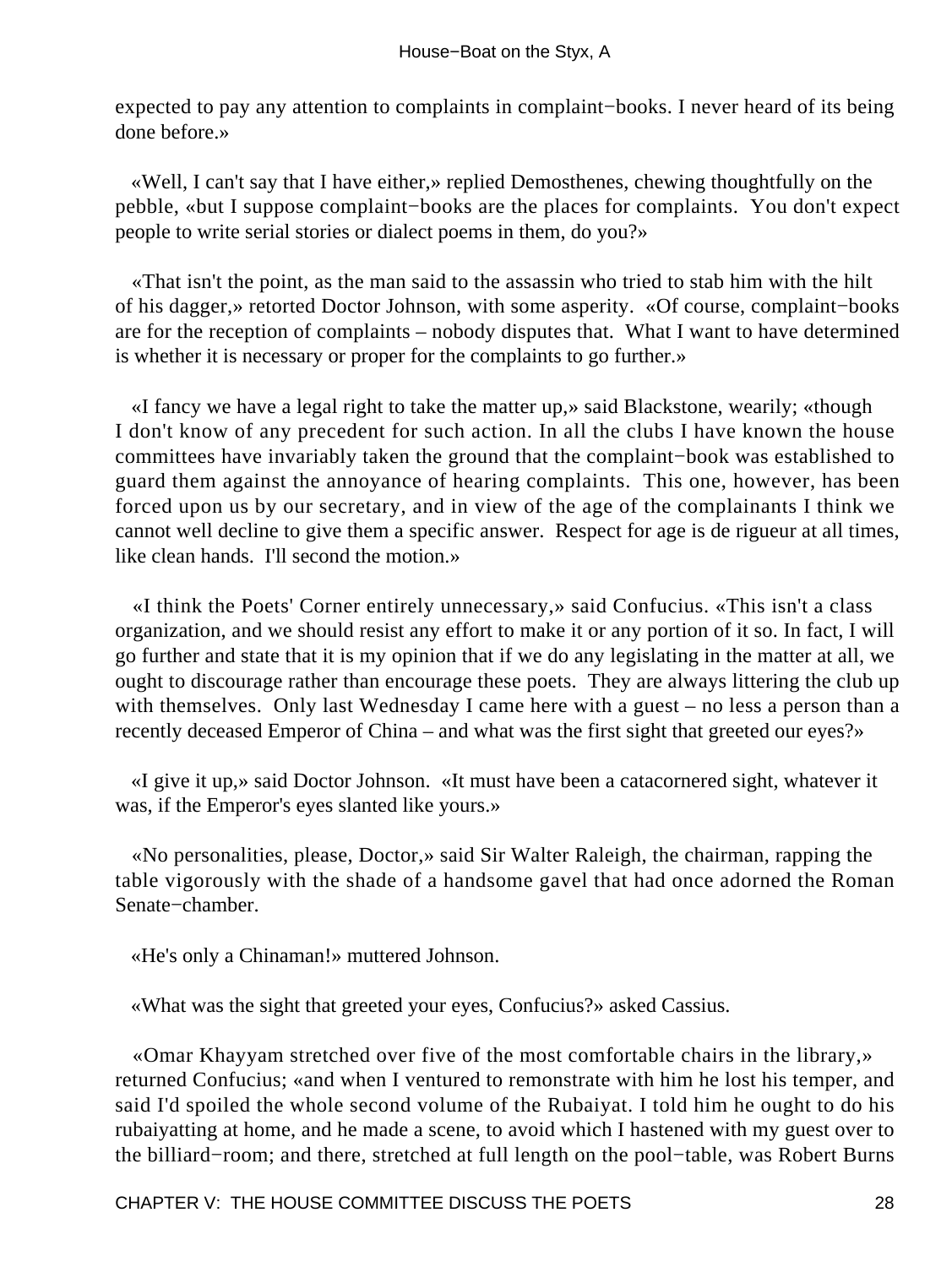trying to write a sonnet on the cloth with chalk in less time than Villon could turn out another, with two lines start, on the billiard−table with the same writing materials. Now I ask you, gentlemen, if these things are to be tolerated? Are they not rather to be reprehended, whether I am a Chinaman or not?»

 «What would you have us do, then?» asked Sir Walter Raleigh, a little nettled. «Exclude poets altogether? I was one, remember.»

«Oh, but not much of one, Sir Walter,» put in Doctor Johnson, deprecatingly.

 «No,» said Confucius. «I don't want them excluded, but they should be controlled. You don't let a shoemaker who has become a member of this club turn the library sofas into benches and go pegging away at boot−making, so why should you let the poets turn the place into a verse factory? That's what I'd like to know.»

 «I don't know but what your point is well taken,» said Blackstone, «though I can't say I think your parallels are very parallel. A shoemaker, my dear Confucius, is somewhat different from a poet.»

 «Certainly,» said Doctor Johnson. «Very different – in fact, different enough to make a conundrum of the question – what is the difference between a shoemaker and a poet? One makes the shoes and the other shakes the muse – all the difference in the world. Still, I don't see how we can exclude the poets. It is the very democracy of this club that gives it life. We take in everybody – peer, poet, or what not. To say that this man shall not enter because he is this or that or the other thing would result in our ultimately becoming a class organization, which, as Confucius himself says, we are not and must not be. If we put out the poet to please the sage, we'll soon have to put out the sage to please the fool, and so on. We'll keep it up, once the precedent is established, until finally it will become a class club entirely – a Plumbers' Club, for instance – and how absurd that would be in Hades! No, gentlemen, it can't be done. The poets must and shall be preserved.»

 «What's the objection to class clubs, anyhow?» asked Cassius. «I don't object to them. If we could have had political organizations in my day I might not have had to fall on my sword to get out of keeping an engagement I had no fancy for. Class clubs have their uses.»

 «No doubt,» said Demosthenes. «Have all the class clubs you want, but do not make one of this. An Authors' Club, where none but authors are admitted, is a good thing. The members learn there that there are other authors than themselves. Poets' Clubs are a good thing; they bring poets into contact with each other, and they learn what a bore it is to have to listen to a poet reading his own poem. Pugilists' Clubs are good; so are all other class clubs; but so also are clubs like our own, which takes in all who are worthy. Here a poet can talk poetry as much as he wants, but at the same time he hears something besides poetry. We must stick to our original idea.»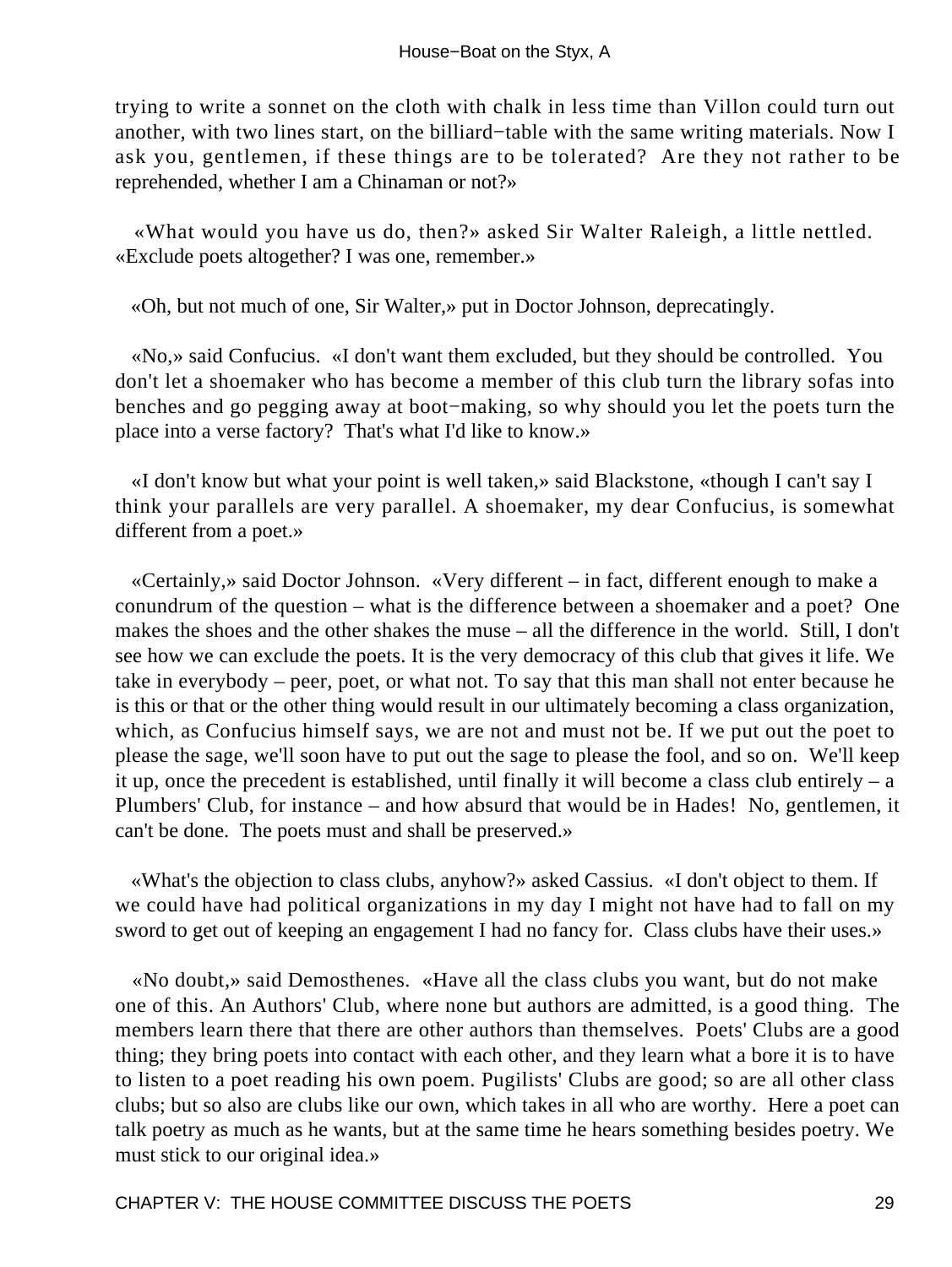«Then let us do something to abate the nuisance of which I complain,» said Confucius. «Can't we adopt a house rule that poets must not be inspired between the hours of 11 A.M. and 5 P.M., or in the evening after eight; that any poet discovered using more than five arm−chairs in the composition of a quatrain will be charged two oboli an hour for each chair in excess of that number; and that the billiard−marker shall be required to charge a premium of three times the ordinary fee for tables used by versifiers in lieu of writing−pads?»

 «That wouldn't be a bad idea,» said Sir Walter Raleigh. «I, as a poet would not object to that. I do all my work at home, anyhow.»

 «There's another phase of this business that we haven't considered yet, and it's rather important,» said Demosthenes, taking a fresh pebble out of his bonbonniere. «That's in the matter of stationery. This club, like all other well−regulated clubs, provides its members with a suitable supply of writing materials. Charon informs me that the waste−baskets last week turned out forty−two reams of our best correspondence paper on which these poets had scribbled the first draft of their verses. Now I don't think the club should furnish the poets with the raw material for their poems any more than, to go back to Confucius's shoemaker, it should supply leather for our cobblers.»

«What do you mean by raw material for poems?» asked Sir Walter, with a frown.

«Pen, ink, and paper. What else?» said Demosthenes.

«Doesn't it take brains to write a poem?» said Raleigh.

 «Doesn't it take brains to make a pair of shoes?» retorted Demosthenes, swallowing a pebble in his haste.

 «They've got a right to the stationery, though,» put in Blackstone. «A clear legal right to it. If they choose to write poems on the paper instead of boring people to death with letters, as most of us do, that's their own affair.»

«Well, they're very wasteful,» said Demosthenes.

 «We can meet that easily enough,» observed Cassius. «Furnish each writing−table with a slate. I should think they'd be pleased with that. It's so much easier to rub out the wrong word.»

 «Most poets prefer to rub out the right word,» growled Confucius. «Besides, I shall never consent to slates in this house–boat. The squeaking of the pencils would be worse than the poems themselves.»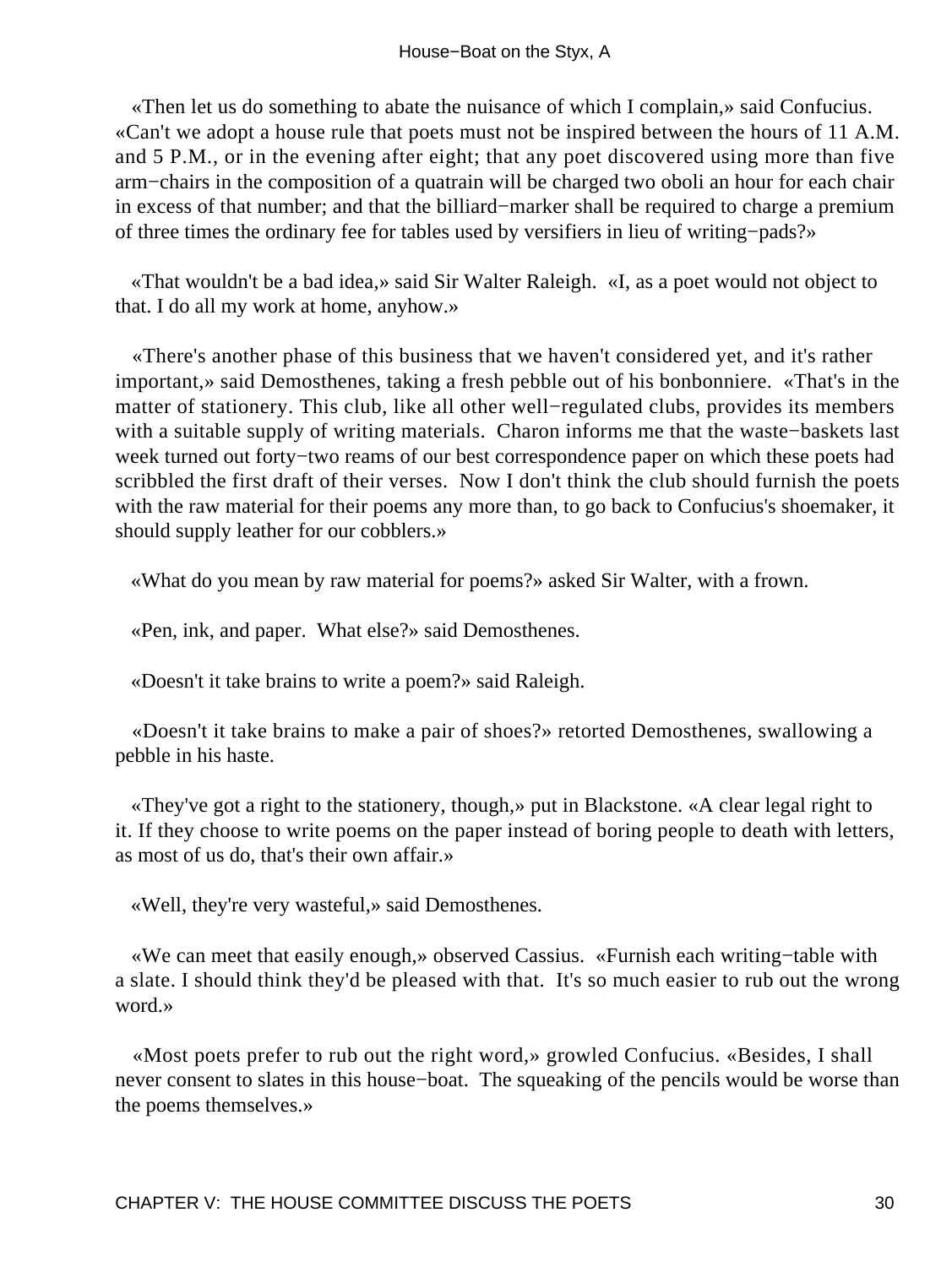«That's true,» said Cassius. «I never thought of that. If a dozen poets got to work on those slates at once, a fife corps wouldn't be a circumstance to them.»

 «Well, it all goes to prove what I have thought all along,» said Doctor Johnson. «Homer's idea is a good one, and Samson was wise in backing it up. The poets need to be concentrated somewhere where they will not be a nuisance to other people, and where other people will not be a nuisance to them. Homer ought to have a place to compose in where the vingt−et−un players will not interrupt his frenzies, and, on the other hand, the vingt−et−un and other players should be protected from the wooers of the muse. I'll vote to have the Poets' Corner, and in it I move that Cassius's slate idea be carried out. It will be a great saving, and if the corner we select be far enough away from the other corners of the club, the squeaking of the slate−pencils need bother no one.»

 «I agree to that,» said Blackstone. «Only I think it should be understood that, in granting the petition of the poets, we do not bind ourselves to yield to doctors and lawyers and shoemakers and plumbers in case they should each want a corner to themselves.»

 «A very wise idea,» said Sir Walter. Whereupon the resolution was suitably worded, and passed unanimously.

 Just where the Poets' Corner is to be located the members of the committee have not as yet decided, although Confucius is strongly in favor of having it placed in a dingy situated a quarter of a mile astern of the house−boat, and connected therewith by a slight cord, which can be easily cut in case the squeaking of the poets' slate− pencils becomes too much for the nervous system of the members who have no corner of their own.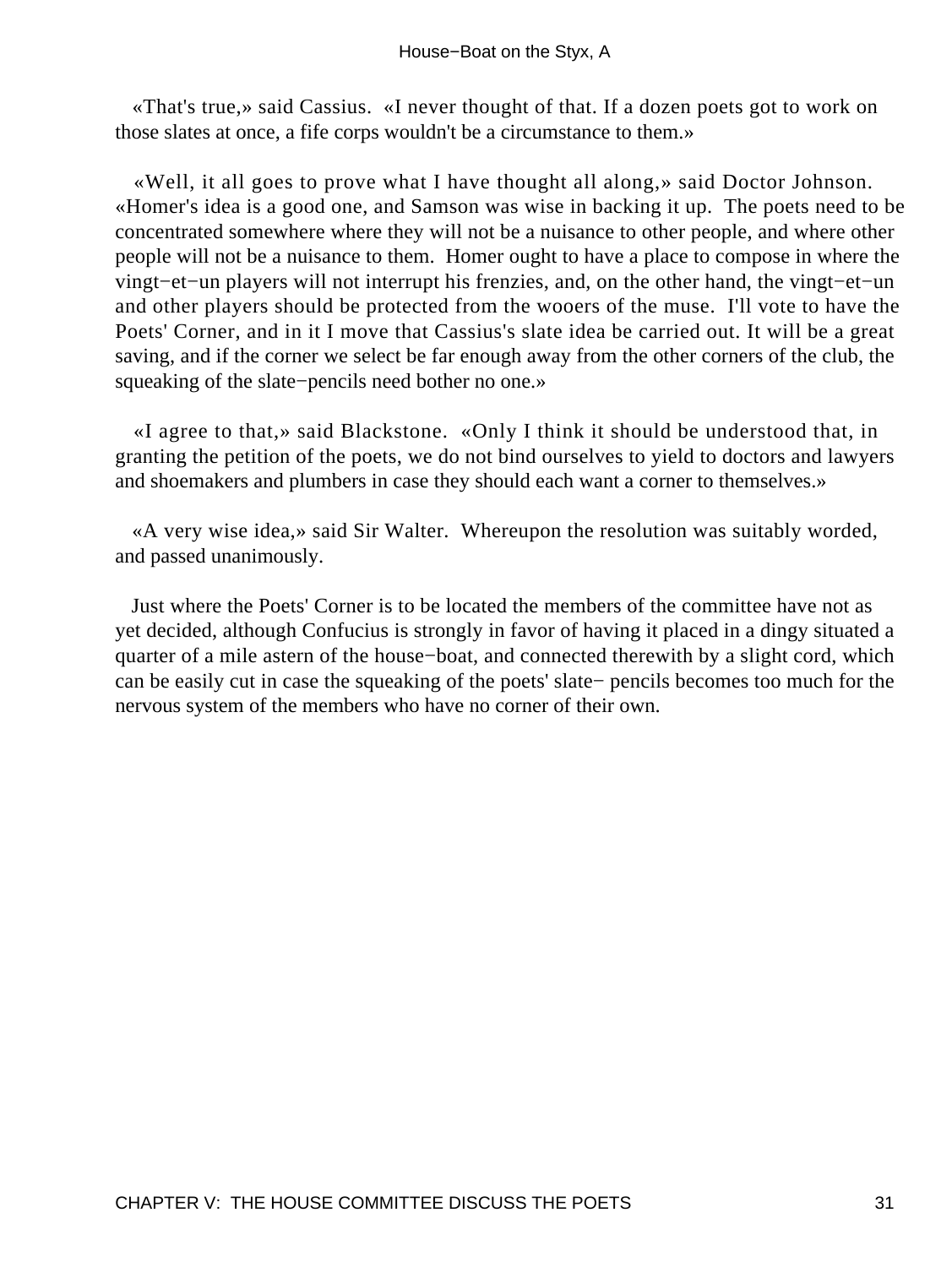## **[CHAPTER VI: SOME THEORIES, DARWINIAN AND OTHERWISE](#page-72-0)**

*«I* observe,» said Doctor Darwin, looking up from a perusal of an asbestos copy of the London Times – «I observe that an American professor has discovered that monkeys talk. I consider that a very interesting fact.»

 «It undoubtedly is,» observed Doctor Livingstone, «though hardly new. I never said anything about it over in the other world, but I discovered years ago in Africa that monkeys were quite as well able to hold a sustained conversation with each other as most men are.»

 «And I, too,» put in Baron Munchausen, «have frequently conversed with monkeys. I made myself a master of their idioms during my brief sojourn in  $-$  ah  $-$  in  $-$  well, never mind where. I never could remember the names of places. The interesting point is that at one period of my life I was a master of the monkey language. I have even gone so far as to write a sonnet in Simian, which was quite as intelligible to the uneducated as nine−tenths of the sonnets written in English or American.»

 «Do you mean to say that you could acquire the monkey accent?» asked Doctor Darwin, immediately interested.

 «In most instances,» returned the Baron, suavely, «though of course not in all. I found the same difficulty in some cases that the German or the Chinaman finds when he tries to speak French. A Chinaman can no more say Trocadero, for instance, as the Frenchman says it, than he can fly. That peculiar throaty aspirate the Frenchman gives to the first syllable, as though it were spelled trhoque, is utterly beyond the Chinese – and beyond the American, too, whose idea of the tonsillar aspirate leads him to speak of the trochedeero, naturally falling back upon troches to help him out of his laryngeal difficulties.»

 «You ought to have been on the staff of Punch, Baron,» said Thackeray, quietly. «That joke would have made you immortal.»

 «I AM immortal,» said the Baron. «But to return to our discussion of the Simian tongue: as I was saying, there were some little points about the accent that I could never get, and, as in the case of the German and Chinaman with the French language, the trouble was purely physical. When you consider that in polite Simian society most of the talkers converse while swinging by their tails from the limb of a tree, with a sort of droning accent, which results from their swaying to and fro, you will see at once why it was that I, deprived by nature of the necessary apparatus with which to suspend myself in mid−air, was unable to quite catch the quality which gives its chief charm to monkey−talk.»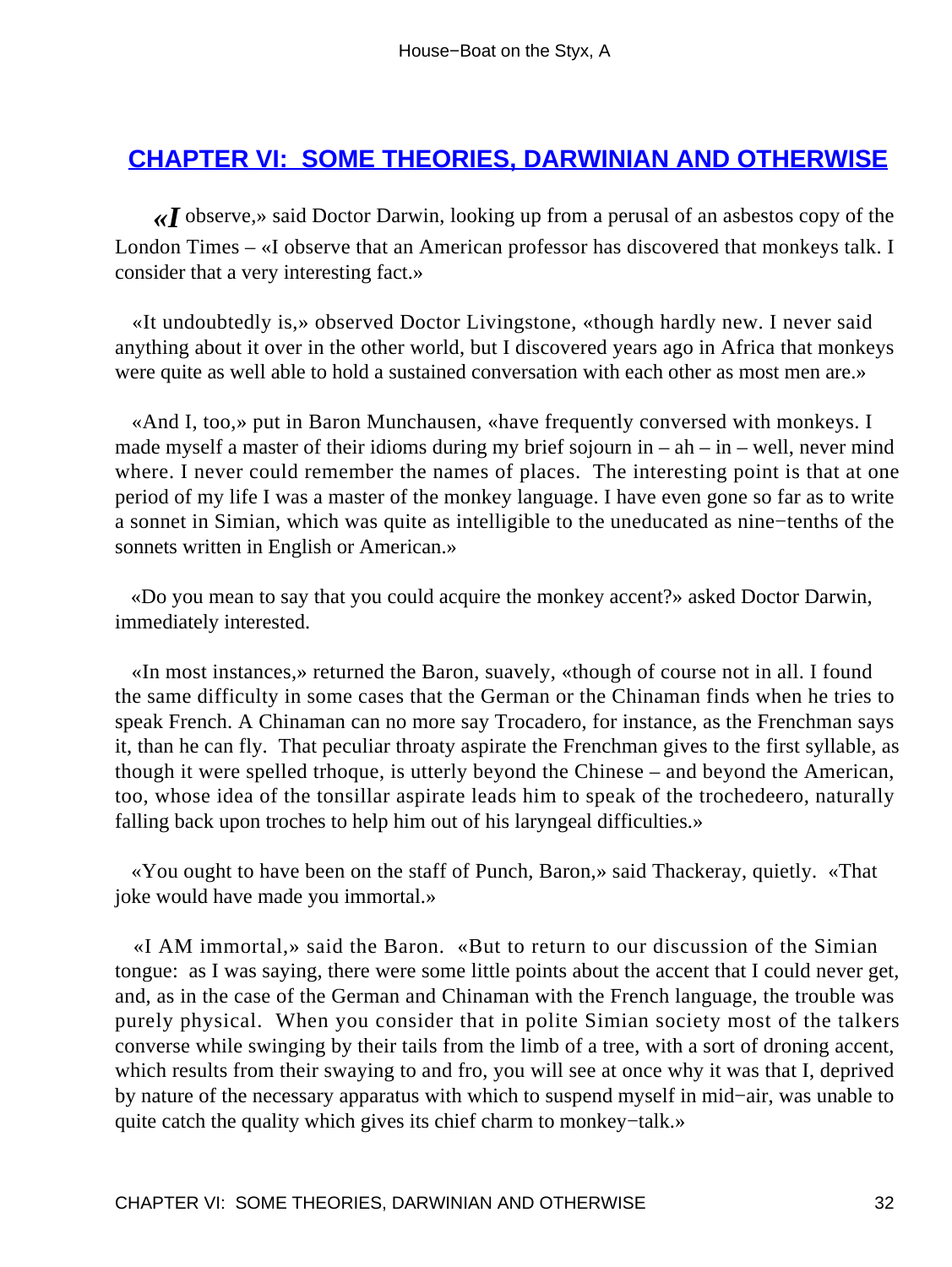«I should hardly think that a man of your fertile resources would have let so small a thing as that stand in his way,» said Doctor Livingstone. «When a man is able to make a reputation for himself like yours, in which material facts are never allowed to interfere with his doing what he sets out to do, he ought not to be daunted by the need of a tail. If you could make a cherry−tree grow out of a deer's head, I fail to see why you could not personally grow a tail, or anything else you might happen to need for the attainment of your ends.»

 «I was not so anxious to get the accent as all that,» returned the Baron. «I don't think it is necessary for a man to make a monkey of himself just for the pleasure of mastering a language. Reasoning similarly, a man to master the art of braying in a fashion comprehensible to the jackass of average intellect should make a jackass of himself, cultivate his ears, and learn to kick, so as properly to punctuate his sentences after the manner of most conversational beasts of that kind.»

«Then you believe that jackasses talk, too, do you?» asked Doctor Darwin.

 «Why not?» said the Baron. «If monkeys, why not donkeys? Certainly they do. All creatures have some means of communicating their thoughts to each other. Why man in his conceit should think otherwise I don't know, unless it be that the birds and beasts in their conceit probably think that they alone of all the creatures in the world can talk.»

 «I haven't a doubt,» said Doctor Livingstone, «that monkeys listening to men and women talking think they are only jabbering.»

 «They're not far from wrong in most cases if they do,» said Doctor Johnson, who up to this time had been merely an interested listener. «I've thought that many a time myself.»

 «Which is perhaps, in a slight degree, a confirmation of my theory,» put in Darwin. «If Doctor Johnson's mind runs in the same channels that the monkey's mind runs in, why may we not say that Doctor Johnson, being a man, has certain qualities of the monkey, and is therefore, in a sense, of the same strain?»

 «You may say what you please,» retorted Johnson, wrathfully, «but I'll make you prove what you say about me.»

 «I wouldn't if I were you,» said Doctor Livingstone, in a peace− making spirit. «It would not be a pleasant task for you, compelling our friend to prove you descended from the ape. I should think you'd prefer to make him leave it unproved.»

«Have monkeys Boswells?» queried Thackeray.

«I don't know anything about 'em,» said Johnson, petulantly.

CHAPTER VI: SOME THEORIES, DARWINIAN AND OTHERWISE 33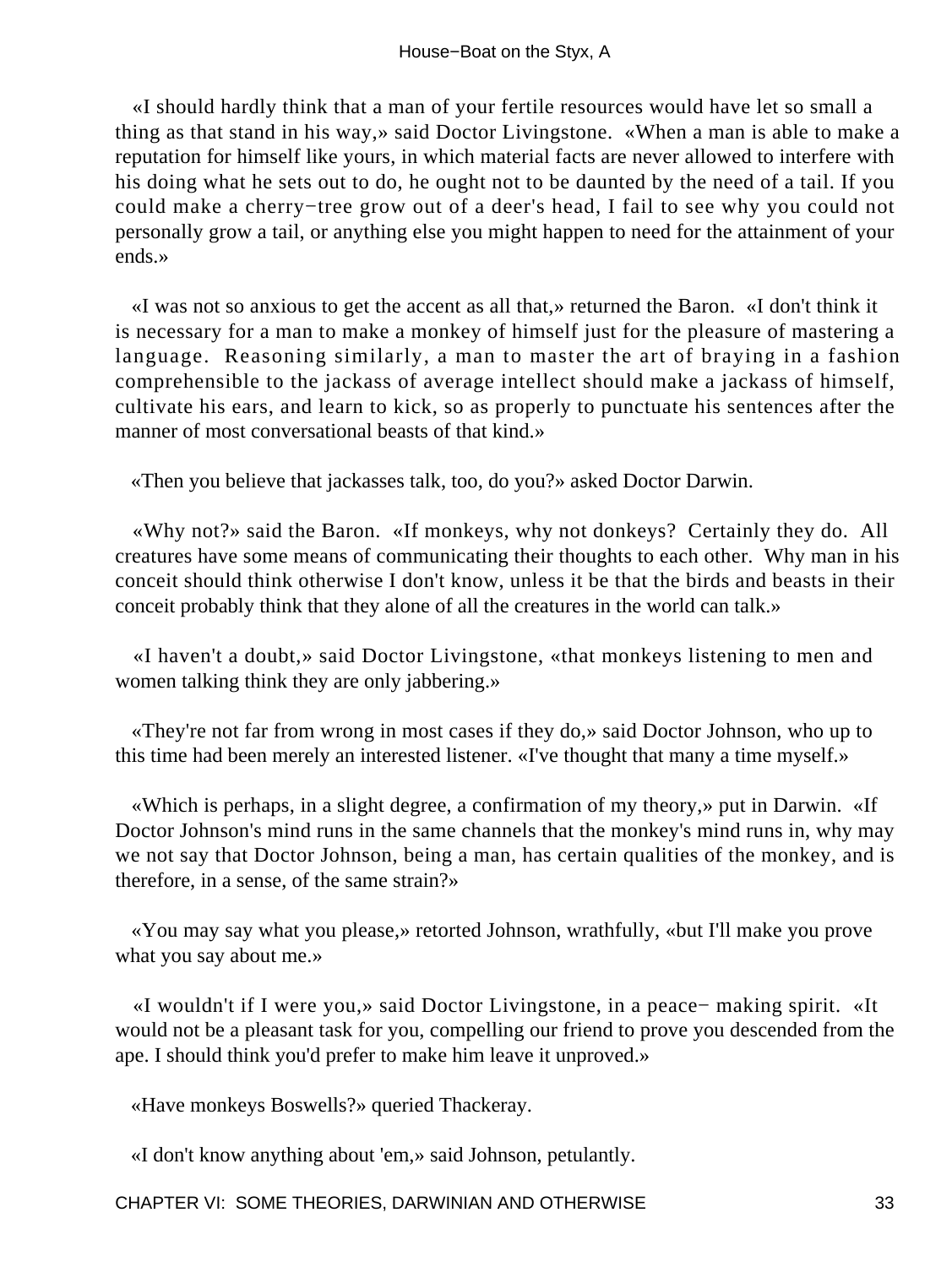«No more do I,» said Darwin, «and I didn't mean to be offensive, my dear Johnson. If I claim Simian ancestry for you, I claim it equally for myself.»

 «Well, I'm no snob,» said Johnson, unmollified. «If you want to brag about your ancestors, do it. Leave mine alone. Stick to your own genealogical orchard.»

 «Well, I believe fully that we are all descended from the ape,» said Munchausen. «There isn't any doubt in my mind that before the flood all men had tails. Noah had a tail. Shem, Ham, and Japheth had tails. It's perfectly reasonable to believe it. The Ark in a sense proved it. It would have been almost impossible for Noah and his sons to construct the Ark in the time they did with the assistance of only two hands apiece. Think, however, of how fast they could work with the assistance of that third arm. Noah could hammer a clapboard on to the Ark with two hands while grasping a saw and cutting a new board or planing it off with his tail. So with the others. We all know how much a third hand would help us at times.»

 «But how do you account for its disappearance?» put in Doctor Livingstone. «Is it likely they would dispense with such a useful adjunct?»

 «No, it isn't; but there are various ways of accounting for its loss,» said Munchausen. «They may have overworked it building the Ark; Shem, Ham, or Japheth may have had his caught in the door of the Ark and cut off in the hurry of the departure; plenty of things may have happened to eliminate it. Men lose their hair and their teeth; why might not a man lose a tail? Scientists say that coming generations far in the future will be toothless and bald. Why may it not be that through causes unknown to us we are similarly deprived of something our forefathers had?»

 «The only reason for man's losing his hair is that he wears a hat all the time,» said Livingstone. «The Derby hat is the enemy of hair. It is hot, and dries up the scalp. You might as well try to raise watermelons in the Desert of Sahara as to try to raise hair under the modern hat. In fact, the modern hat is a furnace.»

 «Well, it's a mighty good furnace,» observed Munchausen. «You don't have to put coal on the modern hat.»

«Perhaps,» interposed Thackeray, «the ancients wore their hats on their tails.»

«Well, I have a totally different theory,» said Johnson.

«You always did have,» observed Munchausen.

«Very likely,» said Johnson. «To be commonplace never was my ambition.»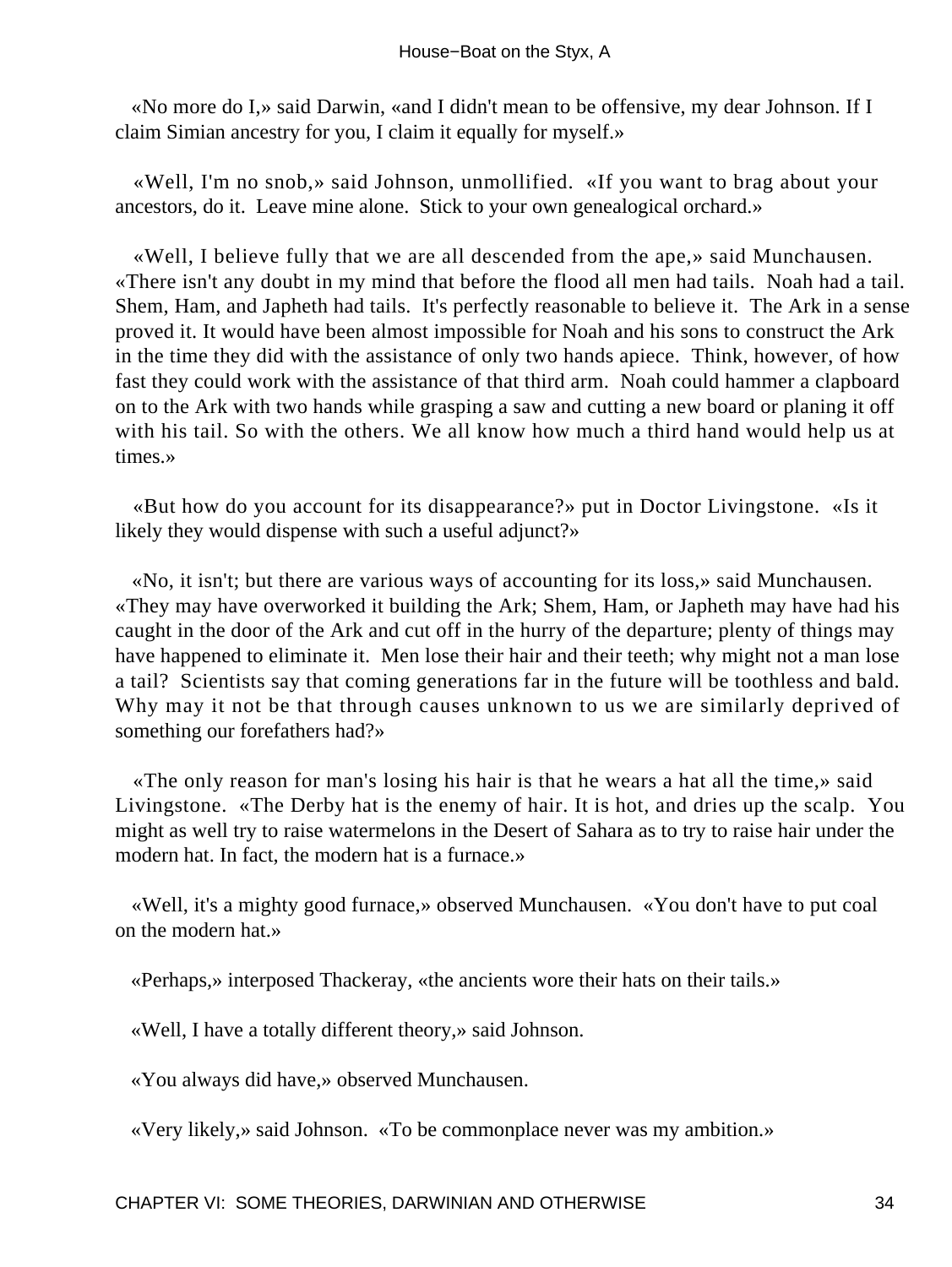«What is your theory?» queried Livingstone.

«Well – I don't know,» said Johnson, «if it be worth expressing.»

«It may be worth sending by freight,» interrupted Thackeray. «Let us have it.»

«Well, I believe,» said Johnson – «I believe that Adam was a monkey.»

«He behaved like one,» ejaculated Thackeray.

 «I believe that the forbidden tree was a tender one, and therefore the only one upon which Adam was forbidden to swing by his tail,» said Johnson.

«Clear enough – so far,» said Munchausen.

 «But that the possession of tails by Adam and Eve entailed a love of swinging thereby, and that they could not resist the temptation to swing from every limb in Eden, and that therefore, while Adam was off swinging on other trees, Eve took a swing on the forbidden tree; that Adam, returning, caught her in the act, and immediately gave way himself and swung,» said Johnson.

«Then you eliminate the serpent?» queried Darwin.

 «Not a bit of it,» Johnson answered. «The serpent was the tail. Look at most snakes to−day. What are they but unattached tails?»

«They do look it,» said Darwin, thoughtfully.

 «Why, it's clear as day,» said Johnson. «As punishment Adam and Eve lost their tails, and the tail itself was compelled to work for a living and do its own walking.»

«I never thought of that,» said Darwin. «It seems reasonable.»

«It is reasonable,» said Johnson.

«And the snakes of the present day?» queried Thackeray.

 «I believe to be the missing tails of men,» said Johnson. «Somewhere in the world is a tail for every man and woman and child. Where one's tail is no one can ever say, but that it exists simultaneously with its owner I believe. The abhorrence man has for snakes is directly attributable to his abhorrence for all things which have deprived him of something that is good. If Adam's tail had not tempted him to swing on the forbidden tree, we should all of us have been able through life to relax from business cares after the manner of the monkey,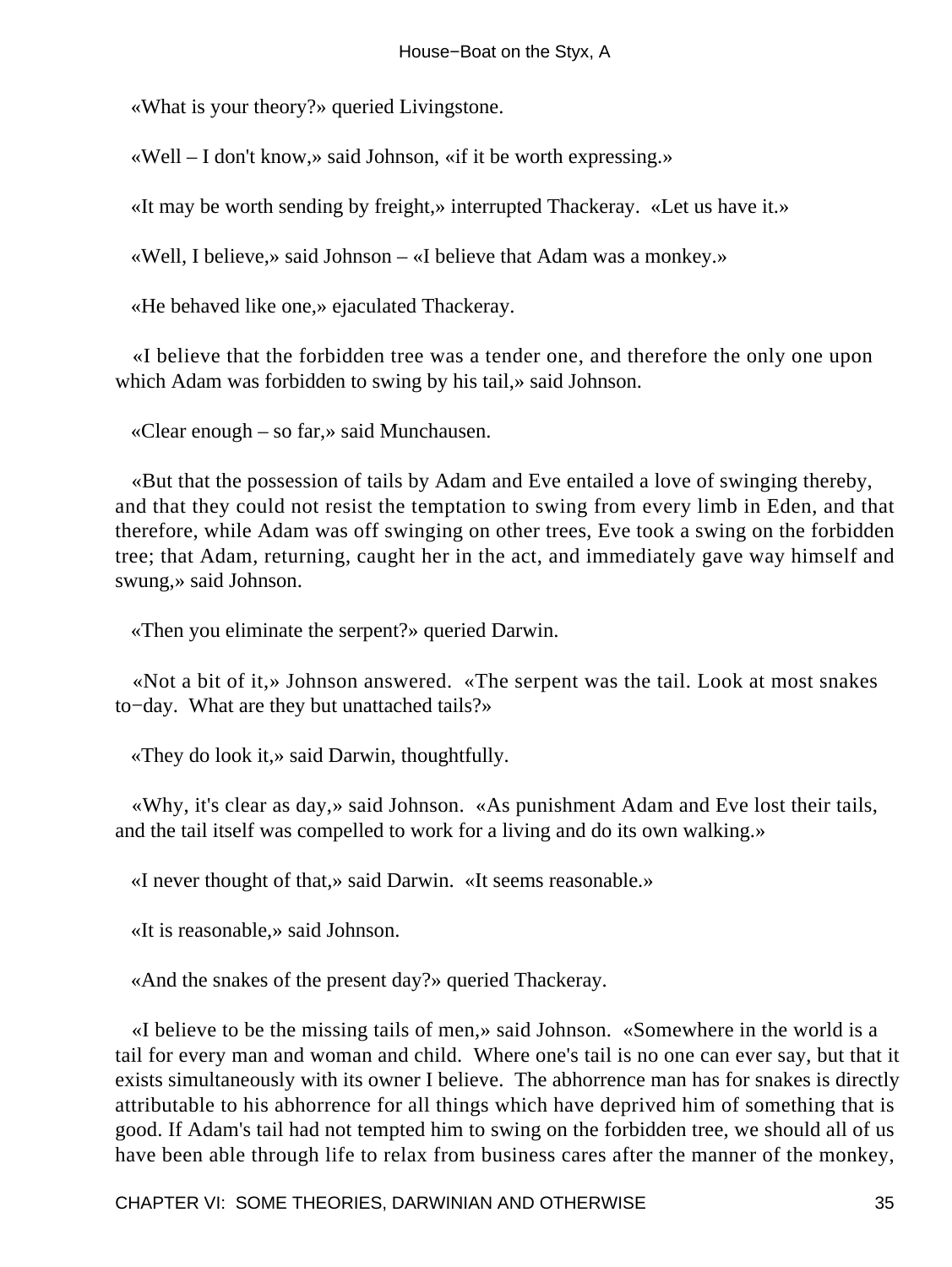who is happy from morning until night.»

 «Well, I can't see that it does us any good to sit here and discuss this matter,» said Doctor Livingstone. «We can't reach any conclusion. The only way to settle the matter, it seems to me, is to go directly to Adam, who is a member of this club, and ask him how it was.»

 «That's a great idea,» said Thackeray, scornfully. «You'd look well going up to a man and saying, 'Excuse me, sir, but – ah – were you ever a monkey?'»

 «To say nothing of catechising a man on the subject of an old and dreadful scandal,» put in Munchausen. «I'm surprised at you, Livingstone. African etiquette seems to have ruined your sense of propriety.»

 «I'd just as lief ask him,» said Doctor Johnson. «Etiquette? Bah! What business has etiquette to stand in the way of human knowledge? Conventionality is the last thing men of brains should strive after, and I, for one, am not going to be bound by it.»

 Here Doctor Johnson touched the electric bell, and in an instant the shade of a buttons appeared.

«Boy, is Adam in the club−house today?» asked the sage.

«I'll go and see, sir,» said the boy, and he immediately departed.

«Good boy that,» said Thackeray.

 «Yes; but the service in this club is dreadful, considering what we might have,» said Darwin. «With Aladdin a member of this club, I don't see why we can't have his lamp with genii galore to respond. It certainly would be more economical.»

 «True; but I, for one, don't care to fool with genii,» said Munchausen. «When one member can summon a servant who is strong enough to take another member and do him up in a bottle and cast him into the sea, I have no use for the system. Plain ordinary mortal shades are good enough for me.»

As Munchausen spoke, the boy returned.

 «Mr. Adam isn't here to−day, sir,» he said, addressing Doctor Johnson. «And Charon says he's not likely to be here, sir, seeing as how his account is closed, not having been settled for three months.»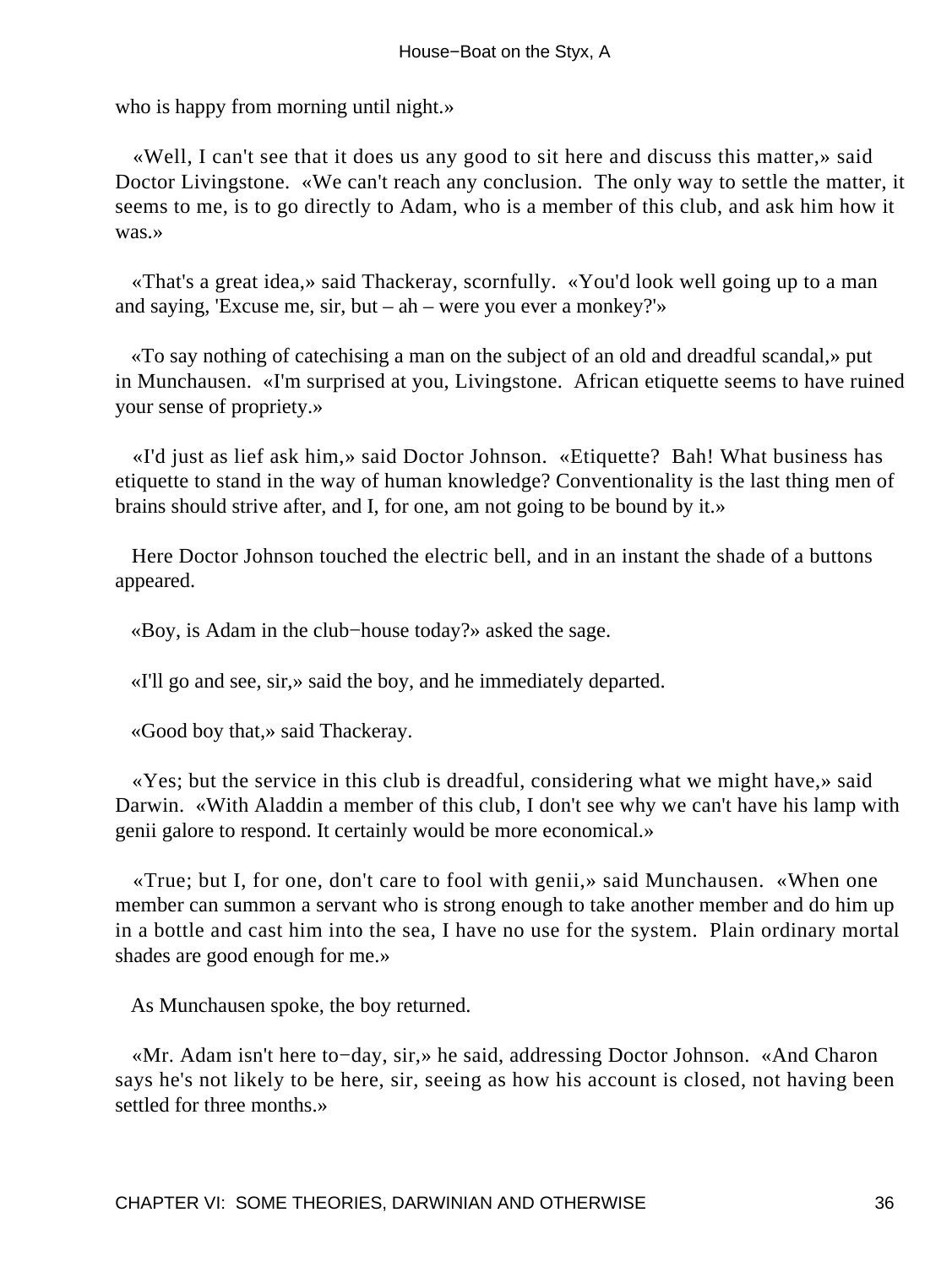«Good,» said Thackeray. «I was afraid he was here. I don't want to have him asked about his Eden experiences in my behalf. That's personality.»

 «Well, then, there's only one other thing to do,» said Darwin. «Munchausen claims to be able to speak Simian. He might seek out some of the prehistoric monkeys and put the question to them.»

 «No, thank you,» said Munchausen. «I'm a little rusty in the language, and, besides, you talk like an idiot. You might as well speak of the human language as the Simian language. There are French monkeys who speak monkey French, African monkeys who talk the most barbarous kind of Zulu monkey patois, and Congo monkey slang, and so on. Let Johnson send his little Boswell out to drum up information. If there is anything to be found out he'll get it, and then he can tell it to us. Of course he may get it all wrong, but it will be entertaining, and we'll never know any difference.»

 Which seemed to the others a good idea, but whatever came of it I have not been informed.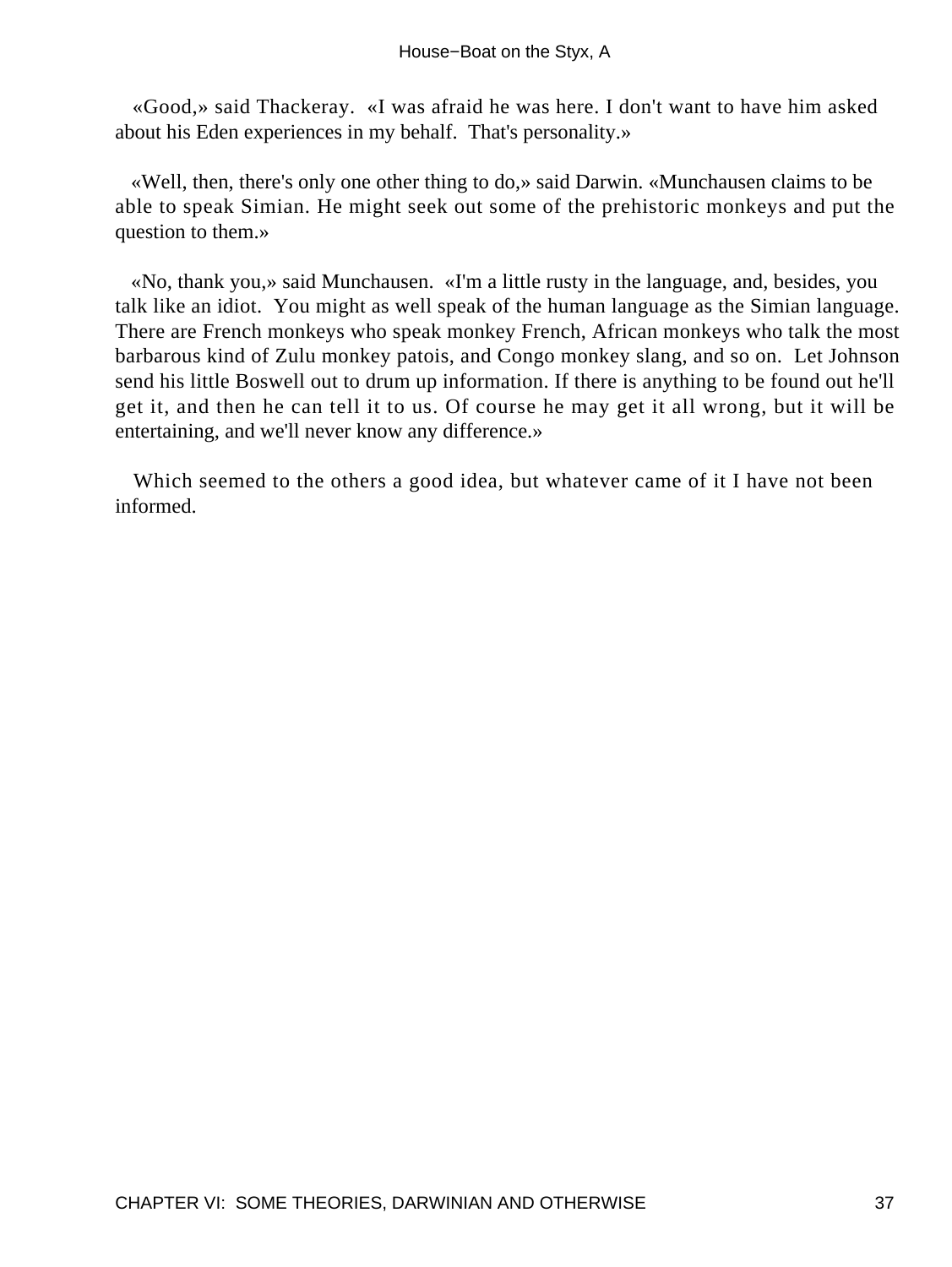## **[CHAPTER VII: A DISCUSSION AS TO LADIES' DAY](#page-72-0)**

*«I* met Queen Elizabeth just now on the Row,» said Raleigh, as he entered the house−boat and checked his cloak.

 «Indeed?» said Confucius. «What if you did? Other people have met Queen Elizabeth. There's nothing original about that.»

 «True; but she made a suggestion to me about this house−boat which I think is a good one. She says the women are all crazy to see the inside of it,» said Raleigh.

 «Thus proving that immortal woman is no different from mortal woman,» retorted Confucius. «They want to see the inside of everything. Curiosity, thy name is woman.»

 «Well, I am sure I don't see why men should arrogate to themselves the sole right to an investigating turn of mind,» said Raleigh, impatiently. «Why shouldn't the ladies want to see the inside of this club−house? It is a compliment to us that they should, and I for one am in favor of letting them, and I am going to propose that in the Ides of March we give a ladies' day here.»

 «Then I shall go South for my health in the Ides of March,» said Confucius, angrily. «What on earth is a club for if it isn't to enable men to get away from their wives once in a while? When do people go to clubs? When they are on their way home – that's when; and the more a man's at home in his club, the less he's at home when he's at home. I suppose you'll be suggesting a children's day next, and after that a parrot's or a canary−bird's day.»

 «I had no idea you were such a woman−hater,» said Raleigh, in astonishment. «What's the matter? Were you ever disappointed in love?»

 «I? How absurd!» retorted Confucius, reddening. «The idea of MY ever being disappointed in love! I never met the woman who could bring me to my knees, although I was married in the other world. What became of Mrs. C. I never inquired. She may be in China yet, for aught I know. I regard death as a divorce.»

 «Your wife must be glad of it,» said Raleigh, somewhat ungallantly; for, to tell the truth, he was nettled by Confucius's demeanor. «I didn't know, however, but that since you escaped from China and came here to Hades you might have fallen in love with some spirit of an age subsequent to your own – Mary Queen of Scots, or Joan of Arc, or some other spook – who rejected you. I can't account for your dislike of women otherwise.»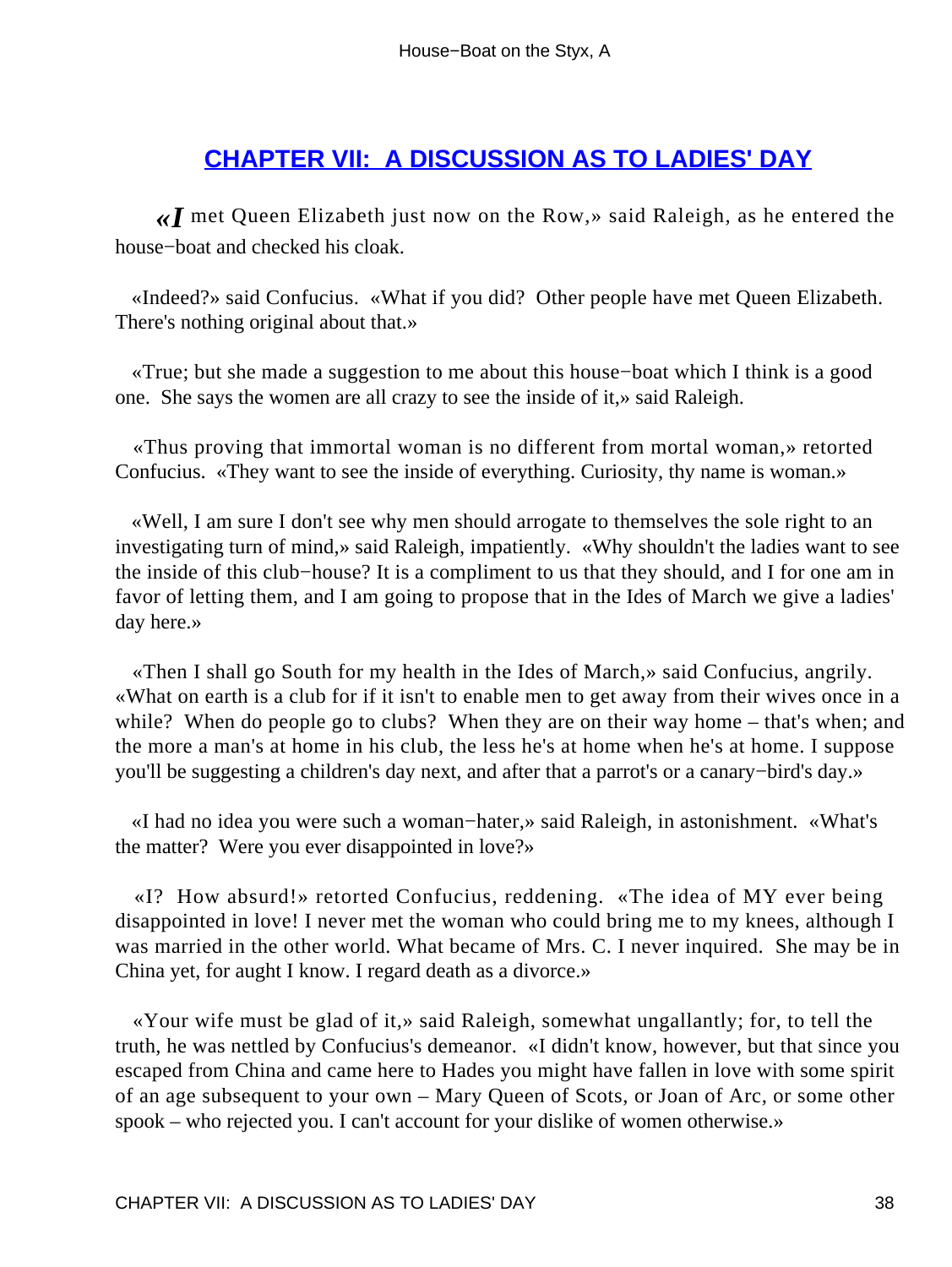«Not I,» said Confucius. «Hades would have a less classic name than it has for me if I were hampered with a family. But go along and have your ladies' day here, and never mind my reasons for preferring my own society to that of the fair sex. I can at least stay at home that day. What do you propose to do – throw open the house to the wives of members, or to all ladies, irrespective of their husbands' membership here?»

 «I think the latter plan would be the better,» said Raleigh. «Otherwise Queen Elizabeth, to whom I am indebted for the suggestion, would be excluded. She never married, you know.»

 «Didn't she?» said Confucius. «No, I didn't know it; but that doesn't prove anything. When I went to school we didn't study the history of the Elizabethan period. She didn't have absolute sway over England, then?»

«She had; but what of that?» queried Raleigh.

 «Do you mean to say that she lived and died an old maid from choice?» demanded Confucius.

«Certainly I do,» said Raleigh. «And why should I not tell you that?»

 «For a very good and sufficient reason,» retorted Confucius, «which is, in brief, that I am not a marine. I may dislike women, my dear Raleigh, but I know them better than you do, gallant as you are; and when you tell me in one and the same moment that a woman holding absolute sway over men yet lived and died an old maid, you must not be indignant if I smile and bite the end of my thumb, which is the Chinese way of saying that's all in your eye, Betty Martin.»

 «Believe it or not, you poor old back number,» retorted Raleigh, hotly. «It alters nothing. Queen Elizabeth could have married a hundred times over if she had wished. I know I lost my head there completely.»

 «That shows, Sir Walter,» said Dryden, with a grin, «how wrong you are. You lost your head to King James. Hi! Shakespeare, here's a man doesn't know who chopped his head off.»

 Raleigh's face flushed scarlet. «'Tis better to have had a head and lost it,» he cried, «than never to have had a head at all! Mark you, Dryden, my boy, it ill befits you to scoff at me for my misfortune, for dust thou art, and to dust thou hast returned, if word from t'other side about thy books and that which in and on them lies be true.»

 «Whate'er be said about my books,» said Dryden, angrily, «be they read or be they not, 'tis mine they are, and none there be who dare dispute their authorship.»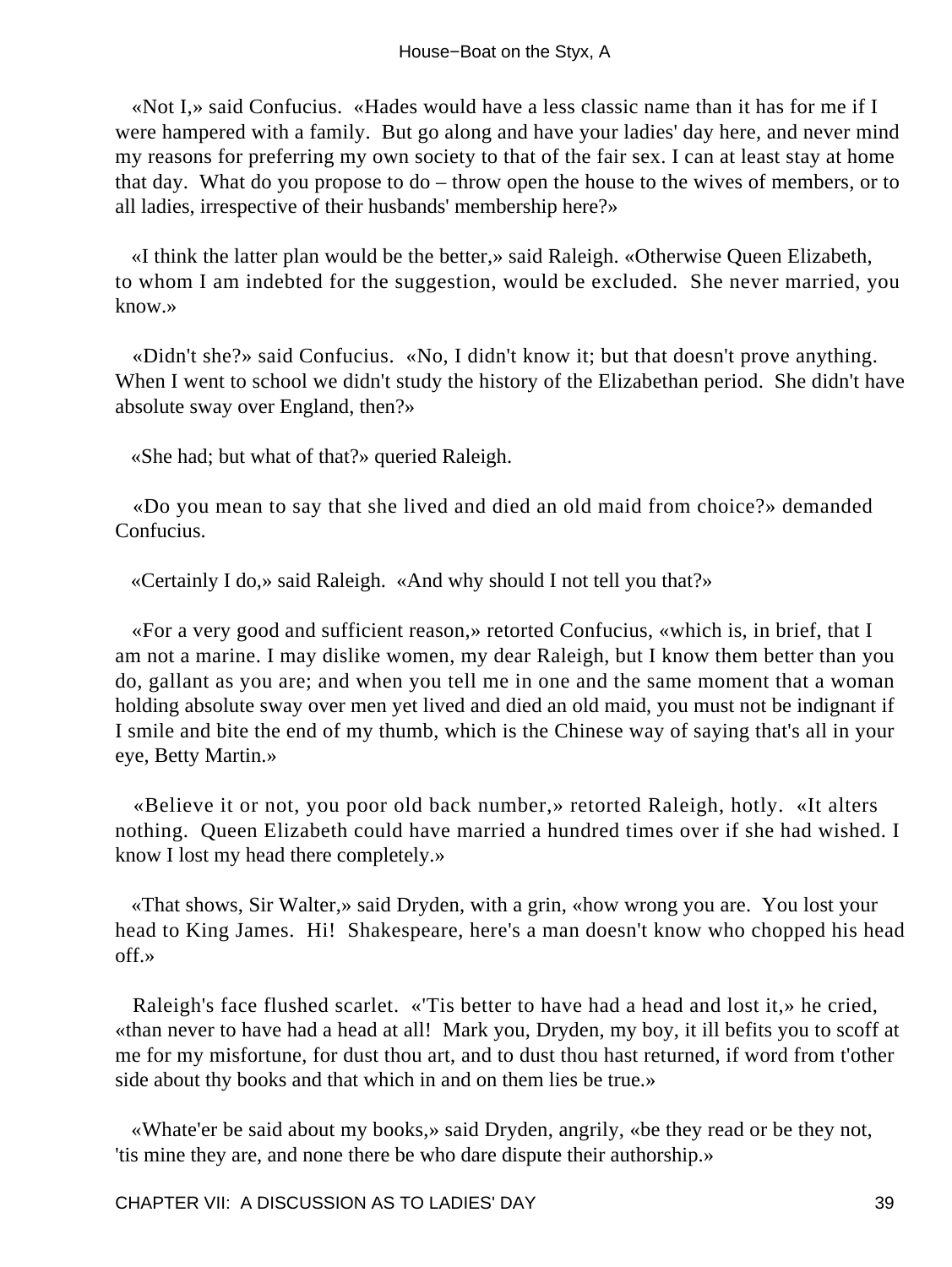«Thus proving that men, thank Heaven, are still sane,» ejaculated Doctor Johnson. «To assume the authorship of Dryden would be not so much a claim, my friend, as a confession.»

 «Shades of the mighty Chow!» cried Confucius. «An' will ye hear the poets squabble! Egad! A ladies' day could hardly introduce into our midst a more diverting disputation.»

 «We're all getting a little high−flown in our phraseology,» put in Shakespeare at this point. «Let's quit talking in blank−verse and come down to business. *I* think a ladies' day would be great sport. I'll write a poem to read on the occasion.»

 «Then I oppose it with all my heart,» said Doctor Johnson. «Why do you always want to make our entertainments commonplace? Leave occasional poems to mortals. I never knew an occasional poem yet that was worthy of an immortal.»

 «That's precisely why I want to write one occasional poem. I'd make it worthy,» Shakespeare answered. "Like this, for instance:

 Most fair, most sweet, most beauteous of ladies, The greatest charm in all ye realm of Hades.

 Why, my dear Doctor, such an opportunity for rhyming Hades with ladies should not be lost."

 «That just proves what I said,» said Johnson. «Any idiot can make ladies rhyme with Hades. It requires absolute genius to avoid the temptation. You are great enough to make Hades rhyme with bicycle if you choose to do it – but no, you succumb to the temptation to be commonplace. Bah! One of these modern drawing−room poets with three sections to his name couldn't do worse.»

 «On general principles,» said Raleigh, «Johnson is right. We invite these people here to see our club−house, not to give them an exhibition of our metrical powers, and I think all exercises of a formal nature should be frowned upon.»

 «Very well,» said Shakespeare. «Go ahead. Have your own way about it. Get out your brow and frown. I'm perfectly willing to save myself the trouble of writing a poem. Writing real poetry isn't easy, as you fellows would have discovered for yourselves if you'd ever tried it.»

 «To pass over the arrogant assumption of the gentleman who has just spoken, with the silence due to a proper expression of our contempt therefor,» said Dryden, slowly, «I think in case we do have a ladies' day here we should exercise a most careful supervision over the invitation list. For instance, wouldn't it be awkward for our good friend Henry the Eighth to encounter the various Mrs. Henrys here? Would it not likewise be awkward for them to meet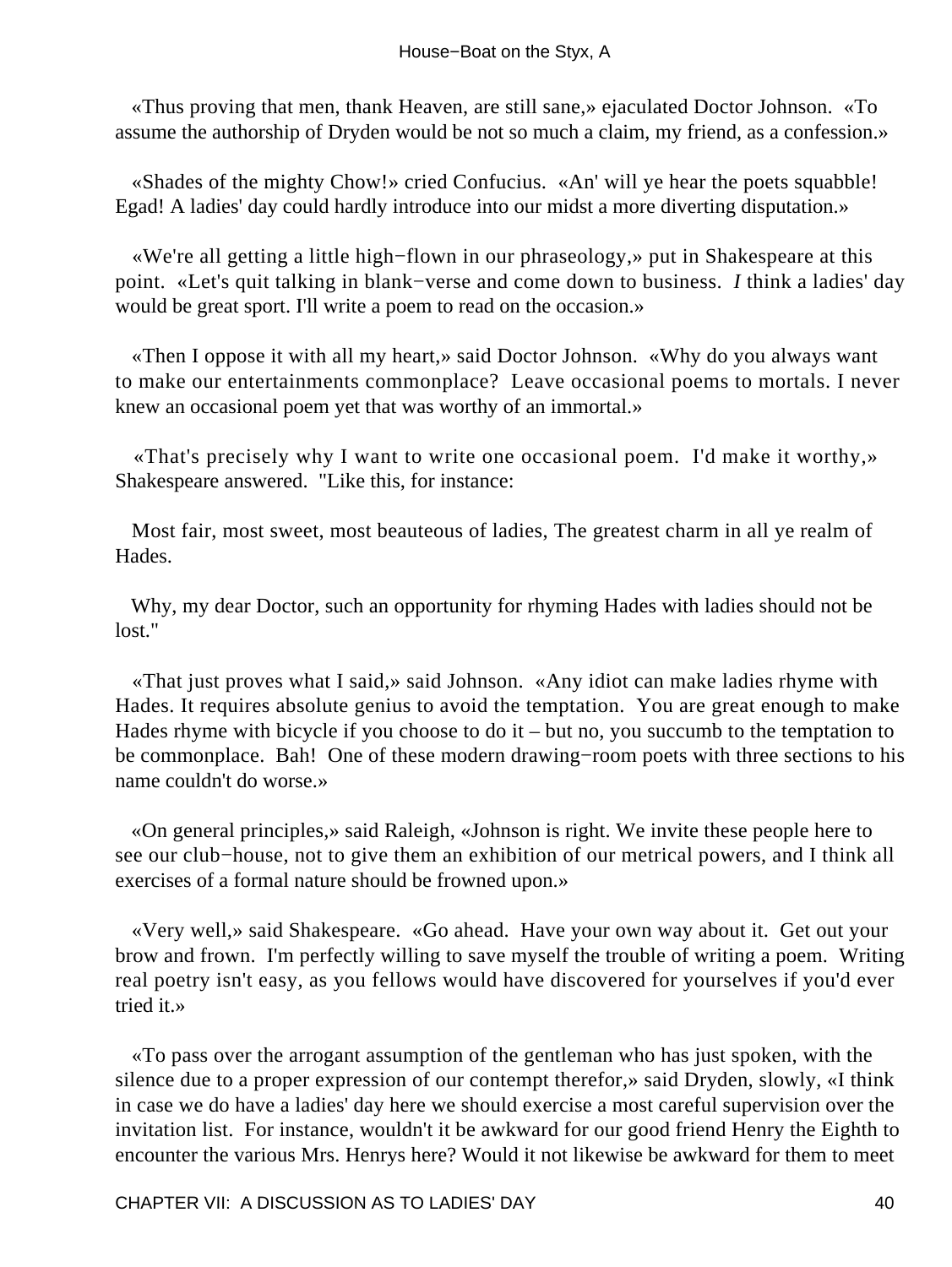each other?»

 «Your point is well taken,» said Doctor Johnson. «I don't know whether the King's matrimonial ventures are on speaking terms with each other or not, but under any circumstances it would hardly be a pleasing spectacle for Katharine of Arragon to see Henry running his legs off getting cream and cakes for Anne Boleyn; nor would Anne like it much if, on the other hand, Henry chose to behave like a gentleman and a husband to Jane Seymour or Katharine Parr. I think, if the members themselves are to send out the invitations, they should each be limited to two cards, with the express understanding that no member shall be permitted to invite more than one wife.»

 «That's going to be awkward,» said Raleigh, scratching his head thoughtfully. «Henry is such a hot−headed fellow that he might resent the stipulation.»

 «I think he would,» said Confucius. «I think he'd be as mad as a hatter at your insinuation that he would invite any of his wives, if all I hear of him is true; and what I've heard, Wolsey has told me.»

 «He knew a thing or two about Henry,» said Shakespeare. «If you don't believe it, just read that play of mine that Beaumont and Fletcher – er – ah – thought so much of.»

 «You came near giving your secret away that time, William,» said Johnson, with a sly smile, and giving the Avonian a dig between the ribs.

 «Secret! I haven't any secret,» said Shakespeare, a little acridly. «It's the truth I'm telling you. Beaumont and Fletcher DID admire Henry the Eighth.»

«Thereby showing their conceit, eh?» said Johnson.

 «Oh, of course, I didn't write anything, did I?» cried Shakespeare. «Everybody wrote my plays but me. I'm the only person that had no hand in Shakespeare. It seems to me that joke is about worn out, Doctor. I'm getting a little tired of it myself; but if it amuses you, why, keep it up. *I* know who wrote my plays, and whatever you may say cannot affect the facts. Next thing you fellows will be saying that I didn't write my own autographs?»

 «I didn't say that,» said Johnson, quietly. «Only there is no internal evidence in your autographs that you knew how to spell your name if you did. A man who signs his name Shixpur one day and Shikespeare the next needn't complain if the Bank of Posterity refuses to honor his check.»

 «They'd honor my check quick enough these days,» retorted Shakespeare. «When a man's autograph brings five thousand dollars, or one thousand pounds, in the auction−room, there isn't a bank in the world fool enough to decline to honor any check he'll sign under a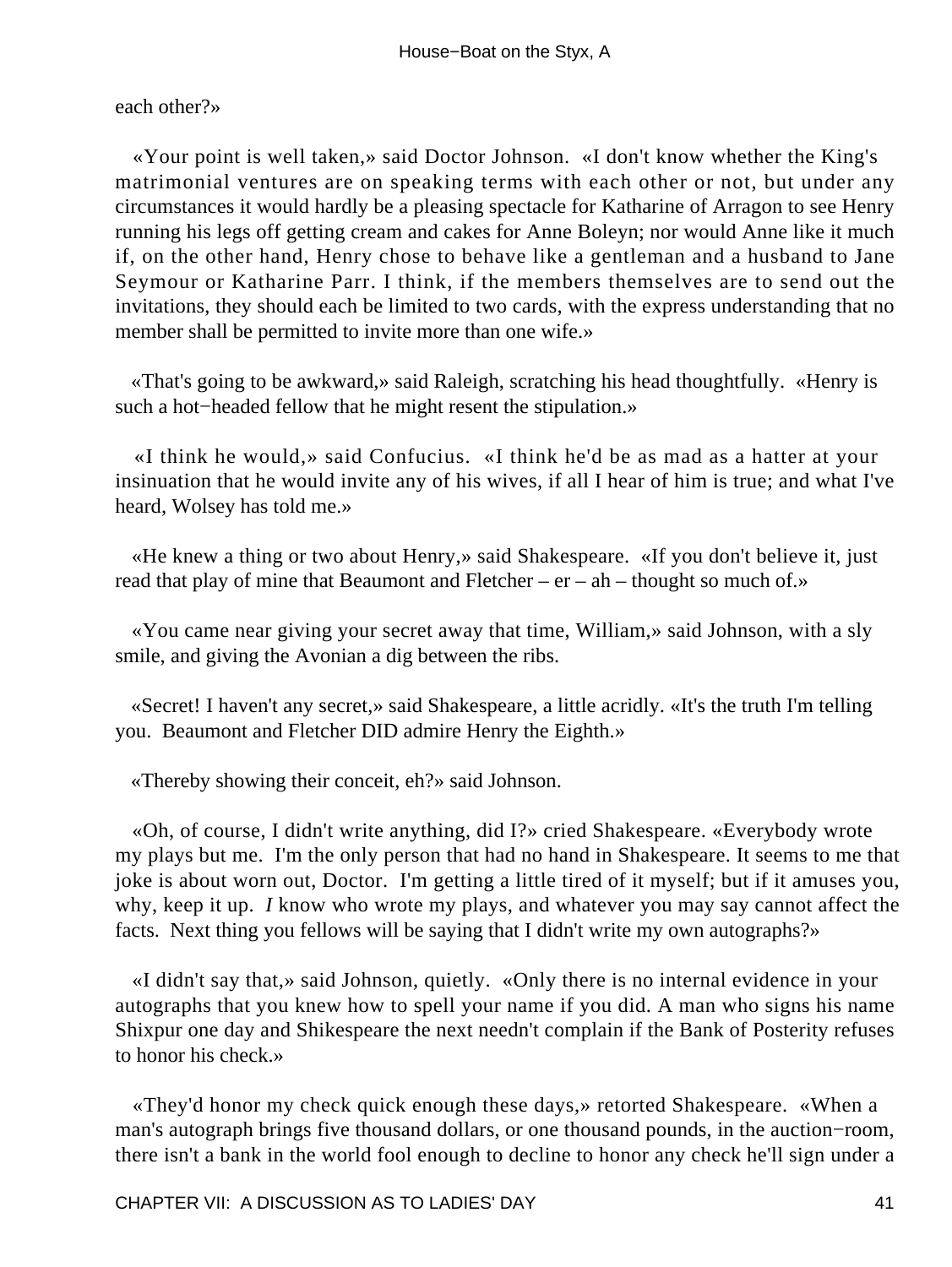thousand dollars, or two hundred pounds.»

 «I fancy you're right,» put in Raleigh. «But your checks or your plays have nothing to do with ladies' day. Let's get to some conclusion in this matter.»

 «Yes,» said Confucius. «Let's. Ladies' day is becoming a dreadful bore, and if we don't hurry up the billiard−room will be full.»

«Well, I move we get up a petition to the council to have it,» said Dryden.

 «I agree,» said Confucius, «and I'll sign it. If there's one way to avoid having ladies' day in the future, it's to have one now and be done with it.»

«All right,» said Shakespeare. «I'll sign too.»

«As – er – Shixpur or Shikespeare?» queried Johnson.

 «Let him alone,» said Raleigh. «He's getting sensitive about that; and what you need to learn more than anything else is that it isn't manners to twit a man on facts. What's bothering you, Dryden? You look like a man with an idea.»

 «It has just occurred to me,» said Dryden, «that while we can safely leave the question of Henry the Eighth and his wives to the wisdom of the council, we ought to pay some attention to the advisability of inviting Lucretia Borgia. I'd hate to eat any supper if she came within a mile of the banqueting−hall. If she comes you'll have to appoint a tasting committee before I'll touch a drop of punch or eat a speck of salad.»

 «We might recommend the appointment of Raleigh to look after the fair Lucretia and see that she has no poison with her, or if she has, to keep her from dropping it into the salads,» said Confucius, with a sidelong glance at Raleigh. «He's the especial champion of woman in this club, and no doubt would be proud of the distinction.»

«I would with most women,» said Raleigh. «But I draw the line at Lucretia Borgia.»

 And so a petition was drawn up, signed, and sent to the council, and they, after mature deliberation, decided to have the ladies' day, to which all the ladies in Hades, excepting Lucretia Borgia and Delilah, were to be duly invited, only the date was not specified. Delilah was excluded at the request of Samson, whose convincing muscles, rather than his arguments, completely won over all opposition to his proposition.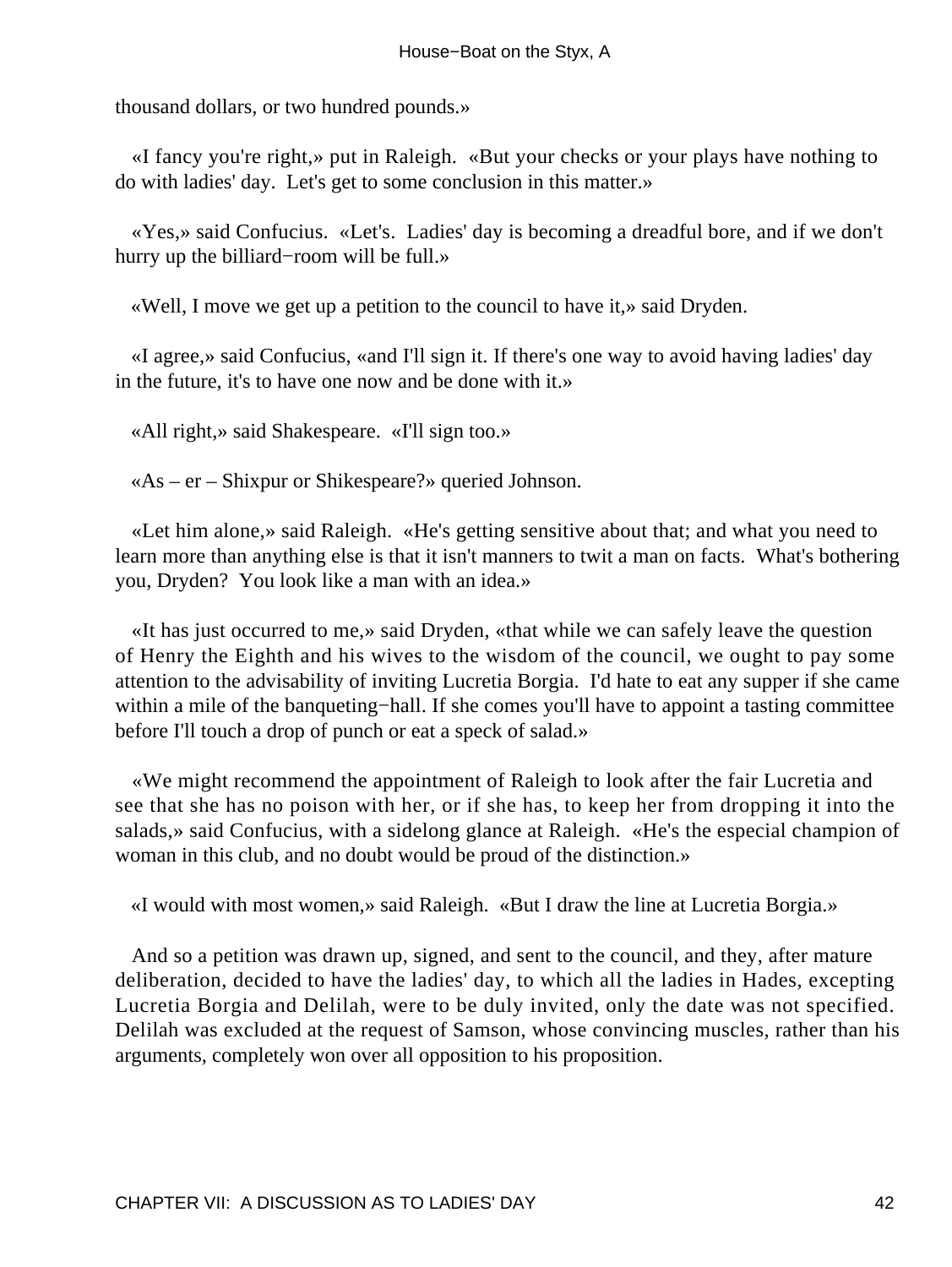#### **[CHAPTER VIII: A DISCONTENTED SHADE](#page-72-0)**

*«I*t seems to me,» said Shakespeare, wearily, one afternoon at the club – «that this business of being immortal is pretty dull. Didn't somebody once say he'd rather ride fifty years on a trolley in Europe than on a bicycle in Cathay?»

«I never heard any such remark by any self−respecting person,» said Johnson.

«I said something like it,» observed Tennyson.

Doctor Johnson looked around to see who it was that spoke.

«You?» he cried. «And who, pray, may you be?»

«My name is Tennyson,» replied the poet.

«And a very good name it is,» said Shakespeare.

 «I am not aware that I ever heard the name before,» said Doctor Johnson. «Did you make it yourself?»

«I did,» said the late laureate, proudly.

«In what pursuit?» asked Doctor Johnson.

«Poetry,» said Tennyson. «I wrote 'Locksley Hall' and 'Come into the Garden, Maude.'»

«Humph!» said Doctor Johnson. «I never read 'em.»

 «Well, why should you have read them?» snarled Carlyle. «They were written after you moved over here, and they were good stuff. You needn't think because you quit, the whole world put up its shutters and went out of business. I did a few things myself which I fancy you never heard of.»

 «Oh, as for that,» retorted Doctor Johnson, with a smile, «I've heard of you; you are the man who wrote the life of Frederick the Great in nine hundred and two volumes – »

«Seven!» snapped Carlyle.

«Well, seven then,» returned Johnson. «I never saw the work, but I heard Frederick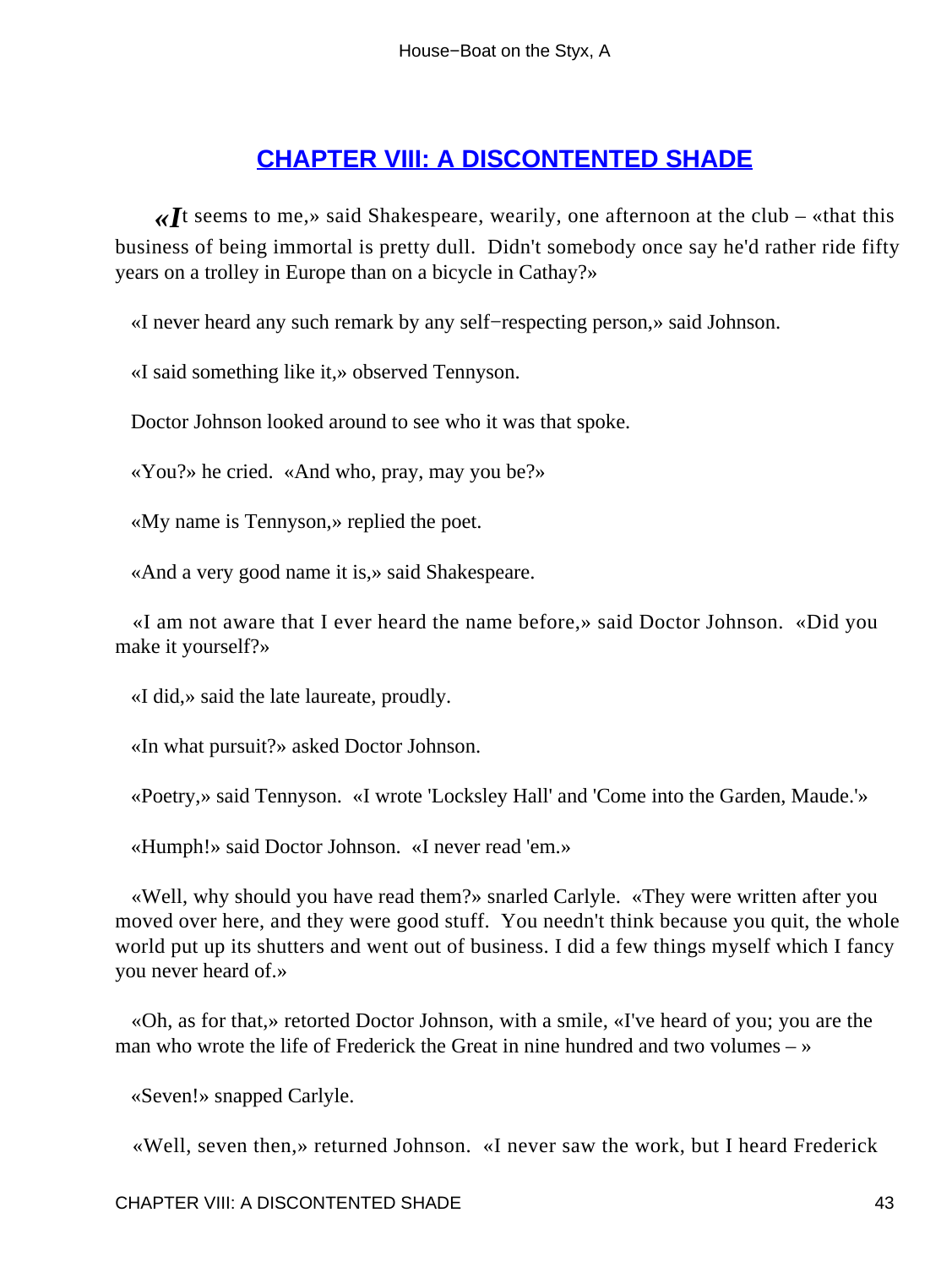speaking of it the other day. Bonaparte asked him if he had read it, and Frederick said no, he hadn't time. Bonaparte cried, 'Haven't time? Why, my dear king, you've got all eternity.' 'I know it,' replied Frederick, 'but that isn't enough. Read a page or two, my dear Napoleon, and you'll see why.'»

 «Frederick will have his joke,» said Shakespeare, with a wink at Tennyson and a smile for the two philosophers, intended, no doubt, to put them in a more agreeable frame of mind. «Why, he even asked me the other day why I never wrote a tragedy about him, completely ignoring the fact that he came along many years after I had departed. I spoke of that, and he said, 'Oh, I was only joking.' I apologized. 'I didn't know that,' said I. 'And why should you?' said he. 'You're English.'»

 «A very rude remark,» said Johnson. «As if we English were incapable of seeing a joke!»

 «Exactly,» put in Carlyle. «It strikes me as the absurdest notion that the Englishman can't see a joke. To the mind that is accustomed to snap judgments I have no doubt the Englishman appears to be dull of apprehension, but the philosophy of the whole matter is apparent to the mind that takes the trouble to investigate. The Briton weighs everything carefully before he commits himself, and even though a certain point may strike him as funny, he isn't going to laugh until he has fully made up his mind that it is funny. I remember once riding down Piccadilly with Froude in a hansom cab. Froude had a copy of Punch in his hand, and he began to laugh immoderately over something. I leaned over his shoulder to see what he was laughing at. 'That isn't so funny,' said I, as I read the paragraph on which his eye was resting. 'No,' said Froude. 'I wasn't laughing at that. I was enjoying the joke that appeared in the same relative position in last week's issue.' Now that's the point – the whole point. The Englishman always laughs over last week's Punch, not this week's, and that is why you will find a file of that interesting journal in the home of all well−to−do Britons. It is the back number that amuses him – which merely proves that he is a deliberative person who weighs even his humor carefully before giving way to his emotions.»

 «What is the average weight of a copy of Punch?» drawled Artemas Ward, who had strolled in during the latter part of the conversation.

 Shakespeare snickered quietly, but Carlyle and Johnson looked upon the intruder severely.

 «We will take that question into consideration,» said Carlyle. «Perhaps to−morrow we shall have a definite answer ready for you.»

 «Never mind,» returned the humorist. «You've proved your point. Tennyson tells me you find life here dull, Shakespeare.»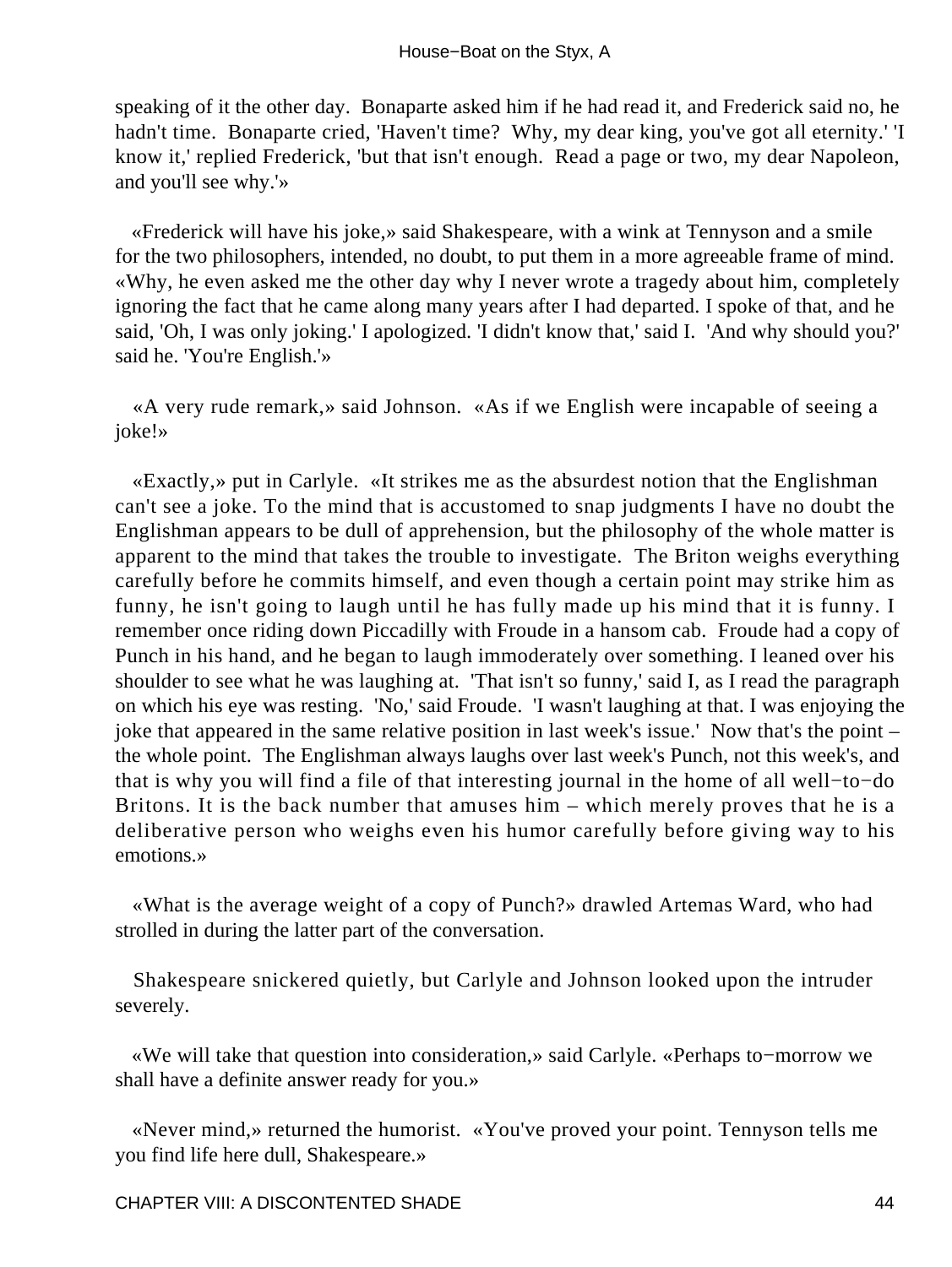«Somewhat,» said Shakespeare. «I don't know about the rest of you fellows, but I was not cut out for an eternity of ease. I must have occupation, and the stage isn't popular here. The trouble about putting on a play here is that our managers are afraid of libel suits. The chances are that if I should write a play with Cassius as the hero, Cassius would go to the first night's performance with a dagger concealed in his toga, with which to punctuate his objections to the lines put in his mouth. There is nothing I'd like better than to manage a theatre in this place, but think of the riots we'd have! Suppose, for an instant, that I wrote a play about Bonaparte! He'd have a box, and when the rest of you spooks called for the author at the end of the third act, if he didn't happen to like the play he'd greet me with a salvo of artillery instead of applause.»

 «He wouldn't if you made him out a great conqueror from start to finish,» said Tennyson.

 «No doubt,» returned Shakespeare, sadly; «but in that event Wellington would be in the other stage−box, and I'd get the greeting from him.»

«Why come out at all?» asked Johnson.

 «Why come out at all?» echoed Shakespeare. «What fun is there in writing a play if you can't come out and show yourself at the first night? That's the author's reward. If it wasn't for the first−night business, though, all would be plain sailing.»

«Then why don't you begin it the second night?» drawled Ward.

«How the deuce could you?» put in Carlyle.

«A most extraordinary proposition,» sneered Johnson.

«Yes,» said Ward; «but wait a week – you'll see the point then.»

 «There isn't any doubt in my mind,» said Shakespeare, reverting to his original proposition, «that the only perfectly satisfactory life is under a system not yet adopted in either world – the one we have quitted or this. There we had hard work in which our mortal limitations hampered us grievously; here we have the freedom of the immortal with no hard work; in other words, now that we feel like fighting−cocks, there isn't any fighting to be done. The great life in my estimation, would be to return to earth and battle with mortal problems, but equipped mentally and physically with immortal weapons.»

 «Some people don't know when they are well off,» said Beau Brummel. «This strikes me as being an ideal life. There are no tailors bills to pay – we are ourselves nothing but memories, and a memory can clothe himself in the shadow of his former grandeur – I clothe myself in the remembrance of my departed clothes, and as my memory is good I flatter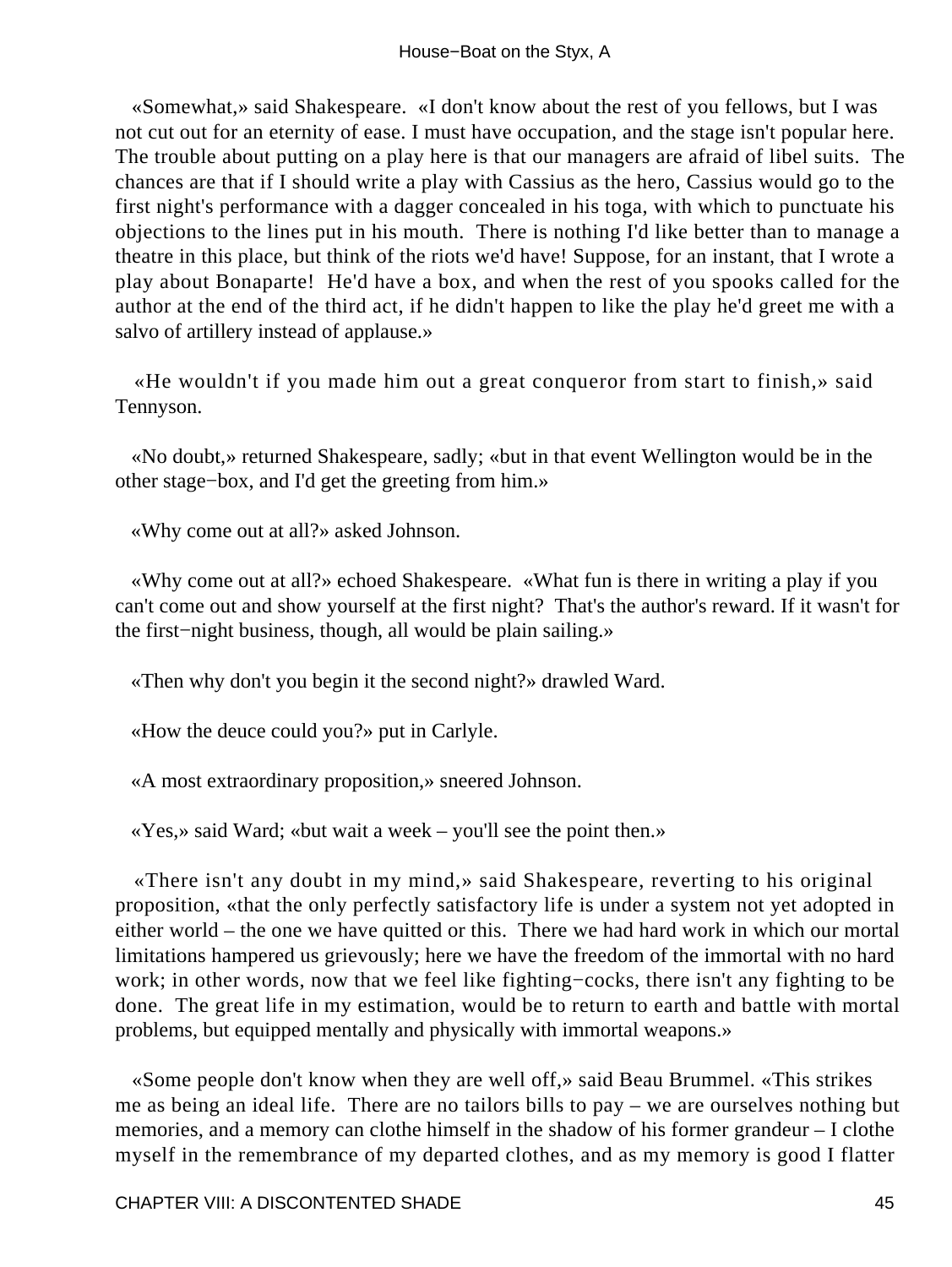myself I'm the best−dressed man here. The fact that there are ghosts of departed unpaid bills haunting my bedside at night doesn't bother me in the least, because the bailiffs that in the old life lent terror to an overdue account, thanks to our beneficent system here, are kept in the less agreeable sections of Hades. I used to regret that bailiffs were such low people, but now I rejoice at it. If they had been of a different order they might have proven unpleasant here.»

 «You are right, my dear Brummel,» interposed Munchausen. «This life is far preferable to that in the other sphere. Any of you gentlemen who happen to have had the pleasure of reading my memoirs must have been struck with the tremendous difficulties that encumbered my progress. If I wished for a rare liqueur for my luncheon, a liqueur served only at the table of an Oriental potentate, more jealous of it than of his one thousand queens, I had to raise armies, charter ships, and wage warfare in which feats of incredible valor had to be performed by myself alone and unaided to secure the desired thimbleful. I have destroyed empires for a bon−bon at great expense of nervous energy.»

 «That's very likely true,» said Carlyle. «I should think your feats of strength would have wrecked your imagination in time.»

 «Not so,» said Munchausen. «On the contrary, continuous exercise served only to make it stronger. But, as I was going to say, in this life we have none of these fearful obstacles – it is a life of leisure; and if I want a bird and a cold bottle at any time, instead of placing my life in peril and jeopardizing the peace of all mankind to get it, I have only to summon before me the memory of some previous bird and cold bottle, dine thereon like a well−ordered citizen, and smoke the spirit of the best cigar my imagination can conjure up.»

 «You miss my point,» said Shakespeare. "I don't say this life is worse or better than the other we used to live. What I do say is that a combination of both would suit me. In short, I'd like to live here and go to the other world every day to business, like a suburban resident who sleeps in the country and makes his living in the city. For instance, why shouldn't I dwell here and go to London every day, hire an office there, and put out a sign something like this:

#### **WILLIAM SHAKESPEARE DRAMATIST** Plays written while you wait

I guess I'd find plenty to do."

 «Guess again,» said Tennyson. «My dear boy, you forget one thing. **YOU ARE OUT OF DATE.** People don't go to the theatres to hear YOU, they go to see the people who DO you.»

 «That is true,» said Ward. «And they do do you, my beloved William. It's a wonder to me you are not dizzy turning over in your grave the way they do you.»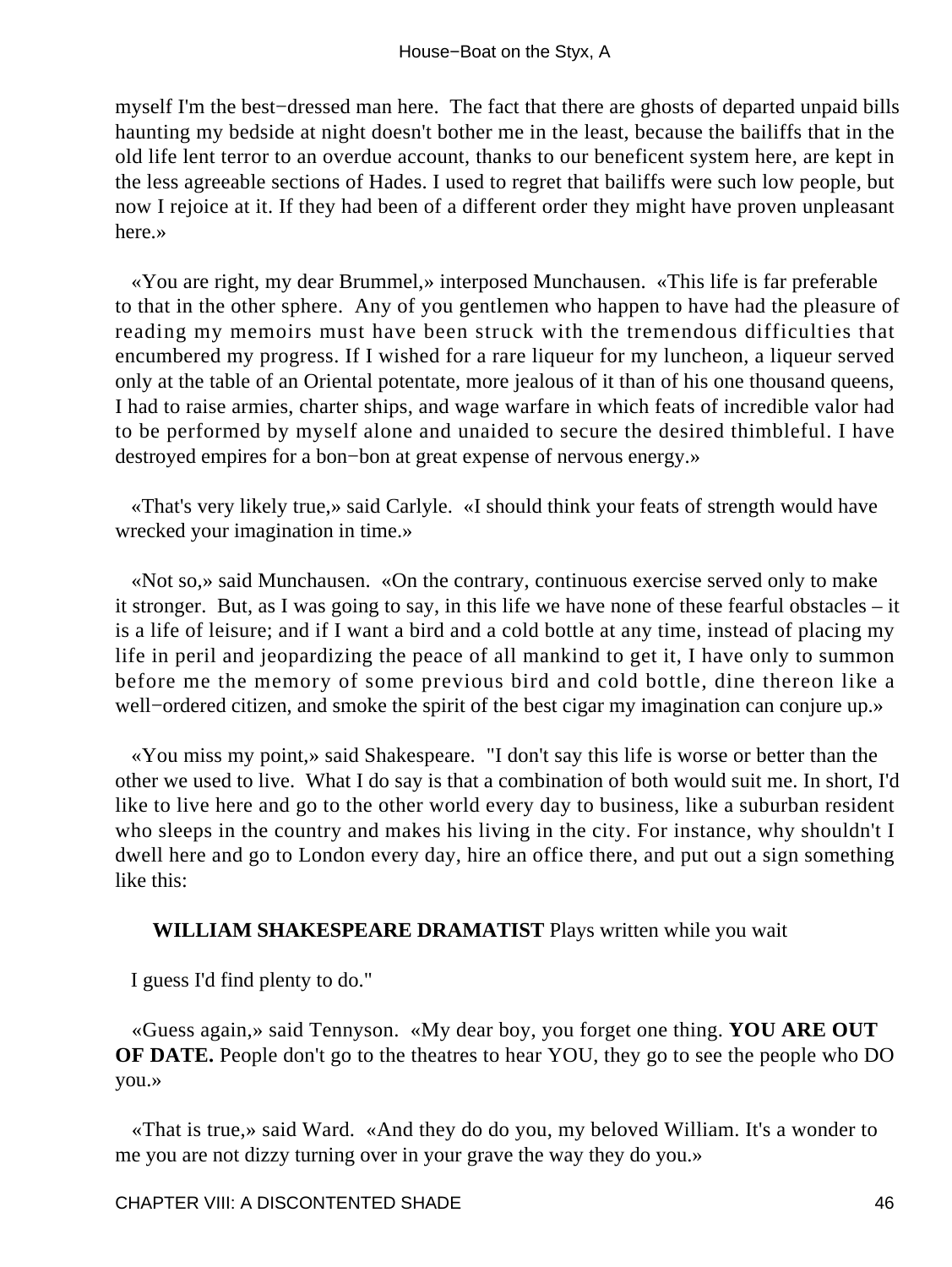«Can it be that I can ever be out of date?» asked Shakespeare. «I know, of course, that I have to be adapted at times; but to be wholly out of date strikes me as a hard fate.»

 «You're not out of date,» interposed Carlyle; «the date is out of you. There is a great demand for Shakespeare in these days, but there isn't any stuff.»

«Then I should succeed,» said Shakespeare.

 «No, I don't think so,» returned Carlyle. «You couldn't stand the pace. The world revolves faster to−day than it did in your time – men write three or four plays at once. This is what you might call a Type−writer Age, and to keep up with the procession you'd have to work as you never worked before.»

 «That is true,» observed Tennyson. «You'd have to learn to be ambidextrous, so that you could keep two type−writing machines going at once; and, to be perfectly frank with you, I cannot even conjure up in my fancy a picture of you knocking out a tragedy with the right hand on one machine, while your left hand is fashioning a farce− comedy on another.»

 «He might do as a great many modern writers do,» said Ward; "go in for the Paper−doll Drama. Cut the whole thing out with a pair of scissors. As the poet might have said if he'd been clever enough:

 Oh, bring me the scissors, And bring me the glue, And a couple of dozen old plays. I'll cut out and paste A drama for you That'll run for quite sixty−two days.

 Oh, bring me a dress Made of satin and lace, And a book – say Joe Miller's – of wit; And I'll make the old dramatists Blue in the face With the play that I'll turn out for it.

 So bring me the scissors, And bring me the paste, And a dozen fine old comedies; A fine line of dresses, And popular taste I'll make a strong effort to please.

«You draw a very blue picture, it seems to me,» said Shakespeare, sadly.

 «Well, it's true,» said Carlyle. «The world isn't at all what it used to be in any one respect, and you fellows who made great reputations centuries ago wouldn't have even the ghost of a show now. I don't believe Homer could get a poem accepted by a modern magazine, and while the comic papers are still printing Diogenes' jokes the old gentleman couldn't make enough out of them in these days to pay taxes on his tub, let alone earning his bread.»

 «That is exactly so,» said Tennyson. «I'd be willing to wager too that, in the line of personal prowess, even D'Artagnan and Athos and Porthos and Aramis couldn't stand London for one day.»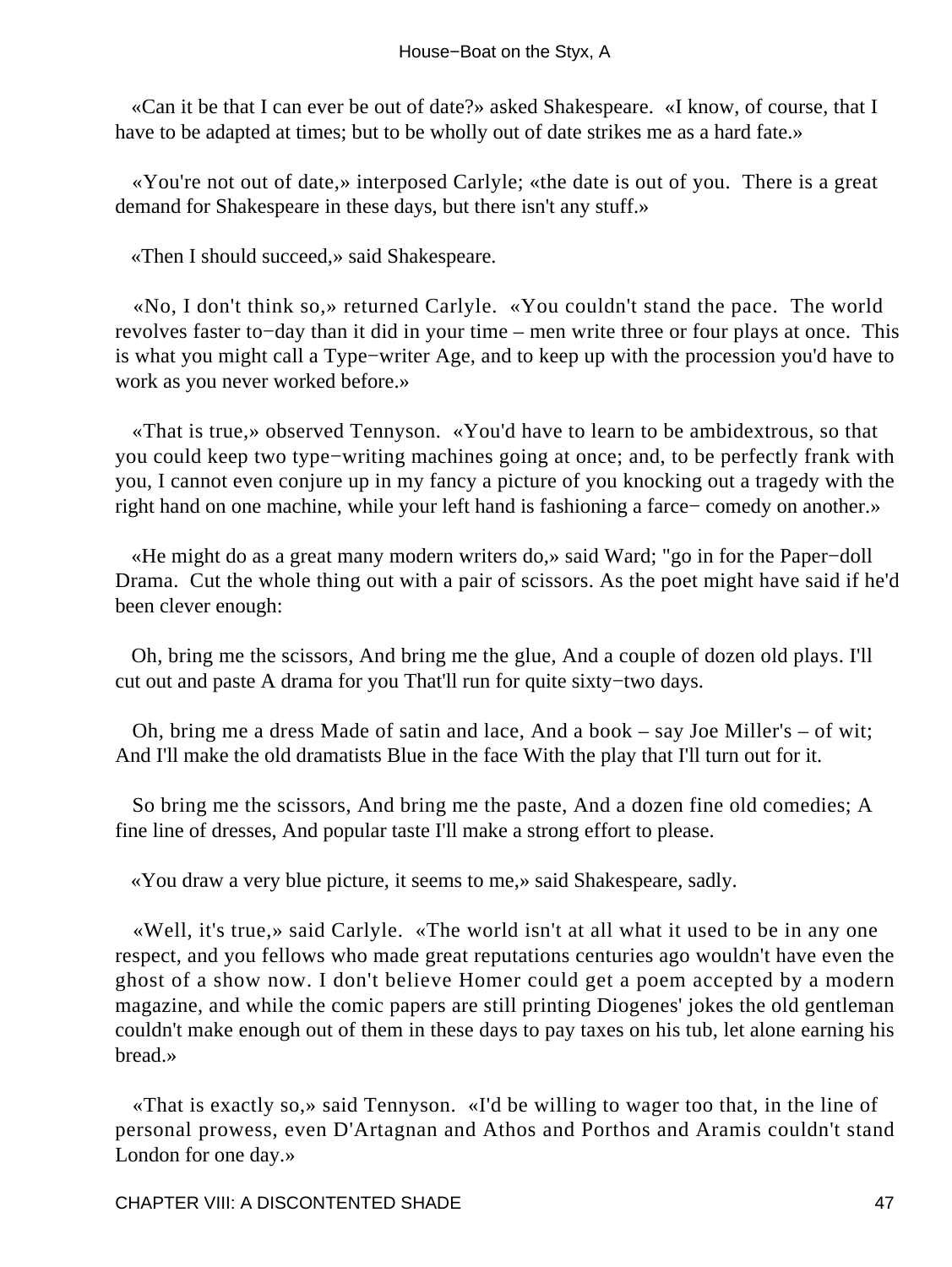«Or New York either,» said Mr. Barnum, who had been an interested listener. «A New York policeman could have managed that quartet with one hand.»

 «Then,» said Shakespeare, «in the opinion of you gentlemen, we old− time lions would appear to modern eyes to be more or less stuffed?»

«That's about the size of it,» said Carlyle.

 «But you'd draw,» said Barnum, his face lighting up with pleasure. «You'd drive a five−legged calf to suicide from envy. If I could take you and Caesar, and Napoleon Bonaparte and Nero over for one circus season we'd drive the mint out of business.»

 «There's your chance, William,» said Ward. «You write a play for Bonaparte and Caesar, and let Nero take his fiddle and be the orchestra. Under Barnum's management you'd get enough activity in one season to last you through all eternity.»

 «You can count on me,» said Barnum, rising. «Let me know when you've got your plan laid out. I'd stay and make a contract with you now, but Adam has promised to give me points on the management of wild animals without cages, so I can't wait. By−by.»

 «Humph!» said Shakespeare, as the eminent showman passed out. «That's a gay proposition. When monkeys move in polite society William Shakespeare will make a side−show of himself for a circus.»

«They do now,» said Thackeray, quietly.

 Which merely proved that Shakespeare did not mean what he said; for in spite of Thackeray's insinuation as to the monkeys and polite society, he has not yet accepted the Barnum proposition, though there can be no doubt of its value from the point of view of a circus manager.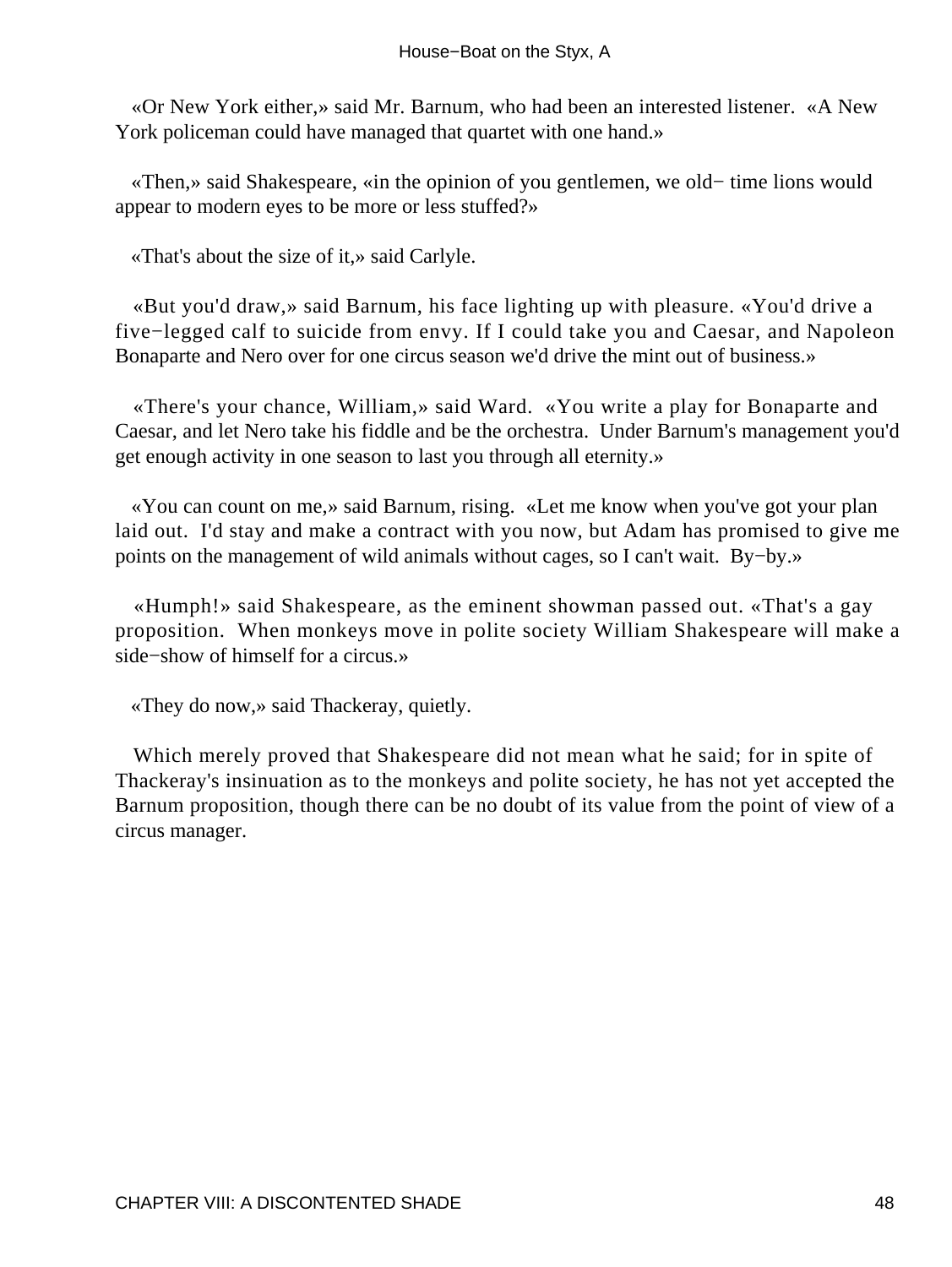## **[CHAPTER IX: AS TO COOKERY AND SCULPTURE](#page-72-0)**

*R*obert Burns and Homer were seated at a small table in the dining− room of the house−boat, discussing everything in general and the shade of a very excellent luncheon in particular.

 «We are in great luck to−day,» said Burns, as he cut a ruddy duck in twain. «This bird is done just right.»

 «I agree with you,» returned Homer, drawing his chair a trifle closer to the table. «Compared to the one we had here last Thursday, this is a feast for the gods. I wonder who it was that cooked this fowl originally?»

 «I give it up; but I suspect it was done by some man who knew his business,» said Burns, with a smack of his lips. «It's a pity, I think, my dear Homer, that there is no means by which a cook may become immortal. Cooking is as much of an art as is the writing of poetry, and just as there are immortal poets so there should be immortal cooks. See what an advantage the poet has – he writes something, it goes out and reaches the inmost soul of the man who reads it, and it is signed. His work is known because he puts his name to it; but this poor devil of a cook – where is he? He has done his work as well as the poet ever did his, it has reached the inmost soul of the mortal who originally ate it, but he cannot get the glory of it because he cannot put his name to it. If the cook could sign his work it would be different.»

 «You have hit upon a great truth,» said Homer, nodding, as he sometimes was wont to do. «And yet I fear that, ingenious as we are, we cannot devise a plan to remedy the matter. I do not know about you, but I should myself much object if my birds and my flapjacks, and other things, digestible and otherwise, that I eat here were served with the cook's name written upon them. An omelette is sometimes a picture  $-\infty$ 

«I've seen omelettes that looked like one of Turner's sunsets,» acquiesced Burns.

 «Precisely; and when Turner puts down in one corner of his canvas, 'Turner, fecit,' you do not object, but if the cook did that with the omelette you wouldn't like it.»

«No,» said Burns; «but he might fasten a tag to it, with his name written upon that.»

 «That is so,» said Homer; «but the result in the end would be the same. The tags would get lost, or perhaps a careless waiter, dropping a tray full of dainties, would get the tags of a good and bad cook mixed in trying to restore the contents of the tray to their previous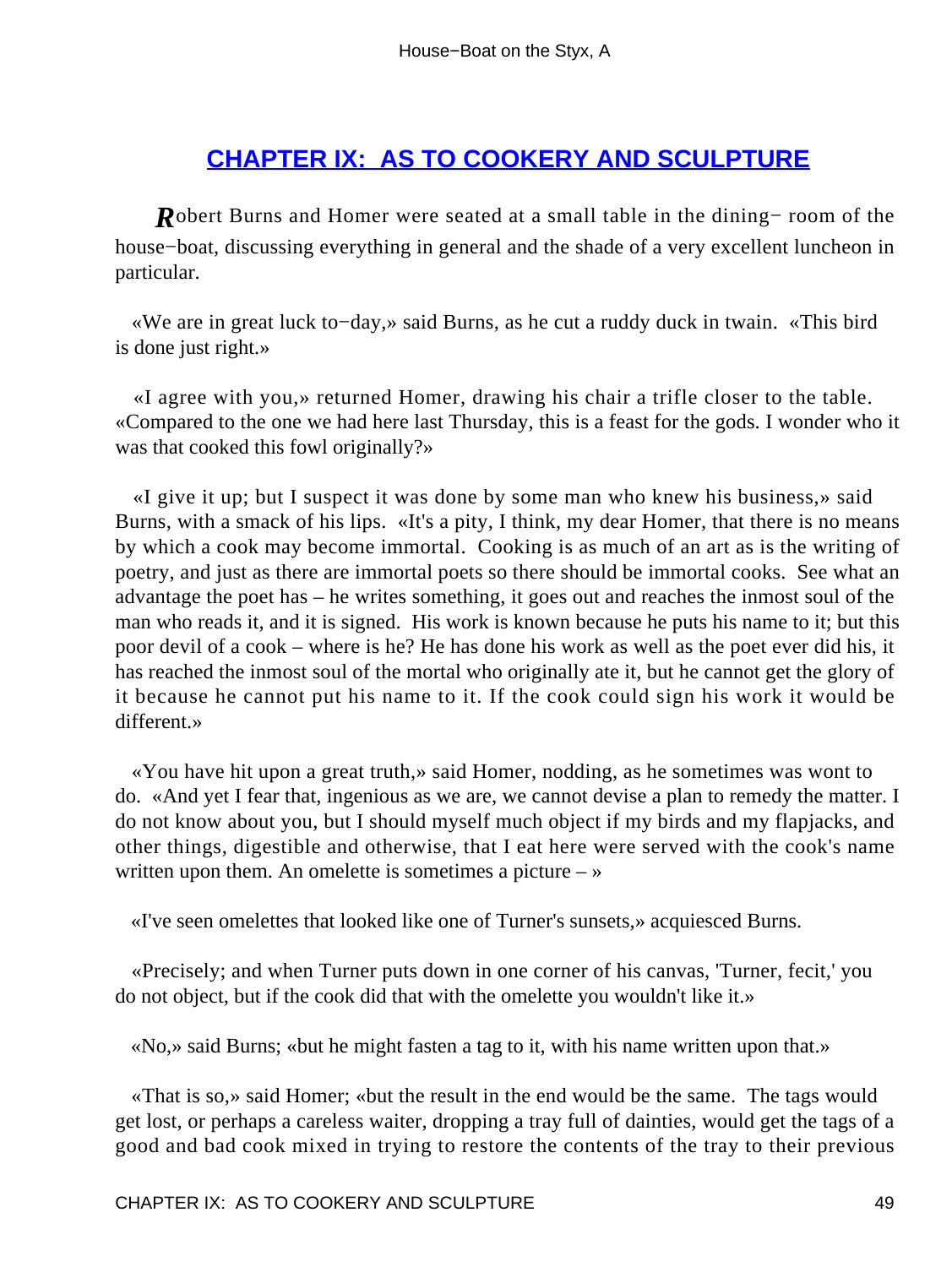condition. The tag system would fail.»

 «There is but one other way that I can think of,» said Burns, "and that would do no good now unless we can convey our ideas into the other world; that is, for a great poet to lend his genius to the great cook, and make the latter's name immortal by putting it into a poem. Say, for instance, that you had eaten a fine bit of terrapin, done to the most exquisite point – you could have asked the cook's name, and written an apostrophe to her. Something like this, for instance:

 Oh, Dinah Rudd! oh, Dinah Rudd! Thou art a cook of bluest blood! Nowhere within This world of sin Have I e'er tasted better terrapin.

Do you see?"

 «I do; but even then, my dear fellow, the cook would fall short of true fame. Her excellence would be a mere matter of hearsay evidence,» said Homer.

 «Not if you went on to describe, in a keenly analytical manner, the virtues of that particular bit of terrapin,» said Burns. «Draw so vivid a picture of the dish that the reader himself would taste that terrapin even as you tasted it.»

 «You have hit it!» cried Homer, enthusiastically. «It is a grand plan; but how to introduce it – that is the question.»

 «We can haunt some modern poet, and give him the idea in that way,» suggested Burns. «He will see the novelty of it, and will possibly disseminate the idea as we wish it to be disseminated.»

 «Done!» said Homer. «I'll begin right away. I feel like haunting to−night. I'm getting to be a pretty old ghost, but I'll never lose my love of haunting.»

 At this point, as Homer spoke, a fine−looking spirit entered the room, and took a seat at the head of the long table at which the regular club dinner was nightly served.

 «Why, bless me!» said Homer, his face lighting up with pleasure. «Why, Phidias, is that you?»

«I think so,» said the new−comer, wearily; «at any rate, it's all that's left of me.»

«Come over here and lunch with us,» said Homer. «You know Burns, don't you?»

«Haven't the pleasure,» said Phidias.

CHAPTER IX: AS TO COOKERY AND SCULPTURE THE SOLOMON SOLOMON SOLOMON SOLOMON SOLOMON SOLOMON SOLOMON SOLOMON SO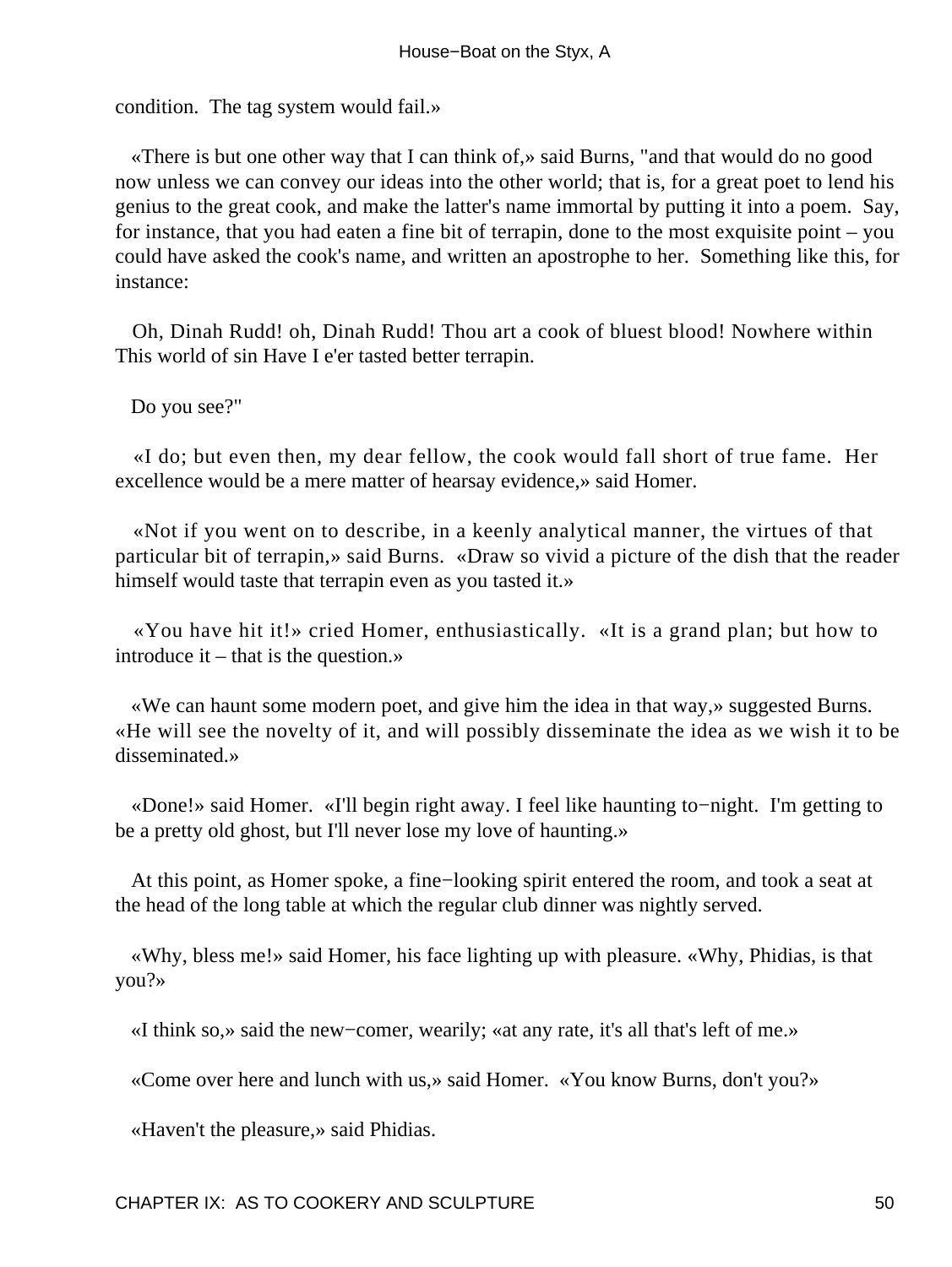The poet and the sculptor were introduced, after which Phidias seated himself at Homer's side.

«Are you any relation to Burns the poet?» the former asked, addressing the Scotchman.

«I AM Burns the poet,» replied the other.

«You don't look much like your statues,» said Phidias, scanning his face critically.

«No, thank the Fates!» said Burns, warmly. «If I did, I'd commit suicide.»

«Why don't you sue the sculptors for libel?» asked Phidias.

 «You speak with a great deal of feeling, Phidias,» said Homer, gravely. «Have they done anything to hurt you?»

 «They have,» said Phidias. «I have just returned from a tour of the world. I have seen the things they call sculpture in these degenerate days, and I must confess – who shouldn't, perhaps – that I could have done better work with a baseball−bat for a chisel and putty for the raw material.»

 «I think I could do good work with a baseball−bat too,» said Burns; «but as for the raw material, give me the heads of the men who have sculped me to work on. I'd leave them so that they'd look like some of your Parthenon frieze figures with the noses gone.»

 «You are a vindictive creature,» said Homer. «These men you criticise, and whose heads you wish to sculp with a baseball−bat, have done more for you than you ever did for them. Every statue of you these men have made is a standing advertisement of your books, and it hasn't cost you a penny. There isn't a doubt in my mind that if it were not for those statues countless people would go to their graves supposing that the great Scottish Burns were little rivulets, and not a poet. What difference does it make to you if they haven't made an Adonis of you? You never set them an example by making one of yourself. If there's deception anywhere, it isn't you that is deceived; it is the mortals. And who cares about them or their opinions?»

 «I never thought of it in that way,» said Burns. «I hate caricatures – that is, caricatures of myself. I enjoy caricatures of other people, but – »

 «You have a great deal of the mortal left in you, considering that you pose as an immortal,» said Homer, interrupting the speaker.

 «Well, so have I,» said Phidias, resolved to stand by Burns in the argument, «and I'm sorry for the man who hasn't. I was a mortal once, and I'm glad of it. I had a good time, and I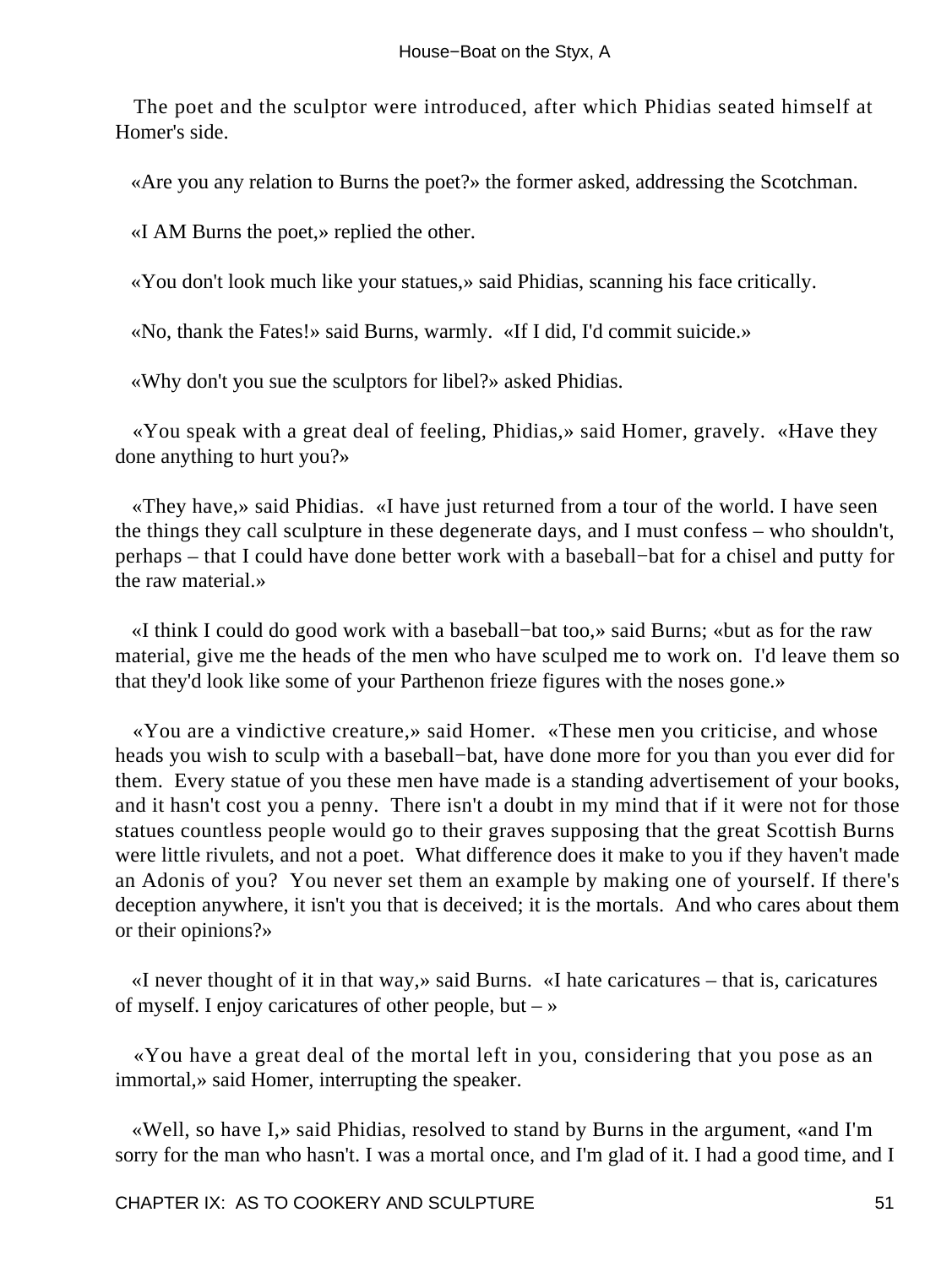don't care who knows it. When I look about me and see Jupiter, the arch−snob of creation, and Mars, a little tin warrior who couldn't have fought a soldier like Napoleon, with all his alleged divinity, I thank the Fates that they enabled me to achieve immortality through mortal effort. Hang hereditary greatness, I say. These men were born immortals. You and I worked for it and got it. We know what it cost. It was ours because we earned it, and not because we were born to it. Eh, Burns?»

The Scotchman nodded assent, and the Greek sculptor went on.

 «I am not vindictive myself, Homer,» he said. «Nobody has hurt me, and, on the whole, I don't think sculpture is in such a bad way, after all. There's a shoemaker I wot of in the mortal realms who can turn the prettiest last you ever saw; and I encountered a carver in a London eating−house last month who turned out a slice of beef that was cut as artistically as I could have done it myself. What I object to chiefly is the tendency of the times. This is an electrical age, and men in my old profession aren't content to turn out one chef−d'oeuvre in a lifetime. They take orders by the gross. I waited upon inspiration. To−day the sculptor waits upon custom, and an artist will make a bust of anybody in any material desired as long as he is sure of getting his pay afterwards. I saw a life−size statue of the inventor of a new kind of lard the other day, and what do you suppose the material was? Gold? Not by a great deal. Ivory? Marble, even? Not a bit of it. He was done in lard, sir. I have seen a woman's head done in butter, too, and it makes me distinctly weary to think that my art should be brought so low.»

«You did your best work in Greece,» chuckled Homer.

 «A bad joke, my dear Homer,» retorted Phidias. «I thought sculpture was getting down to a pretty low ebb when I had to fashion friezes out of marble; but marble is more precious than rubies alongside of butter and lard.»

 «Each has its uses,» said Homer. «I'd rather have butter on my bread than marble, but I must confess that for sculpture it is very poor stuff, as you say.»

 «It is indeed,» said Phidias. «For practice it's all right to use butter, but for exhibition purposes – bah!»

 Here Phidias, to show his contempt for butter as raw material in sculpture, seized a wooden toothpick, and with it modelled a beautiful head of Minerva out of the pat that stood upon the small plate at his side, and before Burns could interfere had spread the chaste figure as thinly as he could upon a piece of bread, which he tossed to the shade of a hungry dog that stood yelping on the river− bank.

 «Heavens!» cried Burns. «Imperious Caesar dead and turned to bricks is as nothing to a Minerva carved by Phidias used to stay the hunger of a ravening cur.»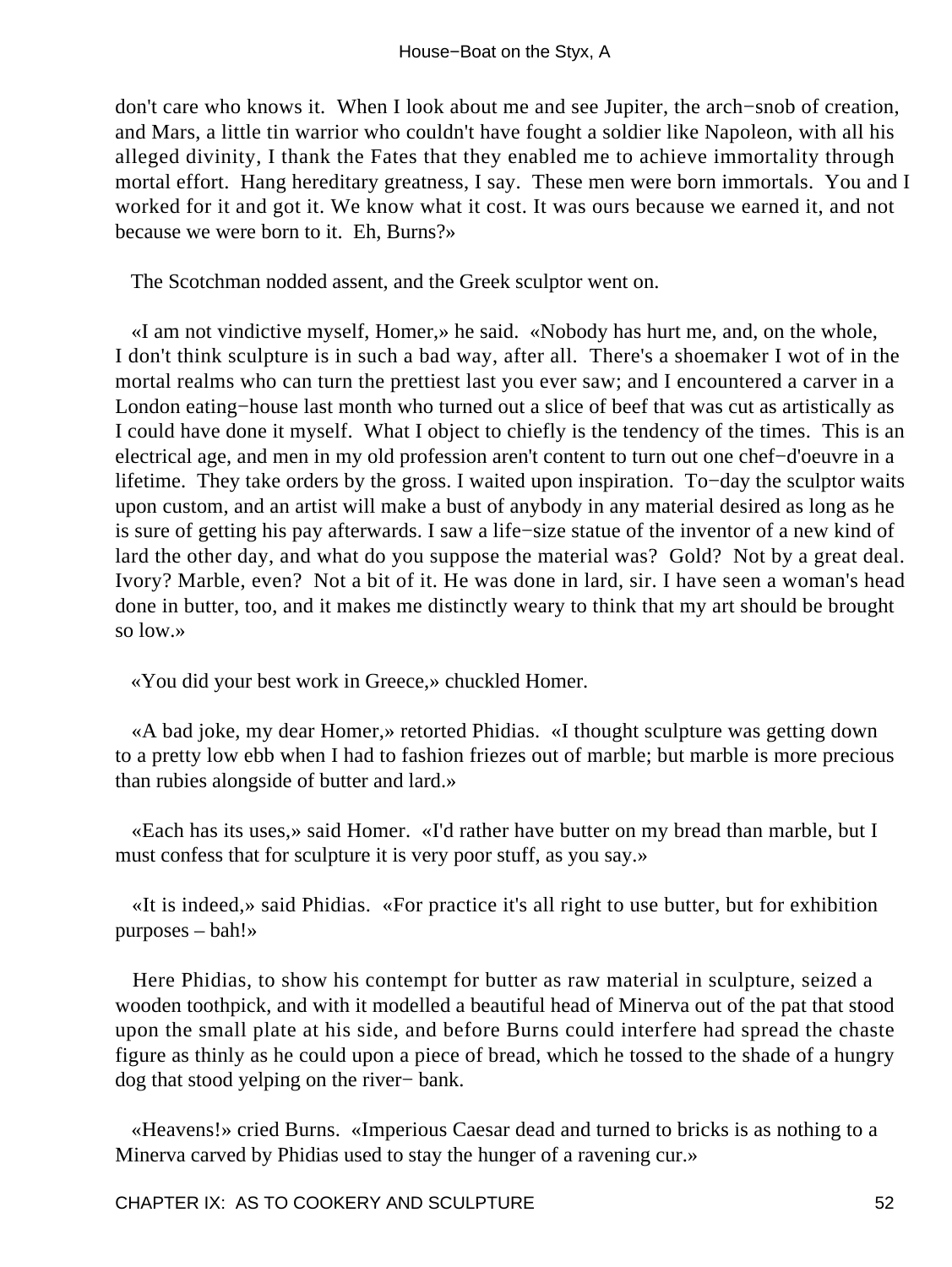«Well, it's the way I feel,» said Phidias, savagely.

 «I think you are a trifle foolish to be so eternally vexed about it,» said Homer, soothingly. «Of course you feel badly, but, after all, what's the use? You must know that the mortals would pay more for one of your statues than they would for a specimen of any modern sculptor's art; yes, even if yours were modelled in wine−jelly and the other fellow's in pure gold. So why repine?»

 «You'd feel the same way if poets did a similarly vulgar thing,» retorted Phidias; «you know you would. If you should hear of a poet to−day writing a poem on a thin layer of lard or butter, you would yourself be the first to call a halt.»

 «No, I shouldn't,» said Homer, quietly; «in fact, I wish the poets would do that. We'd have fewer bad poems to read; and that's the way you should look at it. I venture to say that if this modern plan of making busts and friezes in butter had been adopted at an earlier period, the public places in our great cities and our national Walhallas would seem less like repositories of comic art, since the first critical rays of a warm sun would have reduced the carven atrocities therein to a spot on the pavement. The butter school of sculpture has its advantages, my boy, and you should be crowning the inventor of the system with laurel, and not heaping coals of fire upon his brow.»

 «That,» said Burns, «is, after all, the solid truth, Phidias. Take the brass caricatures of me, for instance. Where would they be now if they had been cast in lard instead of in bronze?»

Phidias was silent a moment.

 «Well,» he said, finally, as the value of the plan dawned upon his mind, «from that point of view I don't know but what you are right, after all; and, to show that I have spoken in no vindictive spirit, let me propose a toast. Here's to the Butter Sculptors. May their butter never give out.»

The toast was drained to the dregs, and Phidias went home feeling a little better.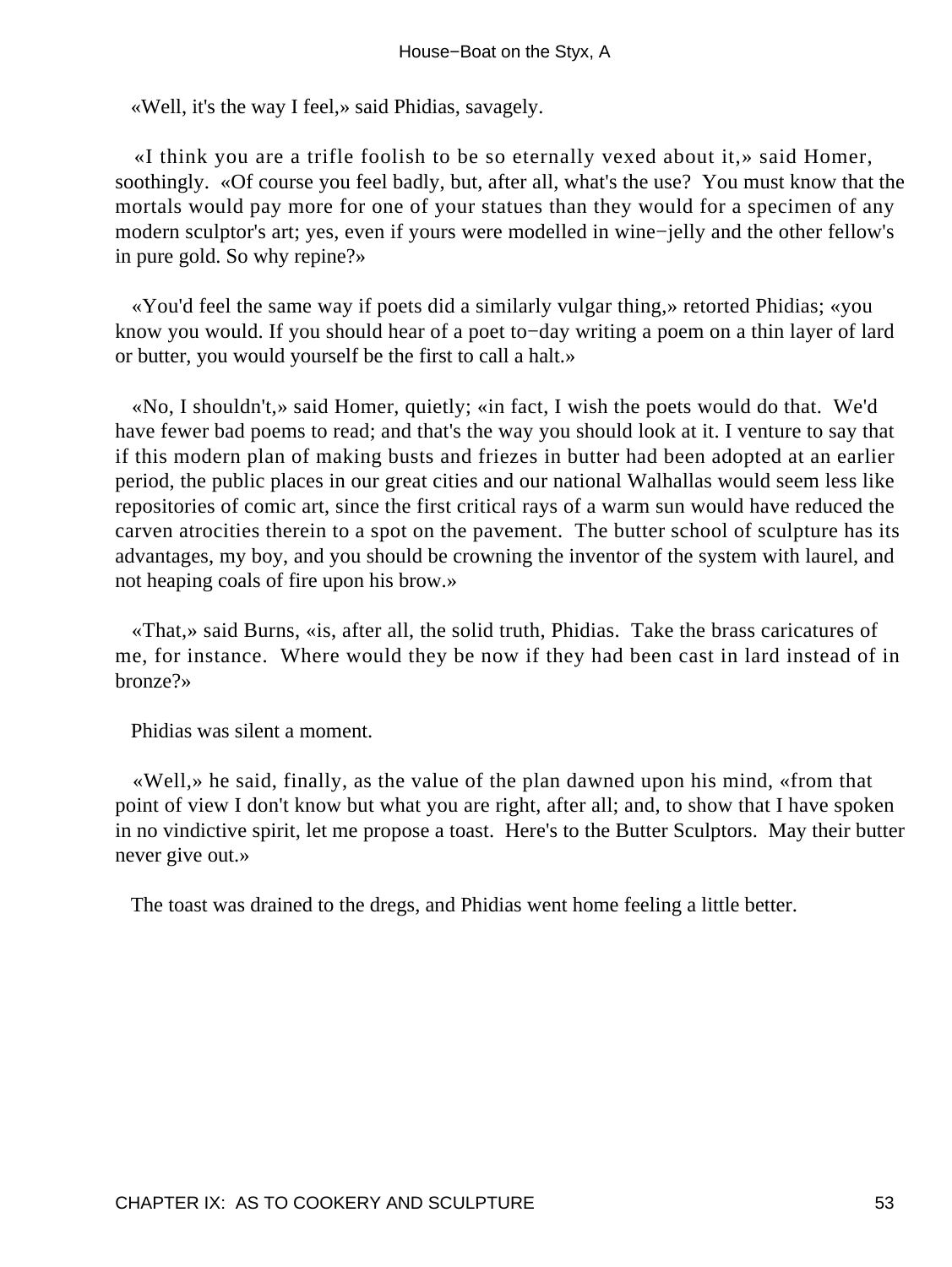# **[CHAPTER X: STORY−TELLERS' NIGHT](#page-72-0)**

*I*t was Story−tellers' Night at the houseboat, and the best talkers of Hades were impressed into the service. Doctor Johnson was made chairman of the evening.

 «Put him in the chair,» said Raleigh. «That's the only way to keep him from telling a story himself. If he starts in on a tale he'll make it a serial sure as fate, but if you make him the medium through which other story−tellers are introduced to the club he'll be finely epigrammatic. He can be very short and sharp when he's talking about somebody else. Personality is his forte.»

 «Great scheme,» said Diogenes, who was chairman of the entertainment committee. «The nights over here are long, but if Johnson started on a story they'd have to reach twice around eternity and halfway back to give him time to finish all he had to say.»

 «He's not very witty, in my judgment,» said Carlyle, who since his arrival in the other world has manifested some jealousy of Solomon and Doctor Johnson.

 «That's true enough,» said Raleigh; «but he's strong, and he's bound to say something that will put the audience in sympathy with the man that he introduces, and that's half the success of a Story−tellers' Night. I've told stories myself. If your audience doesn't sympathize with you you'd be better off at home putting the baby to bed.»

 And so it happened. Doctor Johnson was made chairman, and the evening came. The Doctor was in great form. A list of the story– tellers had been sent him in advance, and he was prepared. The audience was about as select a one as can be found in Hades. The doors were thrown open to the friends of the members, and the smoke− furnace had been filled with a very superior quality of Arcadian mixture which Scott had brought back from a haunting−trip to the home of «The Little Minister,» at Thrums.

 «Friends and fellow−spooks,» the Doctor began, when all were seated on the visionary camp−stools – which, by the way, are far superior to those in use in a world of realities, because they do not creak in the midst of a fine point demanding absolute silence for appreciation – «I do not know why I have been chosen to preside over this gathering of phantoms; it is the province of the presiding officer on occasions of this sort to say pleasant things, which he does not necessarily endorse, about the sundry persons who are to do the story−telling. Now, I suppose you all know me pretty well by this time. If there is anybody who doesn't, I'll be glad to have him presented after the formal work of the evening is over, and if I don't like him I'll tell him so. You know that if I can be counted upon for any one thing it is candor, and if I hurt the feelings of any of these individuals whom I introduce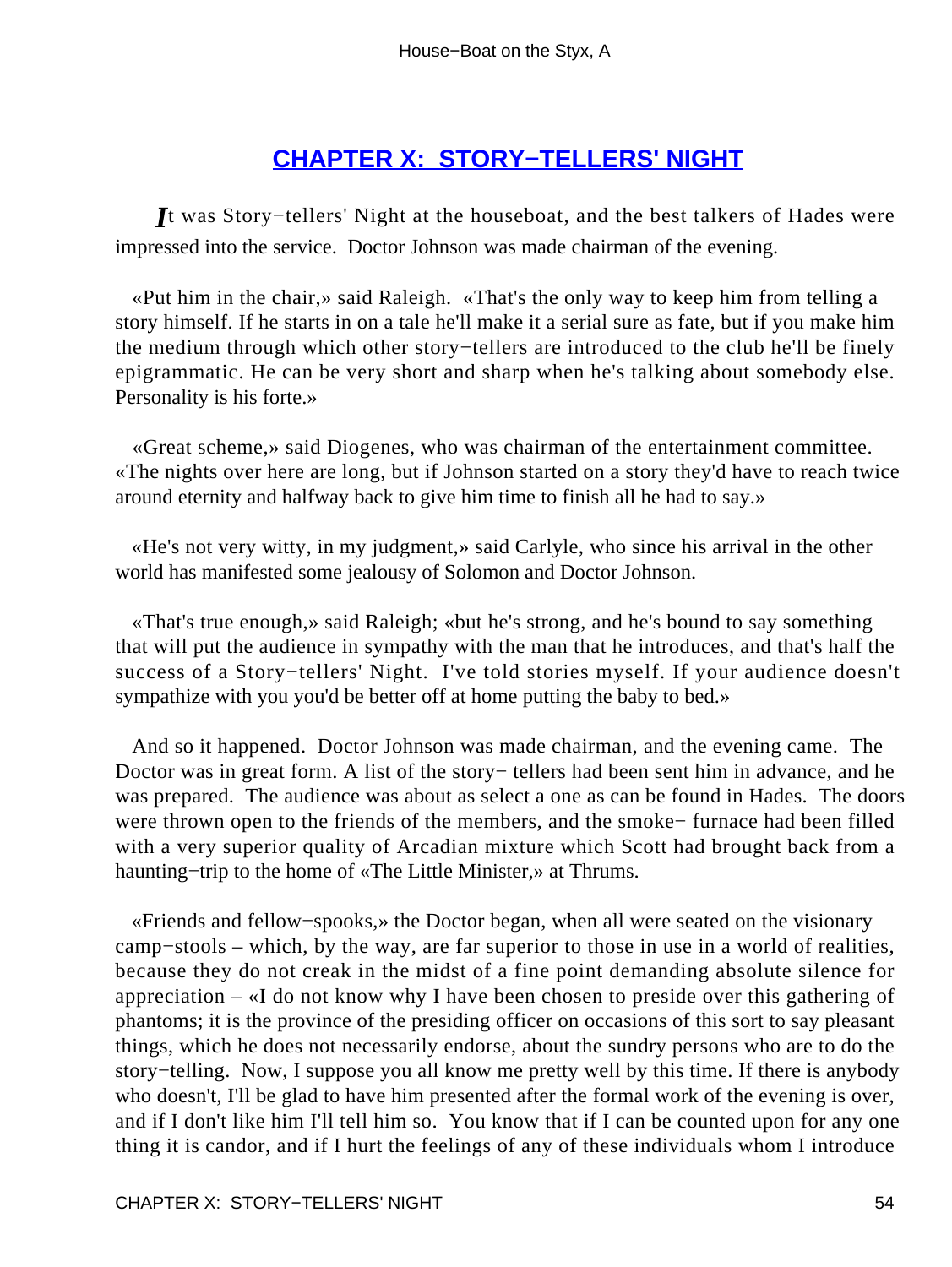to−night, I want them distinctly to understand that it is not because I love them less, but that I love truth more. With this  $-$  ah  $-$  blanket apology, as it were, to cover all possible emergencies that may arise during the evening, I will begin. The first speaker on the programme, I regret to observe, is my friend Goldsmith. Affairs of this kind ought to begin with a snap, and while Oliver is a most excellent writer, as a speaker he is a pebbleless Demosthenes. If I had had the arrangement of the programme I should have had Goldsmith tell his story while the rest of us were down−stairs at supper. However, we must abide by our programme, which is unconscionably long, for otherwise we will never get through it. Those of you who agree with me as to the pleasure of listening to my friend Goldsmith will do well to join me in the grill−room while he is speaking, where, I understand, there is a very fine line of punches ready to be served. Modest Noll, will you kindly inflict yourself upon the gathering, and send me word when you get through, if you ever do, so that I may return and present number two to the assembly, whoever or whatever he may be?»

 With these words the Doctor retired, and poor Goldsmith, pale with fear, rose up to speak. It was evident that he was quite as doubtful of his ability as a talker as was Johnson.

 «I'm not much of a talker, or, as some say, speaker,» he said. «Talking is not my forte, as Doctor Johnson has told you, and I am therefore not much at it. Speaking is not in my line. I cannot speak or talk, as it were, because I am not particularly ready at the making of a speech, due partly to the fact that I am not much of a talker anyhow, and seldom if ever speak. I will therefore not bore you by attempting to speak, since a speech by one who like myself is, as you are possibly aware, not a fluent nor indeed in any sense an eloquent speaker, is apt to be a bore to those who will be kind enough to listen to my remarks, but will read instead the first five chapters of the Vicar of Wakefield.»

 «Who suggested any such night as this, anyhow?» growled Carlyle. «Five chapters of the Vicar of Wakefield for a starter! Lord save us, we'll need a Vicar of Sleepfield if he's allowed to do this!»

«I move we adjourn,» said Darwin.

 «Can't something be done to keep these younger members quiet?» asked Solomon, frowning upon Carlyle and Darwin.

 «Yes,» said Douglas Jerrold. «Let Goldsmith go on. He'll have them asleep in ten minutes.»

 Meanwhile, Goldsmith was plodding earnestly through his stint, utterly and happily oblivious of the effect he was having upon his audience.

«This is awful,» whispered Wellington to Bonaparte.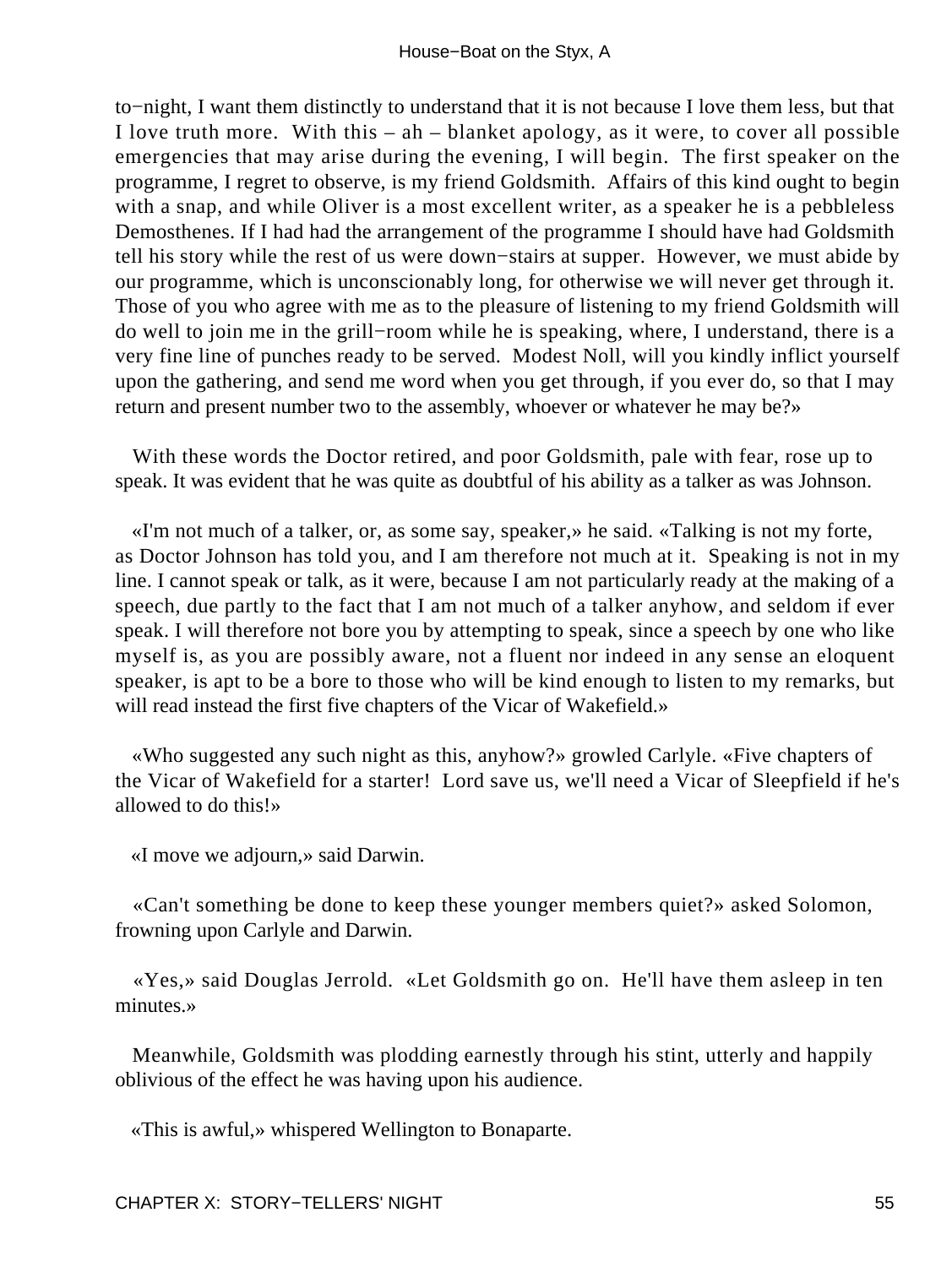«Worse than Waterloo,» replied the ex−Emperor, with a grin; «but we can stop it in a minute. Artemas Ward told me once how a camp− meeting he attended in the West broke up to go outside and see a dog− fight. Can't you and I pretend to quarrel? A personal assault by you on me will wake these people up and discombobulate Goldsmith. Say the word – only don't hit too hard.»

 «I'm with you,» said Wellington. Whereupon, with a great show of heat, he roared out, «You? Never! I'm more afraid of a boy with a bean−snapper that I ever was of you!» and followed up his remark by pulling Bonaparte's camp−chair from under him, and letting the conqueror of Austerlitz fall to the floor with a thud which I have since heard described as dull and sickening.

 The effect was instantaneous. Compared to a personal encounter between the two great figures of Waterloo, a reading from his own works by Goldsmith seemed lacking in the elements essential to the holding of an audience. Consequently, attention was centred in the belligerent warriors, and, by some odd mistake, when a peace−loving member of the assemblage, realizing the indecorousness of the incident, cried out, «Put him out! put him out!» the attendants rushed in, and, taking poor Goldsmith by his collar, hustled him out through the door, across the deck, and tossed him ashore without reference to the gang−plank. This accomplished, a personal explanation of their course was made by the quarrelling generals, and, peace having been restored, a committee was sent in search of Goldsmith with suitable apologies. The good and kindly soul returned, but having lost his book in the melee, much to his own gratification, as well as to that of the audience, he was permitted to rest in quiet the balance of the evening.

«Is he through?» said Johnson, poking his head in at the door when order was restored.

 «Yes, sir,» said Boswell; «that is to say, he has retired permanently from the field. He didn't finish, though.»

 «Fellow−spooks,» began Johnson once more, «now that you have been delighted with the honeyed eloquence of the last speaker, it is my privilege to present to you that eminent fabulist Baron Munchausen, the greatest unrealist of all time, who will give you an exhibition of his paradoxical power of lying while standing.»

 The applause which greeted the Baron was deafening. He was, beyond all doubt, one of the most popular members of the club.

«Speaking of whales,» said he, leaning gracefully against the table.

«Nobody has mentioned 'em,» said Johnson.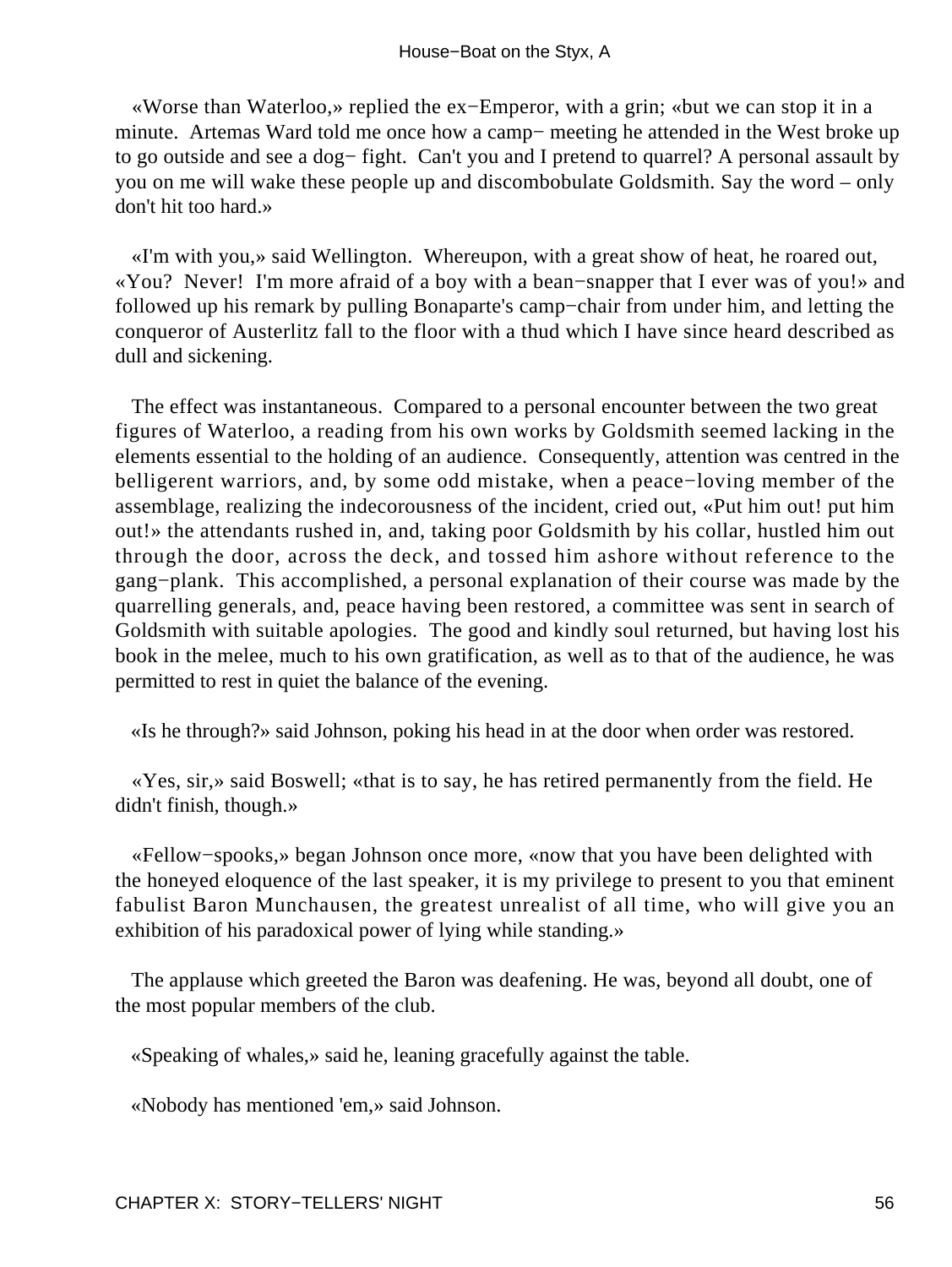«True,» retorted the Baron; «but you always suggest them by your apparently unquenchable thirst for spouting – speaking of whales, my friend Jonah, as well as the rest of you, may be interested to know that I once had an experience similar to his own, and, strange to say, with the identical whale.»

 Jonah arose from his seat in the back of the room. «I do not wish to be unpleasant,» he said, with a strong effort to be calm, «but I wish to ask if Judge Blackstone is in the room.»

«I am,» said the Judge, rising. «What can I do for you?»

 «I desire to apply for an injunction restraining the Baron from using my whale in his story. That whale, your honor, is copyrighted,» said Jonah. «If I had any other claim to the affection of mankind than the one which is based on my experience with that leviathan, I would willingly permit the Baron to introduce him into his story; but that whale, your honor, is my stock in trade – he is my all.»

 «I think Jonah's point is well taken,» said Blackstone, turning to the Baron. «It would be a distinct hardship, I think, if the plaintiff in this action were to be deprived of the exclusive use of his sole accessory. The injunction prayed for is therefore granted. The court would suggest, however, that the Baron continue with his story, using another whale for the purpose.»

 «It is impossible,» said Munchausen, gloomily. «The whole point of the story depends upon its having been Jonah's whale. Under the circumstances, the only thing I can do is to sit down. I regret the narrowness of mind exhibited by my friend Jonah, but I must respect the decision of the court.»

 «I must take exception to the Baron's allusion to my narrowness of mind,» said Jonah, with some show of heat. «I am simply defending my rights, and I intend to continue to do so if the whole world unites in considering my mind a mere slot scarcely wide enough for the insertion of a nickel. That whale was my discovery, and the personal discomfort I endured in perfecting my experience was such that I resolved to rest my reputation upon his broad proportions only – to sink or swim with him – and I cannot at this late day permit another to crowd me out of his exclusive use.»

 Jonah sat down and fanned himself, and the Baron, with a look of disgust on his face, left the room.

 «Up to his old tricks,» he growled as he went. «He queers everything he goes into. If I'd known he was a member of this club I'd never have joined.»

 «We do not appear to be progressing very rapidly,» said Doctor Johnson, rising. «So far we have made two efforts to have stories told, and have met with disaster each time. I don't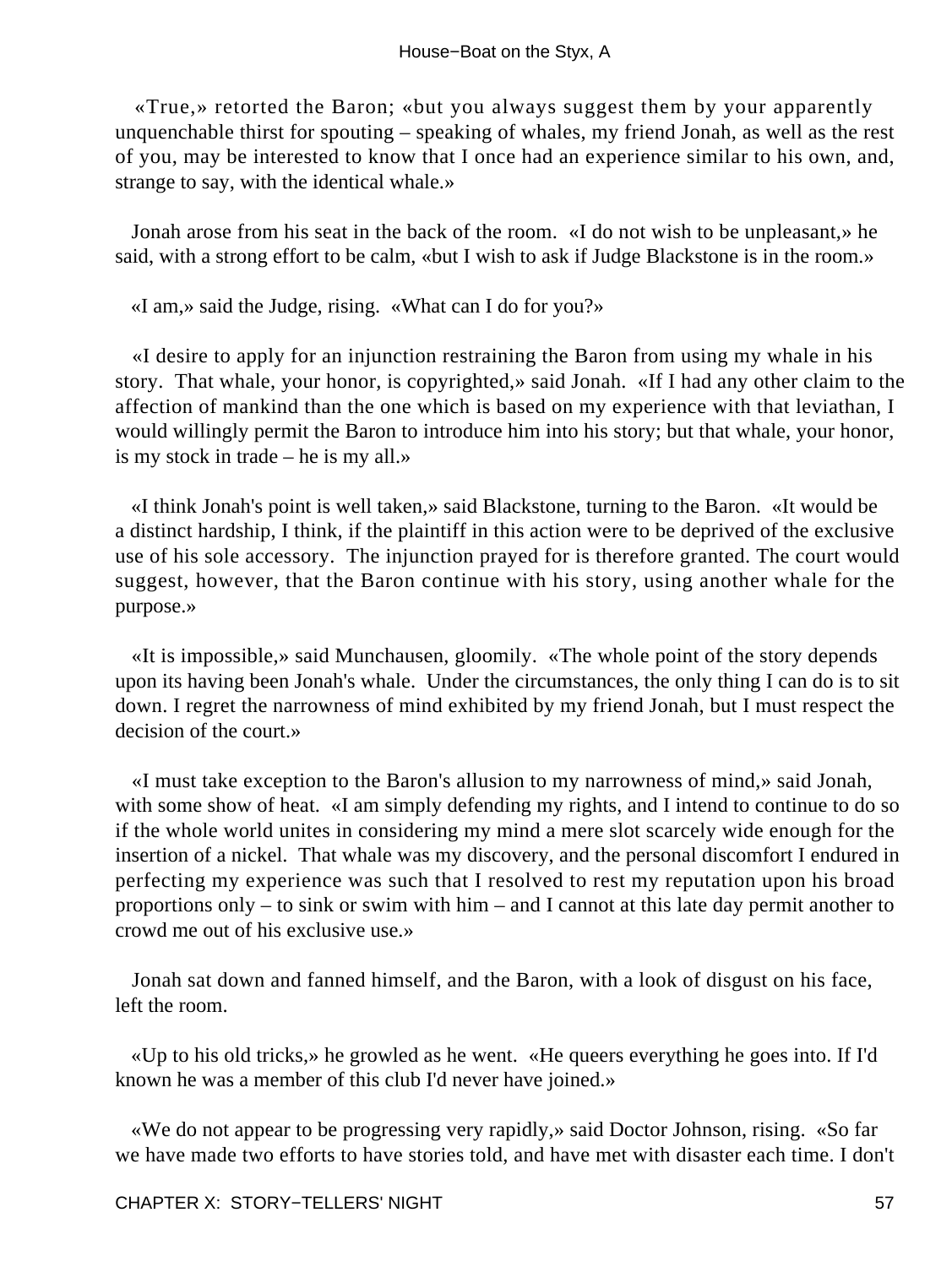know but what you are to be congratulated, however, on your escape. Very few of you, I observe, have as yet fallen asleep. The next number on the programme, I see, is Boswell, who was to have entertained you with a few reminiscences; I say was to have done so, because he is not to do so.»

«I'm ready,» said Boswell, rising.

 «No doubt,» retorted Johnson, severely, «but I am not. You are a man with one subject – myself. I admit it's a good subject, but you are not the man to treat of it – here. You may suffice for mortals, but here it is different. I can speak for myself. You can go out and sit on the banks of the Vitriol Reservoir and lecture to the imps if you want to, but when it comes to reminiscences of me I'm on deck myself, and I flatter myself I remember what I said and did more accurately than you do. Therefore, gentlemen, instead of listening to Boswell at this point, you will kindly excuse him and listen to me. Ahem! When I was a boy  $-\infty$ 

 «Excuse me,» said Solomon, rising; «about how long is this – ah – this entertaining discourse of yours to continue?»

«Until I get through,» returned Johnson, wrathfully.

«Are you aware, sir, that I am on the programme?» asked Solomon.

 «I am,» said the Doctor. «With that in mind, for the sake of our fellow−spooks who are present, I am very much inclined to keep on forever. When I was a boy  $-\infty$ 

Carlyle rose up at this point.

 «I should like to ask,» he said, mildly, «if this is supposed to be an audience of children? I, for one, have no wish to listen to the juvenile stories of Doctor Johnson. Furthermore, I have come here particularly to−night to hear Boswell. I want to compare him with Froude. I therefore protest against  $-\infty$ 

 «There is a roof to this house−boat,» said Doctor Johnson. «If Mr. Carlyle will retire to the roof with Boswell I have no doubt he can be accommodated. As for Solomon's interruption, I can afford to pass that over with the silent contempt it deserves, though I may add with propriety that I consider his most famous proverbs the most absurd bits of hack−work I ever encountered; and as for that story about dividing a baby between two mothers by splitting it in two, it was grossly inhuman unless the baby was twins. When I was a boy  $-$  »

 As the Doctor proceeded, Carlyle and Solomon, accompanied by the now angry Boswell, left the room, and my account of the Story−tellers' Night must perforce stop; because, though I have never heretofore confessed it, all my information concerning the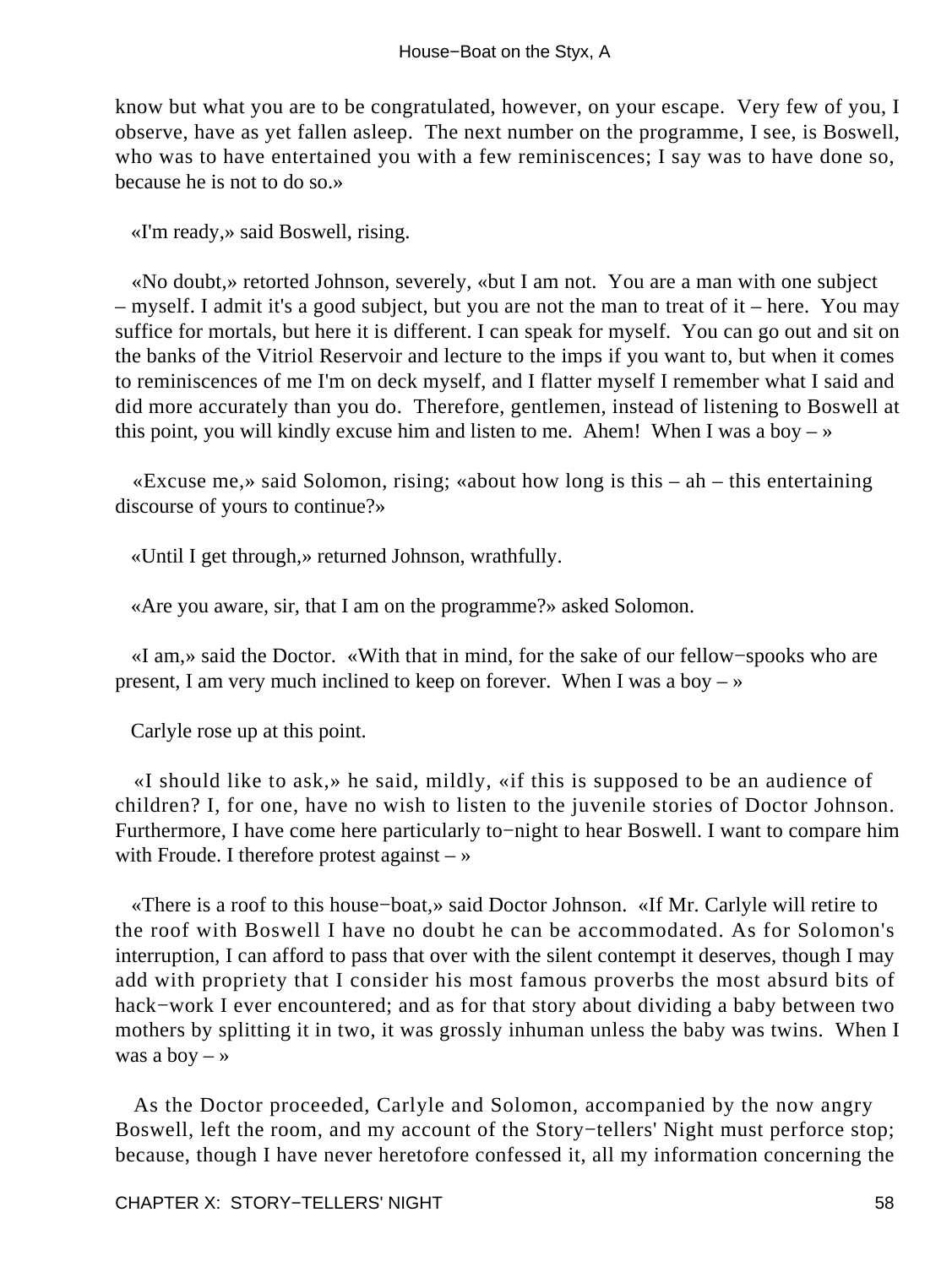house−boat on the Styx has been derived from the memoranda of Boswell. It may be interesting to the reader to learn, however, that, according to Boswell's account, the Story−tellers' Night was never finished; but whether this means that it broke up immediately afterwards in a riot, or that Doctor Johnson is still at work detailing his reminiscences, I am not aware, and I cannot at the moment of writing ascertain, for Boswell, when I have the pleasure of meeting him, invariably avoids the subject.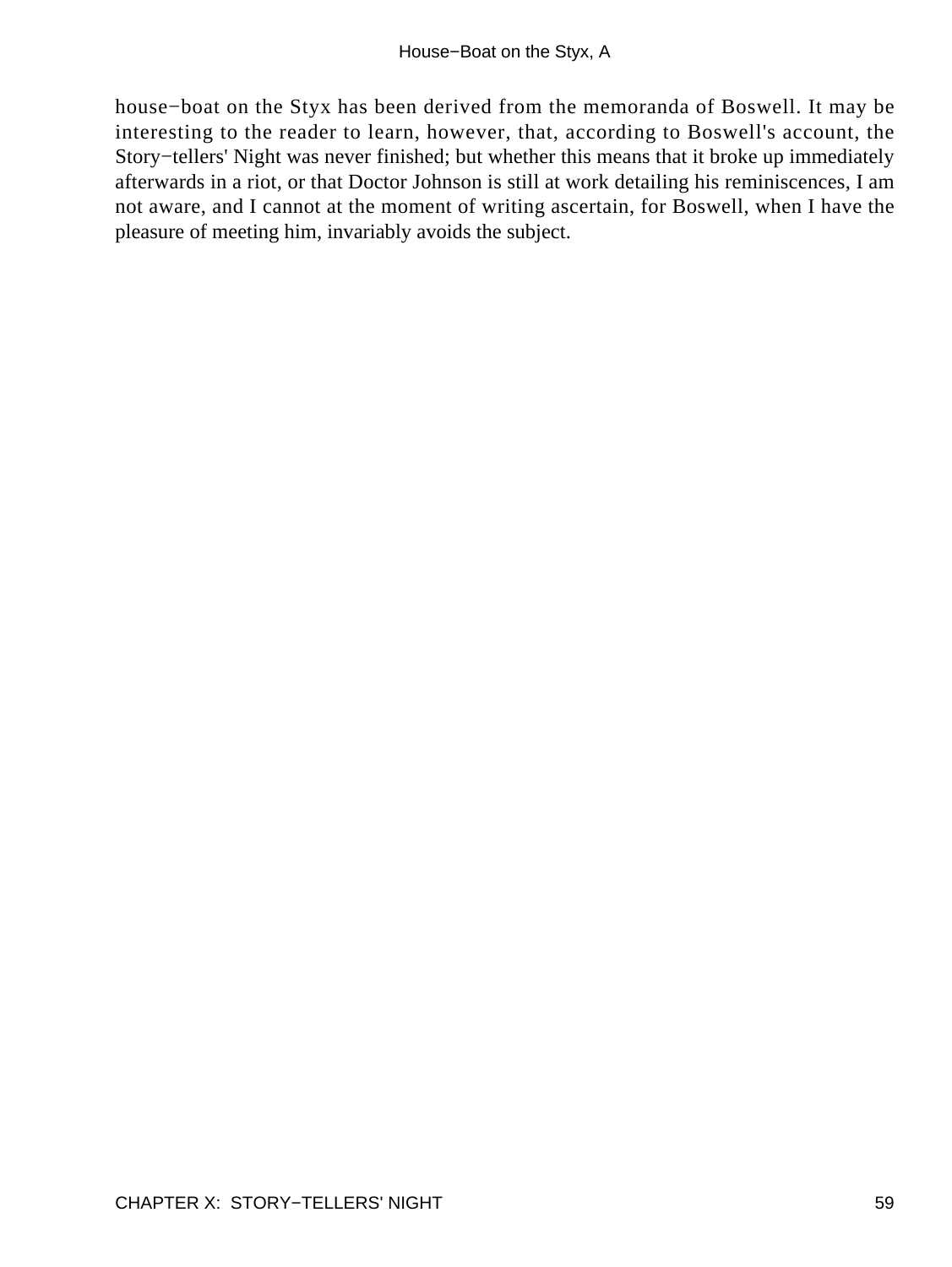#### **[CHAPTER XI: AS TO SAURIANS AND OTHERS](#page-72-0)**

*I*t was Noah who spoke.

 «I'm glad,» he said, «that when I embarked at the time of the heavy rains that did so much damage in the old days, there weren't any dogs like that fellow Cerberus about. If I'd had to feed a lot of three− headed beasts like him the Ark would have run short of provisions inside of ten days.»

 «That's very likely true,» observed Mr. Barnum; «but I must confess, my dear Noah, that you showed a lamentable lack of the showman's instinct when you selected the animals you did. A more commonplace lot of beasts were never gathered together, and while Adam is held responsible for the introduction of sin into the world, I attribute most of my offences to none other than yourself.»

 The members of the club drew their chairs a little closer. The conversation had opened a trifle spicily, and, furthermore, they had retained enough of their mortality to be interested in animal stories. Adam, who had managed to settle his back dues and delinquent house−charges, and once more acquired the privileges of the club, nodded his head gratefully at Mr. Barnum.

 «I'm glad to find some one,» said he, «who places the responsibility for trouble where it belongs. I'm round−shouldered with the blame I've had to bear. I didn't invent sin any more than I invented the telephone, and I think it's rather rough on a fellow who lived a quiet, retiring, pastoral life, minding his own business and staying home nights, to be held up to public reprobation for as long a time as I have.»

 «It'll be all right in time,» said Raleigh; «just wait – be patient, and your vindication will come. Nobody thought much of the plays Bacon and I wrote for Shakespeare until Shakespeare 'd been dead a century.»

 «Humph!» said Adam, gloomily. «Wait! What have I been doing all this time? I've waited all the time there's been so far, and until Mr. Barnum spoke as he did I haven't observed the slightest inclination on the part of anybody to rehabilitate my lost reputation. Nor do I see exactly how it's to come about even if I do wait.»

 «You might apply for an investigating committee to look into the charges,» suggested an American politician, just over. «Get your friends on it, and you'll be all right.»

«Better let sleeping dogs lie,» said Blackstone.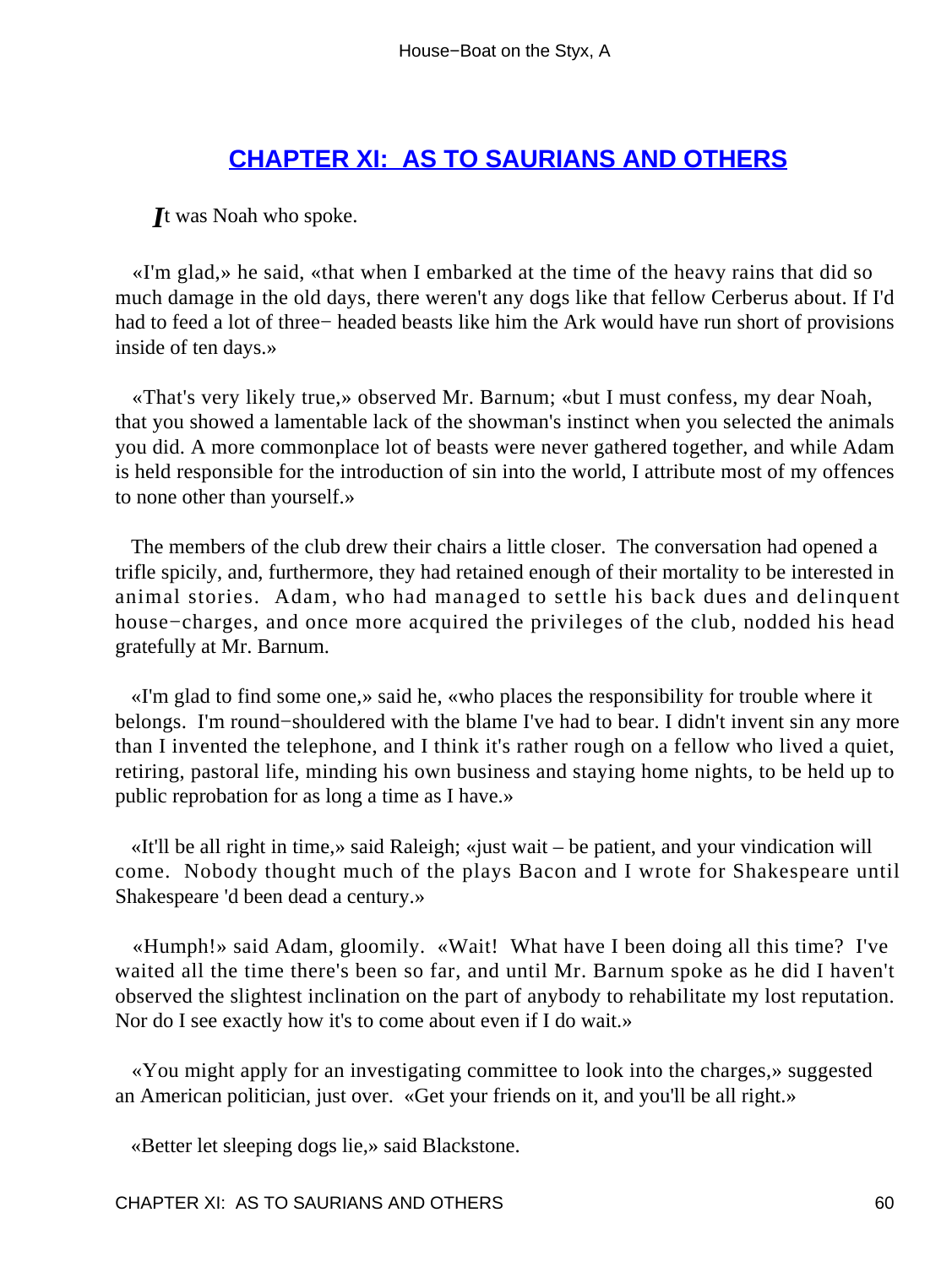«I intend to,» said Adam. «The fact is, I hate to give any further publicity to the matter. Even if I did bring the case into court and sue for libel, I've only got one witness to prove my innocence, and that's my wife. I'm not going to drag her into it. She's got nervous prostration over her position as it is, and this would make it worse. Queen Elizabeth and the rest of these snobs in society won't invite her to any of their functions because they say she hadn't any grandfather; and even if she were received by them, she'd be uncomfortable going about. It isn't pleasant for a woman to feel that every one knows she's the oldest woman in the room.»

 «Well, take my word for it,» said Raleigh, kindly. «It'll all come out all right. You know the old saying, 'History repeats itself.' Some day you will be living back in Eden again, and if you are only careful to make an exact record of all you do, and have a notary present, before whom you can make an affidavit as to the facts, you will be able to demonstrate your innocence.»

«I was only condemned on hearsay evidence, anyhow,» said Adam, ruefully.

 «Nonsense; you were caught red−handed,» said Noah; «my grandfather told me so. And now that I've got a chance to slip in a word edgewise, I'd like mightily to have you explain your statement, Mr. Barnum, that I am responsible for your errors. That is a serious charge to bring against a man of my reputation.»

 «I mean simply this: that to make a show interesting,» said Mr. Barnum, «a man has got to provide interesting materials, that's all. I do not mean to say a word that is in any way derogatory to your morality. You were a surprisingly good man for a sea−captain, and with the exception of that one occasion when you –  $ah$  – you allowed yourself to be stranded on the bar, if I may so put it, I know of nothing to be said against you as a moral, temperate person.»

 «That was only an accident,» said Noah, reddening. «You can't expect a man six hundred odd years of age  $-$  »

 «Certainly not,» said Raleigh, soothingly, «and nobody thinks less of you for it. Considering how you must have hated the sight of water, the wonder of it is that it didn't become a fixed habit. Let us hear what it is that Mr. Barnum does criticise in you.»

 «His taste, that's all,» said Mr. Barnum. «I contend that, compared to the animals he might have had, the ones he did have were as ant− hills to Alps. There were more magnificent zoos allowed to die out through Noah's lack of judgment than one likes to think of. Take the Proterosaurus, for instance. Where on earth do we find his equal to− day?»

 «You ought to be mighty glad you can't find one like him,» put in Adam. «If you'd spent a week in the Garden of Eden with me, with lizards eight feet long dropping out of the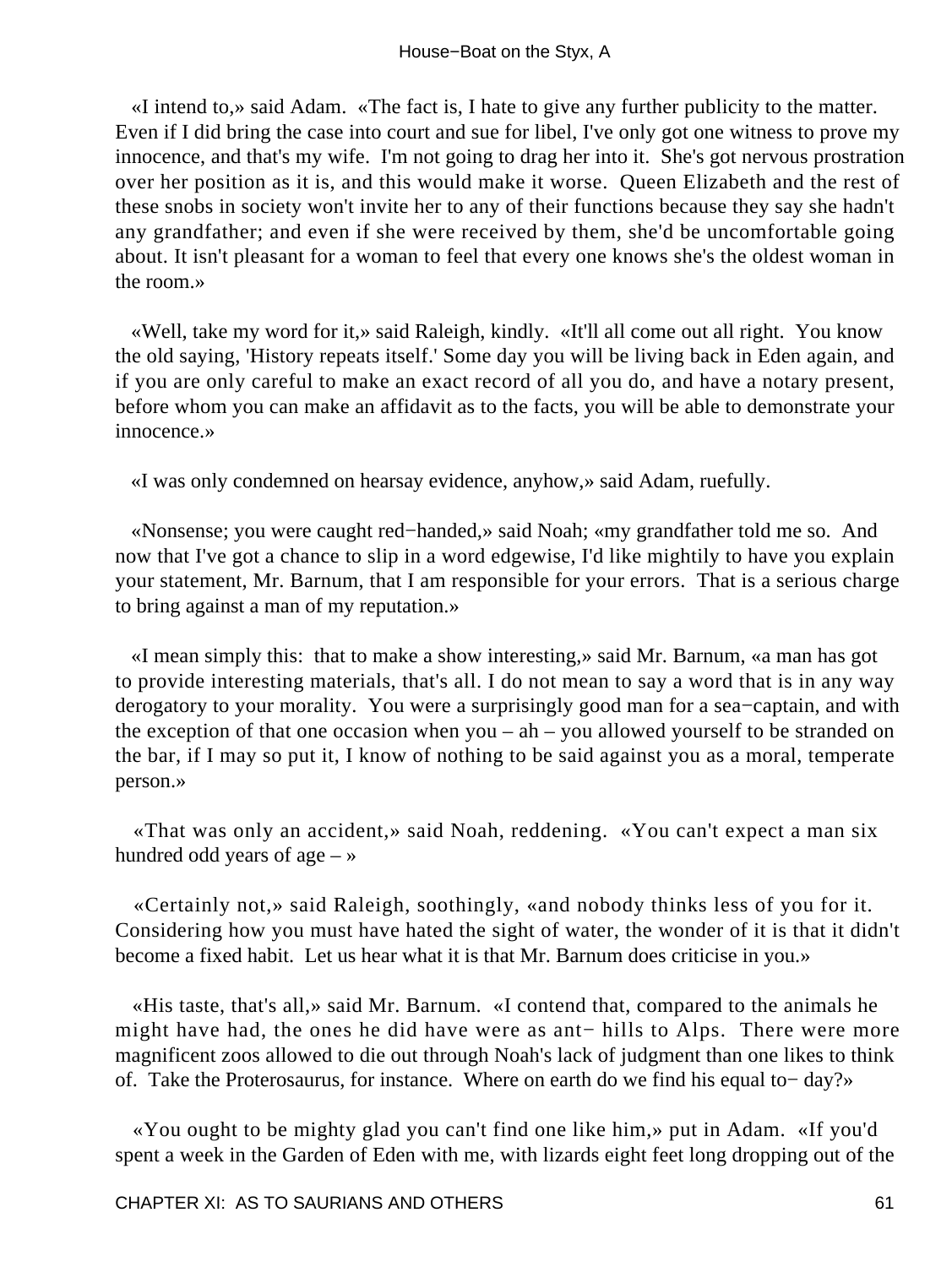trees on to your lap while you were trying to take a Sunday−afternoon nap, you'd be willing to dispense with things of that sort for the balance of your natural life. If you want to get an idea of that experience let somebody drop a calf on you some afternoon.»

 «I am not saying anything about that,» returned Barnum. «It would be unpleasant to have an elephant drop on one after the fashion of which you speak, but I am glad the elephant was saved just the same. I haven't advocated the Proterosaurus as a Sunday−afternoon surprise, but as an attraction for a show. I still maintain that a lizard as big as a cow would prove a lodestone, the drawing powers of which the pocket−money of the small boy would be utterly unable to resist. Then there was the Iguanadon. He'd have brought a fortune to the box−office – »

 «Which you'd have immediately lost,» retorted Noah, «paying rent. When you get a reptile of his size, that reaches thirty feet up into the air when he stands on his hind−legs, the ordinary circus wagon of commerce can't be made to hold him, and your menagerie−room has to have ceilings so high that every penny he brought to the box−office would be spent storing him.»

 «Mischievous, too,» said Adam, «that Iguanadon. You couldn't keep anything out of his reach. We used to forbid animals of his kind to enter the garden, but that didn't bother him; he'd stand up on his hind−legs and reach over and steal anything he'd happen to want.»

 «I could have used him for a fire−escape,» said Mr. Barnum; «and as for my inability to provide him with quarters, I'd have met that problem after a short while. I've always lamented the absence, too, of the Megalosaurus  $-\infty$ 

 «Which simply shows how ignorant you are,» retorted Noah. «Why, my dear fellow, it would have taken the whole of an ordinary zoo such as yours to give the Megalosaurus a lunch. Those fellows would eat a rhinoceros as easily as you'd crack a peanut. I did have a couple of Megalosaurians on my boat for just twenty−four hours, and then I chucked them both overboard. If I'd kept them ten days longer they'd have eaten every blessed beast I had with me, and your Zoo wouldn't have had anything else but Megalosaurians.»

 «Papa is right about that, Mr. Barnum,» said Shem. «The whole Saurian tribe was a fearful nuisance. About four hundred years before the flood I had a pet Creosaurus that I kept in our barn. He was a cunning little devil – full of tricks, and all that; but we never could keep a cow or a horse on the place while he was about. They'd mysteriously disappear, and we never knew what became of 'em until one morning we surprised Fido in  $-\infty$ 

«Surprised who?» asked Doctor Johnson, scornfully.

«Fido,» returned Shem. «'That was my Creosaurus's name.»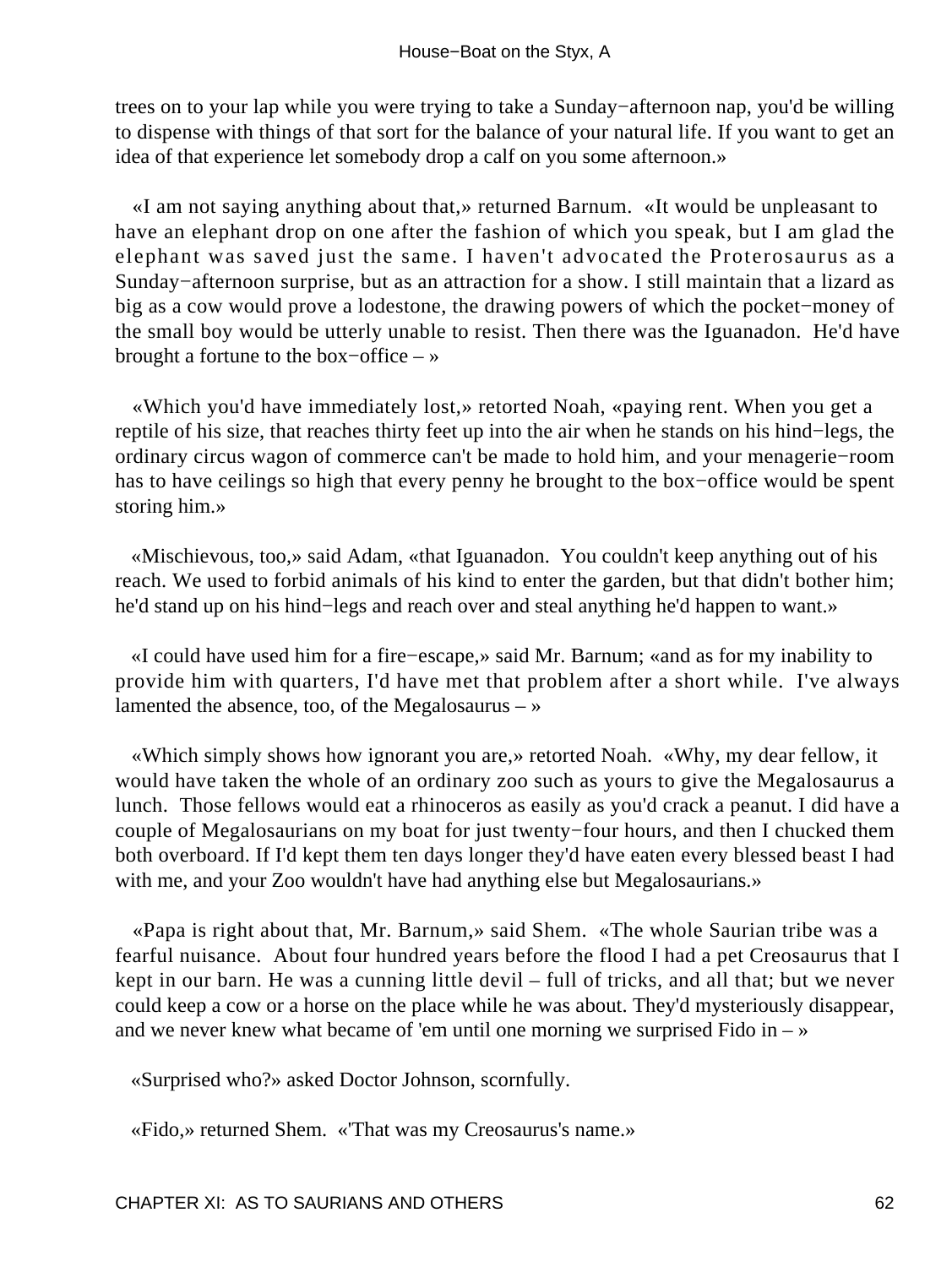«Lord save us! Fido!» cried Johnson. «What a name for a Creosaurus!»

 «Well, what of it?» asked Shem, angrily. «You wouldn't have us call a mastodon like that Fanny, would you, or Tatters?»

«Go on,» said Johnson; «I've nothing to say.»

 «Shall I send for a physician?» put in Boswell, looking anxiously at his chief, the situation was so extraordinary.

 Solomon and Carlyle giggled; and the Doctor having politely requested Boswell to go to a warmer section of the country, Shem resumed.

 «I caught him in the act of swallowing five cows and Ham's favorite trotter, sulky and all.»

Baron Munchausen rose up and left the room.

«If they're going to lie I'm going to get out,» he said, as he passed through the room.

«What became of Fido?» asked Boswell.

«The sulky killed him,» returned Shem, innocently. «He couldn't digest the wheels.»

Noah looked approvingly at his son, and, turning to Barnum, observed, quietly:

 «What he says is true, and I will go further and say that it is my belief that you would have found the show business impossible if I had taken that sort of creature aboard. You'd have got mightily discouraged after your Antediluvians had chewed up a few dozen steam calliopes, and eaten every other able−bodied exhibit you had managed to secure. I'd have tried to save a couple of Discosaurians if I hadn't supposed they were able to take care of themselves. A combination of sea−serpent and dragon, with a neck twenty−two feet long, it seemed to me, ought to have been able to ride out any storm or fall of rain; but there I was wrong, and I am free to admit my error. It never occurred to me that the sea−serpents were in any danger, so I let them alone, with the result that I never saw but one other, and he was only an illusion due to that unhappy use of stimulants to which, with shocking bad taste, you have chosen to refer.»

 «I didn't mean to call up unpleasant memories,» said Barnum. «I never believed you got half−seas over, anyhow; but, to return to our muttons, why didn't you hand down a few varieties of the Therium family to posterity? There were the Dinotherium and the Megatherium, either one of which would have knocked spots out of any leopard that ever was made, and along side of which even my woolly horse would have paled into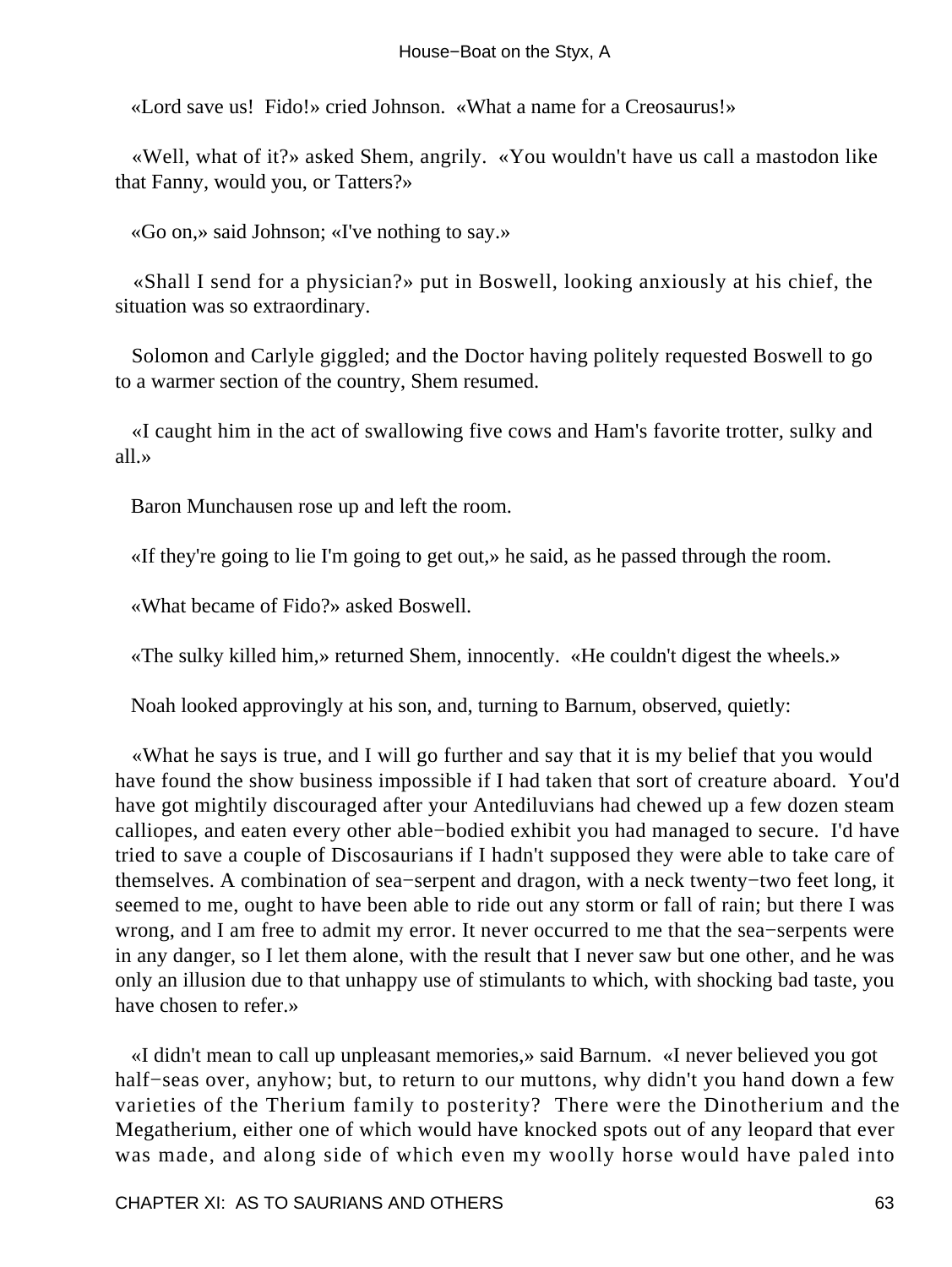insignificance. That's what I can't understand in your selections; with Megatheriums to burn, why save leopards and panthers and other such every−day creatures?»

 «What kind of a boat do you suppose I had?» cried Noah. «Do you imagine for a moment that she was four miles on the water−line, with a mile and three−quarters beam? If I'd had a pair of Dinotheriums in the stern of that Ark, she'd have tipped up fore and aft, until she'd have looked like a telegraph−pole in the water, and if I'd put 'em amidships they'd have had to be wedged in so tightly they couldn't move to keep the vessel trim. I didn't go to sea, my friend, for the purpose of being tipped over in mid−ocean every time one of my cargo wanted to shift his weight from one leg to the other.»

«It was bad enough with the elephants, wasn't it, papa?» said Shem.

 «Yes, indeed, my son,» returned the patriarch. «It was bad enough with the elephants. We had to shift our ballast half a dozen times a day to keep the boat from travelling on her beam ends, the elephants moved about so much; and when we came to the question of provender, it took up about nine−tenths of our hold to store hay and peanuts enough to keep them alive and good−tempered. On the whole, I think it's rather late in the day, considering the trouble I took to save anything but myself and my family, to be criticised as I now am. You ought to be much obliged to me for saving any animals at all. Most people in my position would have built a yacht for themselves and family, and let everything else slide.»

 «That is quite true,» observed Raleigh, with a pacificatory nod at Noah. «You were eminently unselfish, and while, with Mr. Barnum, I exceedingly regret that the Saurians and Therii and other tribes were left on the pier when you sailed, I nevertheless think that you showed most excellent judgment at the time.»

 «He was the only man who had any at all, for that matter,» suggested Shem, «and it required all his courage to show it. Everybody was guying him. Sinners stood around the yard all day and every day, criticising the model; one scoffer pretended he thought her a canal− boat, and asked how deep the flood was likely to be on the tow−path, and whether we intended to use mules in shallow water and giraffes in deep; another asked what time allowance we expected to get in a fifteen−mile run, and hinted that a year and two months per mile struck him as being the proper thing  $-\infty$ 

 «It was far from pleasant,» said Noah, tapping his fingers together reflectively. «I don't want to go through it again, and if, as Raleigh suggests, history is likely to repeat herself, I'll sublet the contract to Barnum here, and let him get the chaff.»

 «It was all right in the end, though, dad,» said Shem. «We had the great laugh on 'hoi polloi' the second day out.»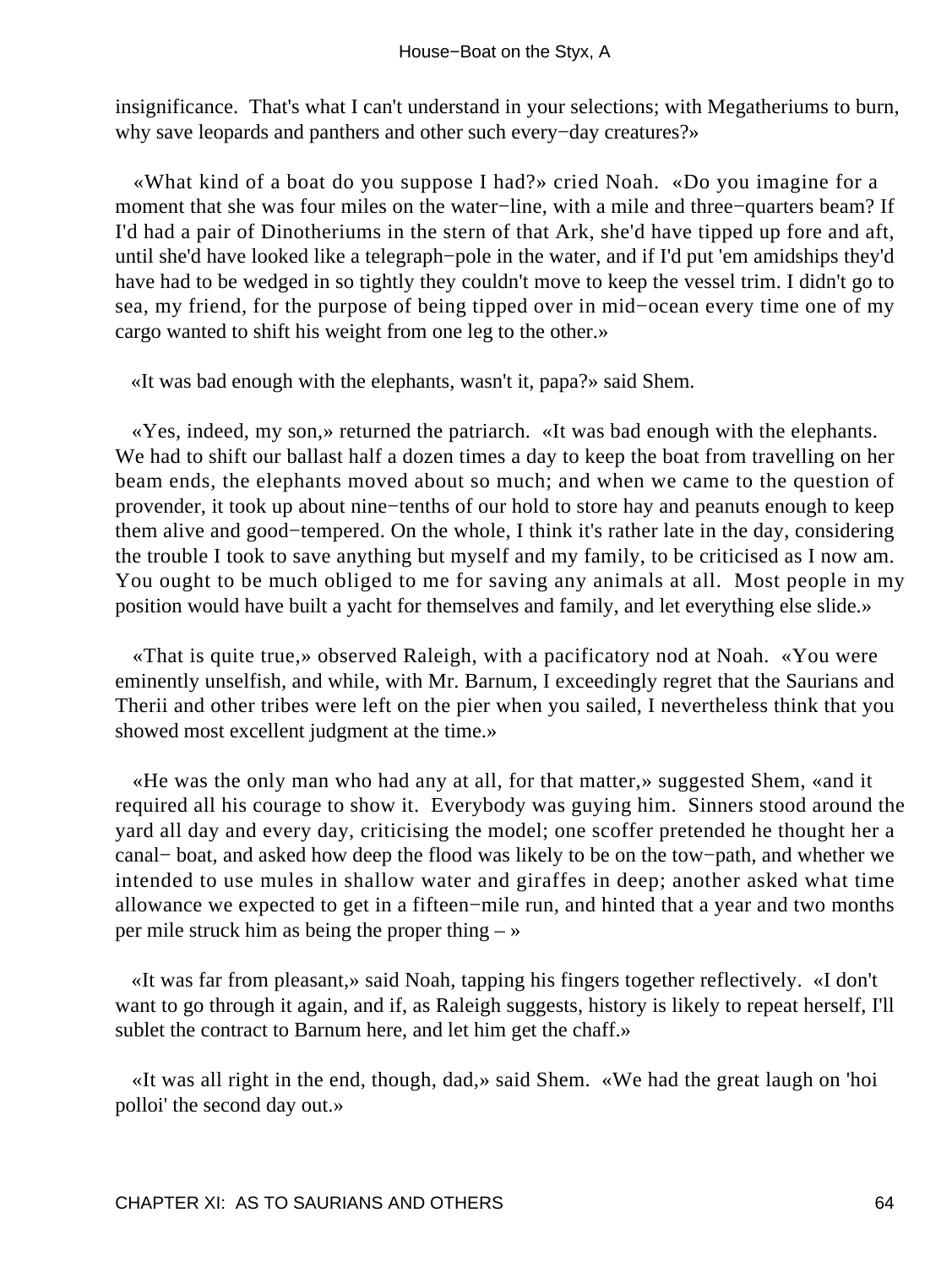«We did, indeed,» said Noah. «When we told 'em we only carried first−class passengers and had no room for emigrants, they began to see that the Ark wasn't such an old tub, after all; and a good ninety per cent. of them would have given ten dollars for a little of that time allowance they'd been talking to us about for several centuries.»

Noah lapsed into a musing silence, and Barnum rose to leave.

 «I still wish you'd saved a Discosaurus,» he said. «A creature with a neck twenty−two feet long would have been a gold mine to me. He could have been trained to stand in the ring, and by stretching out his neck bite the little boys who sneak in under the tent and occupy seats on the top row.»

 «Well, for your sake,» said Noah, with a smile, «I'm very sorry; but for my own, I'm quite satisfied with the general results.»

And they all agreed that the patriarch had every reason to be pleased with himself.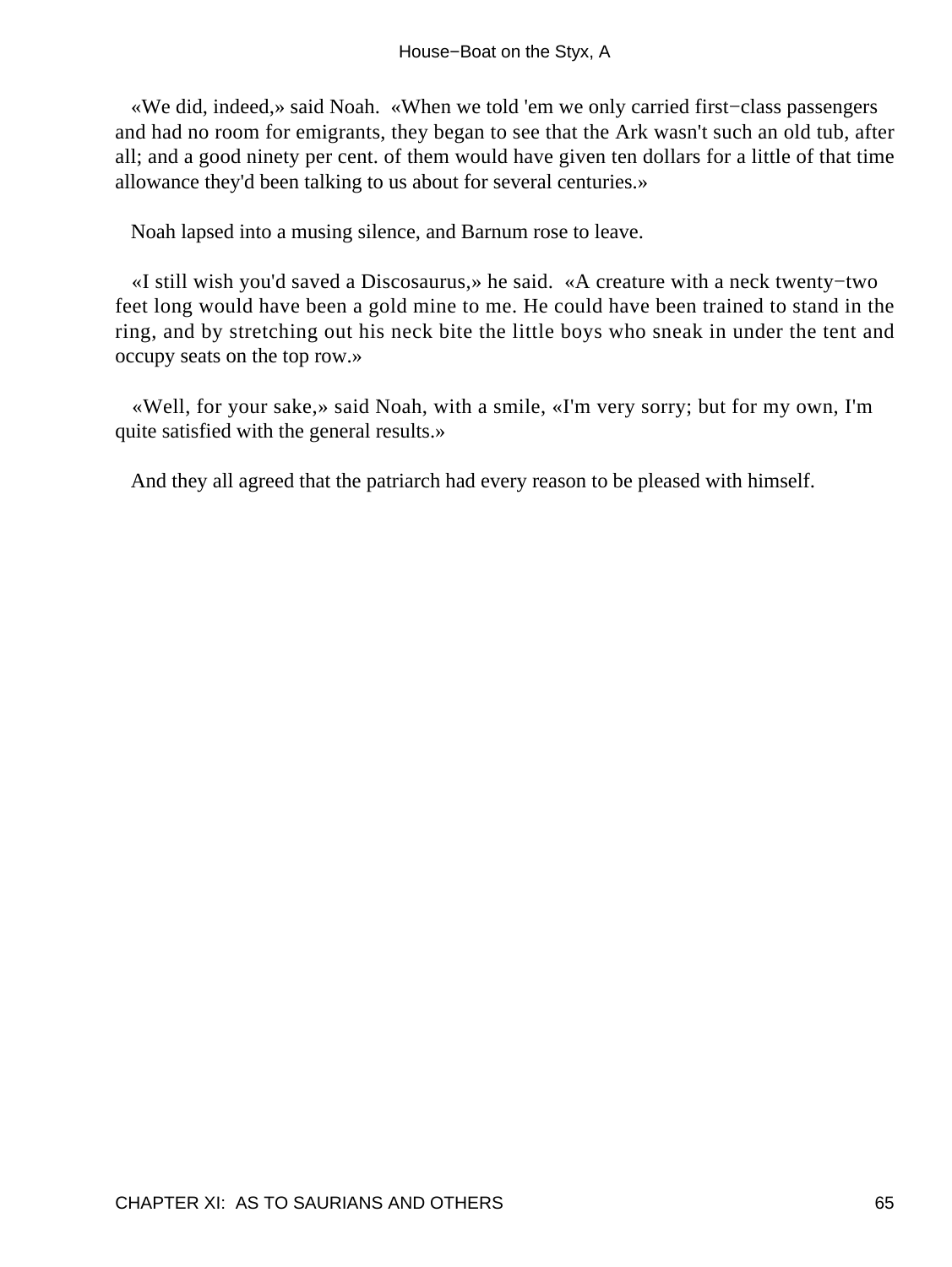### **[CHAPTER XII: THE HOUSE−BOAT DISAPPEARS](#page-72-0)**

*Q*ueen Elizabeth, attended by Ophelia and Xanthippe, was walking along the river−bank. It was a beautiful autumn day, although, owing to certain climatic peculiarities of Hades, it seemed more like midsummer. The mercury in the club thermometer was nervously clicking against the top of the crystal tube, and poor Cerberus was having all he could do with his three mouths snapping up the pestiferous little shades of by−gone gnats that seemed to take an almost unholy pleasure in alighting upon his various noses and ears.

Ophelia was doing most of the talking.

 «I am sure I have never wished to ride one of them,» she said, positively. «In the first place, I do not see where the pleasure of it comes in, and, in the second, it seems to me as if skirts must be dangerous. If they should catch in one of the pedals, where would I be?»

«In the hospital shortly, methinks,» said Queen Elizabeth.

 «Well, I shouldn't wear skirts,» snapped Xanthippe. «If a man's wife can't borrow some of her husband's clothing to reduce her peril to a minimum, what is the use of having a husband? When I take to the bicycle, which, in spite of all Socrates can say, I fully intend to do, I shall have a man's wheel, and I shall wear Socrates' old dress− clothes. If Hades doesn't like it, Hades may suffer.»

 «I don't see how Socrates' clothes will help you,» observed Ophelia. «He wore skirts himself, just like all the other old Greeks. His toga would be quite as apt to catch in the gear as your skirts.»

 Xanthippe looked puzzled for a moment. It was evident that she had not thought of the point which Ophelia had brought up – strong−minded ladies of her kind are apt sometimes to overlook important links in such chains of evidence as they feel called upon to use in binding themselves to their rights.

 «The women of your day were relieved of that dress problem, at any rate,» laughed Queen Elizabeth.

 «The women of my day,» retorted Xanthippe, «in matters of dress were the equals of their husbands – in my family particularly; now they have lost their rights, and are made to confine themselves still to garments like those of yore, while man has arrogated to himself the sole and exclusive use of sane habiliments. However, that is apart from the question. I was saying that I shall have a man's wheel, and shall wear Socrates' old dress−clothes to ride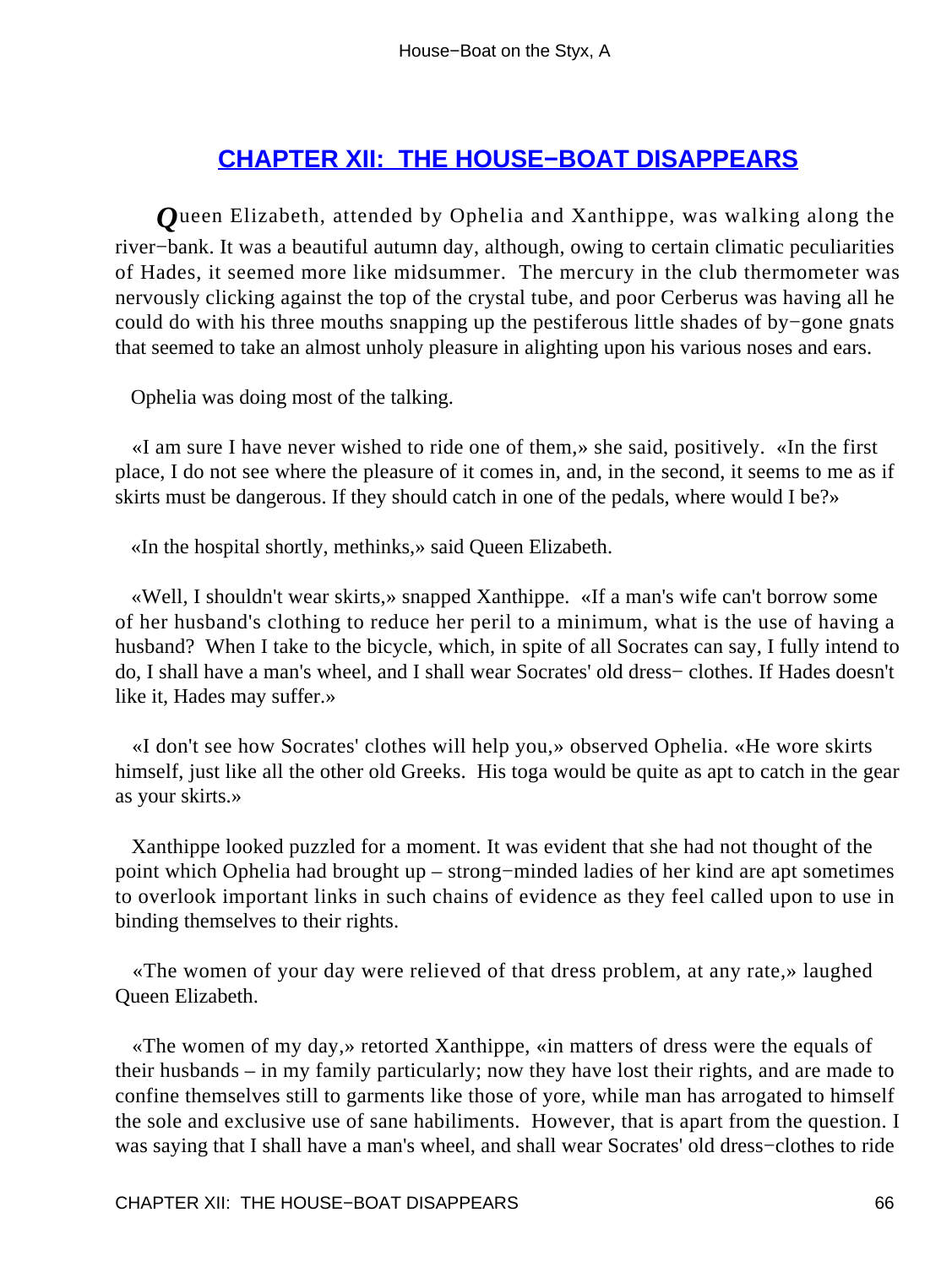it in, if Socrates has to go out and buy an old dress−suit for the purpose.»

The Queen arched her brows and looked inquiringly at Xanthippe for a moment.

 «A magnificent old maid was lost to the world when you married,» she said. «Feeling as you do about men, my dear Xanthippe, I don't see why you ever took a husband.»

 «Humph!» retorted Xanthippe. «Of course you don't. You didn't need a husband. You were born with something to govern. I wasn't.»

«How about your temper?» suggested Ophelia, meekly.

Xanthippe sniffed frigidly at this remark.

 «I never should have gone crazy over a man if I'd remained unmarried forty thousand years,» she retorted, severely. «I married Socrates because I loved him and admired his sculpture; but when he gave up sculpture and became a thinker he simply tried me beyond all endurance, he was so thoughtless, with the result that, having ventured once or twice to show my natural resentment, I have been handed down to posterity as a shrew. I've never complained, and I don't complain now; but when a woman is married to a philosopher who is so taken up with his studies that when he rises in the morning he doesn't look what he is doing, and goes off to his business in his wife's clothes, I think she is entitled to a certain amount of sympathy.»

«And yet you wish to wear his,» persisted Ophelia.

 «Turn about is fair−play,» said Xanthippe. «I've suffered so much on his account that on the principle of averages he deserves to have a little drop of bitters in his nectar.»

 «You are simply the victim of man's deceit,» said Elizabeth, wishing to mollify the now angry Xanthippe, who was on the verge of tears. «I understood men, fortunately, and so never married. I knew my father, and even if I hadn't been a wise enough child to know him, I should not have wed, because he married enough to last one family for several years.»

 «You must have had a hard time refusing all those lovely men, though,» sighed Ophelia. «Of course, Sir Walter wasn't as handsome as my dear Hamlet, but he was very fetching.»

 «I cannot deny that,» said Elizabeth, «and I didn't really have the heart to say no when he asked me; but I did tell him that if he married me I should not become Mrs. Raleigh, but that he should become King Elizabeth. He fled to Virginia on the next steamer. My diplomacy rid me of a very unpleasant duty.»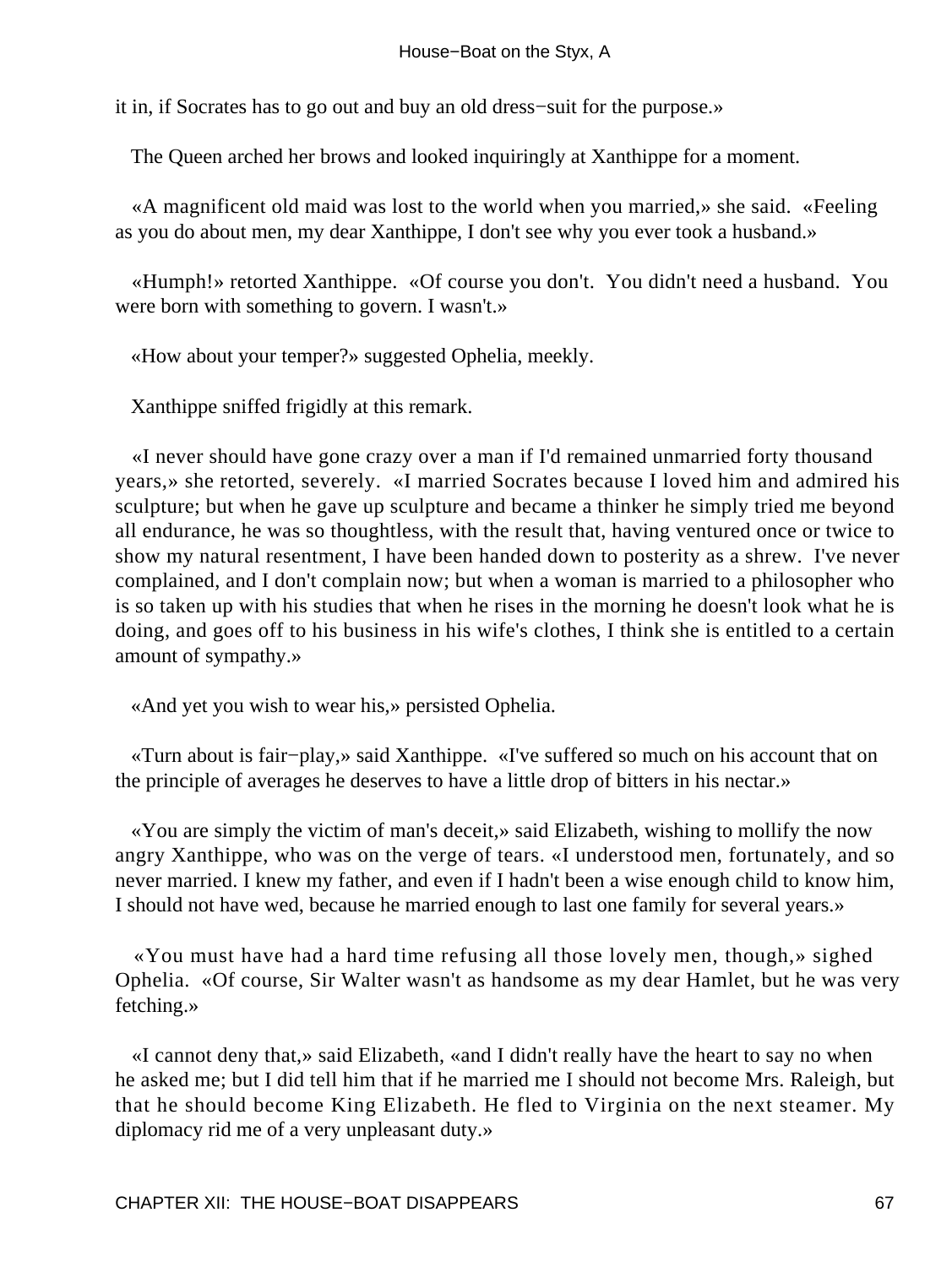Chatting thus, the three famous spirits passed slowly along the path until they came to the sheltered nook in which the house−boat lay at anchor.

 «There's a case in point,» said Xanthippe, as the house−boat loomed up before them. «All that luxury is for men; we women are not permitted to cross the gangplank. Our husbands and brothers and friends go there; the door closes on them, and they are as completely lost to us as though they never existed. We don't know what goes on in there. Socrates tells me that their amusements are of a most innocent nature, but how do I know what he means by that? Furthermore, it keeps him from home, while I have to stay at home and be entertained by my sons, whom the Encyclopaedia Britannica rightly calls dull and fatuous. In other words, club life for him, and dulness and fatuity for me.»

 «I think myself they're rather queer about letting women into that boat,» said Queen Elizabeth. «But it isn't Sir Walter's fault. He told me he tried to have them establish a Ladies' Day, and that they agreed to do so, but have since resisted all his efforts to have a date set for the function.»

 «It would be great fun to steal in there now, wouldn't it,» giggled Ophelia. «There doesn't seem to be anybody about to prevent our doing so.»

 «That's true,» said Xanthippe. «All the windows are closed, as if there wasn't a soul there. I've half a mind to take a peep in at the house.»

 «I am with you,» said Elizabeth, her face lighting up with pleasure. It was a great novelty, and an unpleasant one to her, to find some place where she could not go. «Let's do it,» she added.

 So the three women tiptoed softly up the gang−plank, and, silently boarding the house−boat, peeped in at the windows. What they saw merely whetted their curiosity.

 «I must see more,» cried Elizabeth, rushing around to the door, which opened at her touch. Xanthippe and Ophelia followed close on her heels, and shortly they found themselves, open−mouthed in wondering admiration, in the billiard−room of the floating palace, and Richard, the ghost of the best billiard−room attendant in or out of Hades, stood before them.

 «Excuse me,» he said, very much upset by the sudden apparition of the ladies. «I'm very sorry, but ladies are not admitted here.»

 «We are equally sorry,» retorted Elizabeth, assuming her most imperious manner, «that your masters have seen fit to prohibit our being here; but, now that we are here, we intend to make the most of the opportunity, particularly as there seem to be no members about. What has become of them all?»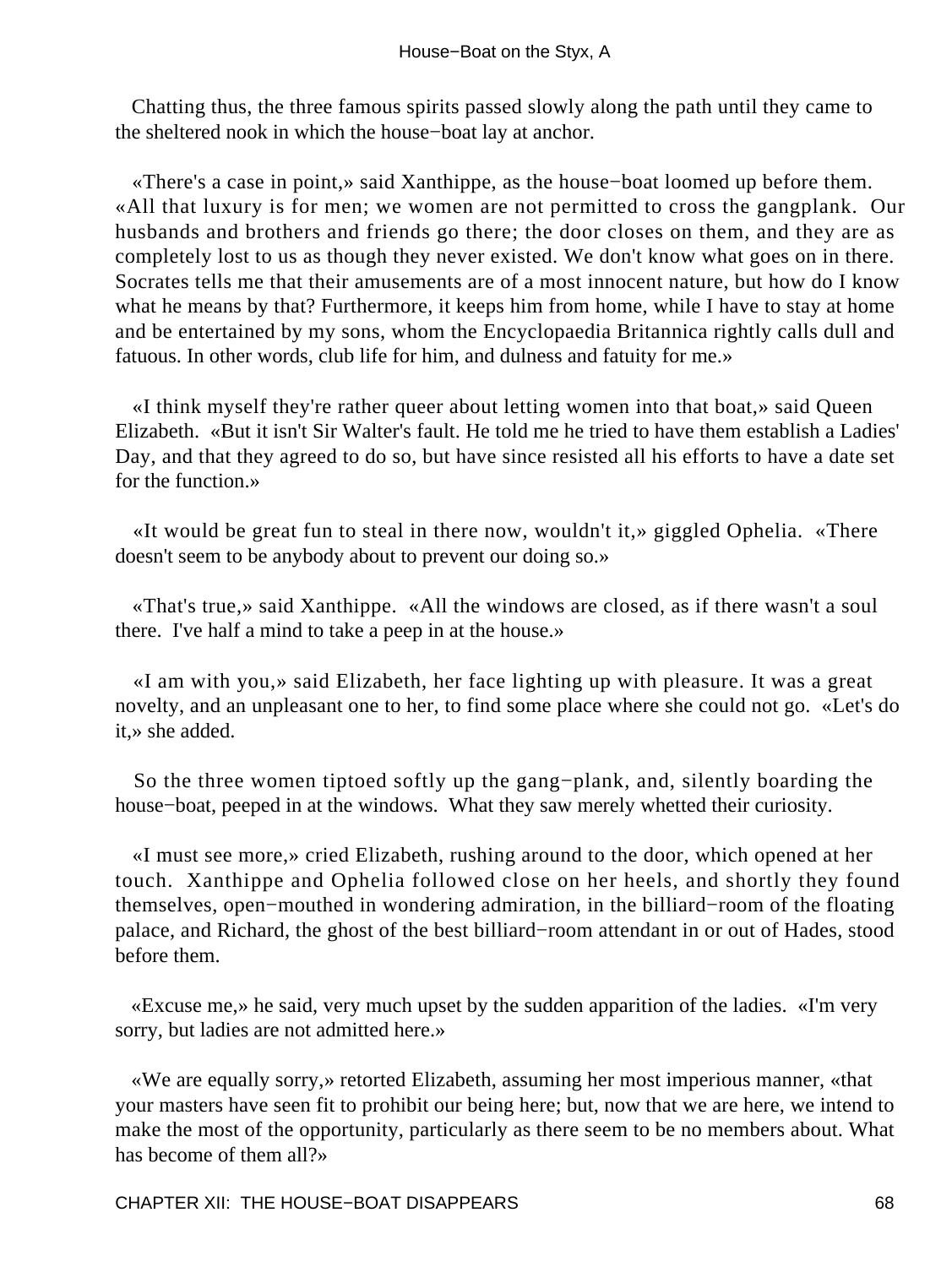Richard smiled broadly. «I don't know where they are,» he replied; but it was evident that he was not telling the exact truth.

 «Oh, come, my boy,» said the Queen, kindly, «you do know. Sir Walter told me you knew everything. Where are they?»

 «Well, if you must know, ma'am,» returned Richard, captivated by the Queen's manner, «they've all gone down the river to see a prize−fight between Goliath and Samson.»

 «See there!» cried Xanthippe. «That's what this club makes possible. Socrates told me he was coming here to take luncheon with Carlyle, and they've both of 'em gone off to a disgusting prize−fight!»

 «Yes, ma'am, they have,» said Richard; «and if Goliath wins, I don't think Mr. Socrates will get home this evening.»

«Betting, eh?» said Xanthippe, scornfully.

«Yes, ma'am,» returned Richard.

«More club!» cried Xanthippe.

 «Oh no, ma'am,» said Richard. «Betting is not allowed in the club; they're very strict about that. But the shore is only ten feet off, ma'am, and the gentlemen always go ashore and make their bets.»

 During this little colloquy Elizabeth and Ophelia were wandering about, admiring everything they saw.

 «I do wish Lucretia Borgia and Calpurnia could see this. I wonder if the Caesars are on the telephone,» Elizabeth said. Investigation showed that both the Borgias and the Caesars were on the wire, and in short order the two ladies had been made acquainted with the state of affairs at the house−boat; and as they were both quite as anxious to see the interior of the much−talked−of club−house as the others, they were not long in arriving. Furthermore, they brought with them half a dozen more ladies, among whom were Desdemona and Cleopatra, and then began the most extraordinary session the house−boat ever knew. A meeting was called, with Elizabeth in the chair, and all the best ladies of the Stygian realms were elected members. Xanthippe, amid the greatest applause, moved that every male member of the organization be expelled for conduct unworthy of a gentleman in attending a prize−fight, and encouraging two such horrible creatures as Goliath and Samson in their nefarious pursuits. Desdemona seconded the motion, and it was carried without a dissenting voice, although Mrs. Caesar, with becoming dignity, merely smiled approval, not caring to take part too actively in the proceedings.

CHAPTER XII: THE HOUSE−BOAT DISAPPEARS 69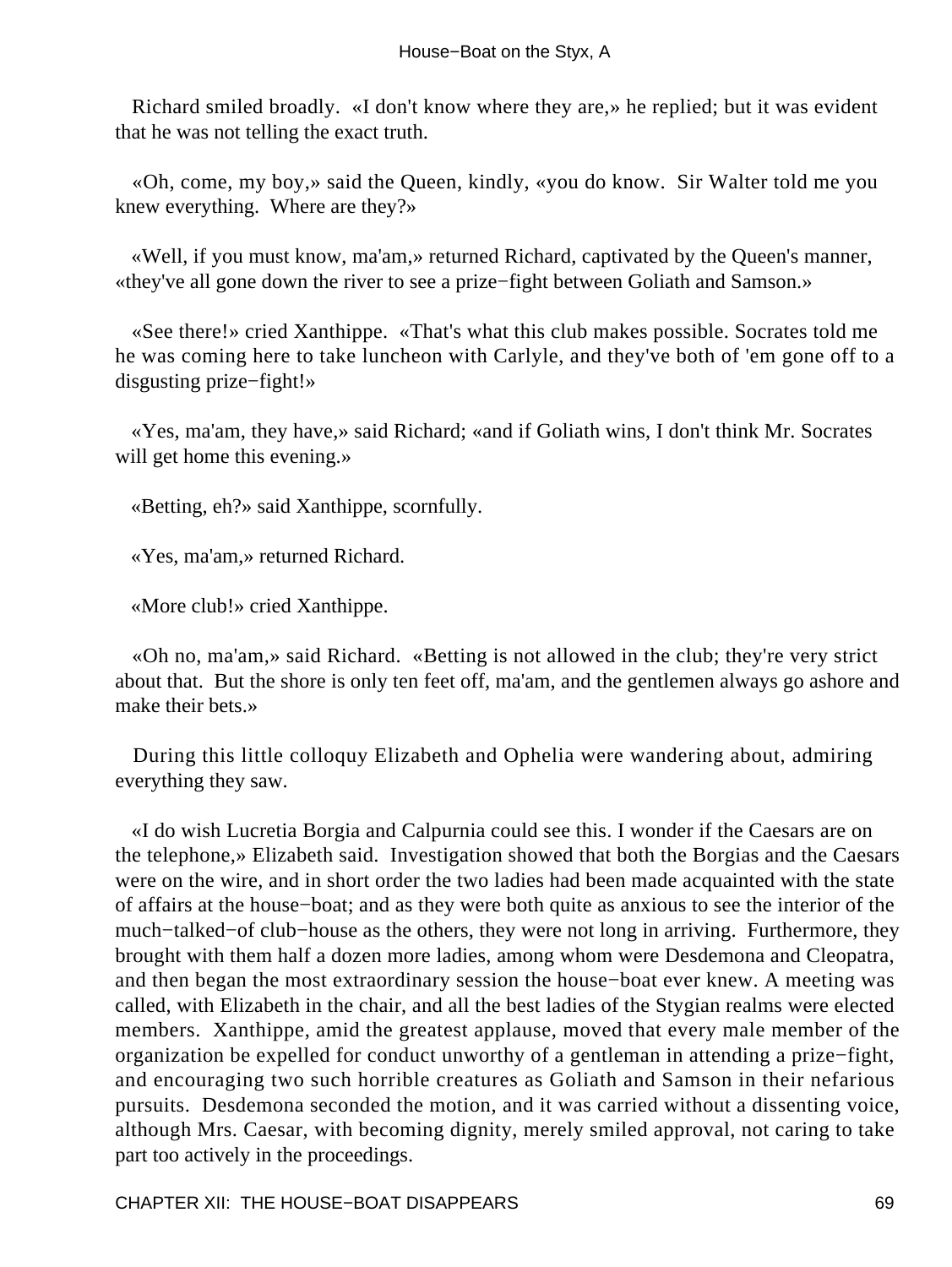The men having thus been disposed of in a summary fashion, Richard was elected Janitor in Charon's place, and the club was entirely reorganized, with Cleopatra as permanent President. The meeting then adjourned, and the invaders set about enjoying their newly acquired privileges. The smoking−room was thronged for a few moments, but owing to the extraordinary strength of the tobacco which the faithful Richard shovelled into the furnace, it developed no enduring popularity, Xanthippe, with a suddenly acquired pallor, being the first to renounce the pastime as revolting.

 So fast and furious was the enjoyment of these thirsty souls, so long deprived of their rights, that night came on without their observing it, and with the night was brought the great peril into which they were thrown, and from which at the moment of writing they had not been extricated, and which, to my regret, has cut me off for the present from any further information connected with the Associated Shades and their beautiful lounging−place. Had they not been so intent upon the inner beauties of the House−boat on the Styx they might have observed approaching, under the shadow of the westerly shore, a long, rakish craft propelled by oars, which dipped softly and silently and with trained precision in the now jet−black waters of the Styx. Manning the oars were a dozen evil−visaged ruffians, while in the stern of the approaching vessel there sat a grim−faced, weather−beaten spirit, armed to the teeth, his coat sleeves bearing the skull and cross−bones, the insignia of piracy.

 This boat, stealing up the river like a thief in the night, contained Captain Kidd and his pirate crew, and their mission was a mission of vengeance. To put the matter briefly and plainly, Captain Kidd was smarting under the indignity which the club had recently put upon him. He had been unanimously blackballed, even his proposer and seconder, who had been browbeaten into nominating him for membership, voting against him.

 «I may be a pirate,» he cried, when he heard what the club had done, «but I have feelings, and the Associated Shades will repent their action. The time will come when they'll find that I have their club− house, and they have – its debts.»

 It was for this purpose that the great terror of the seas had come upon this, the first favorable opportunity. Kidd knew that the house−boat was unguarded; his spies had told him that the members had every one gone to the fight, and he resolved that the time had come to act. He did not know that the Fates had helped to make his vengeance all the more terrible and withering by putting the most attractive and fashionable ladies of the Stygian country likewise in his power; but so it was, and they, poor souls, while this fiend, relentless and cruel, was slowly approaching, sang on and danced on in blissful unconsciousness of their peril.

 In less than five minutes from the time when his sinister−craft rounded the bend Kidd and his crew had boarded the house−boat, cut her loose from her moorings, and in ten minutes she had sailed away into the great unknown, and with her went some of the most precious gems in the social diadem of Hades.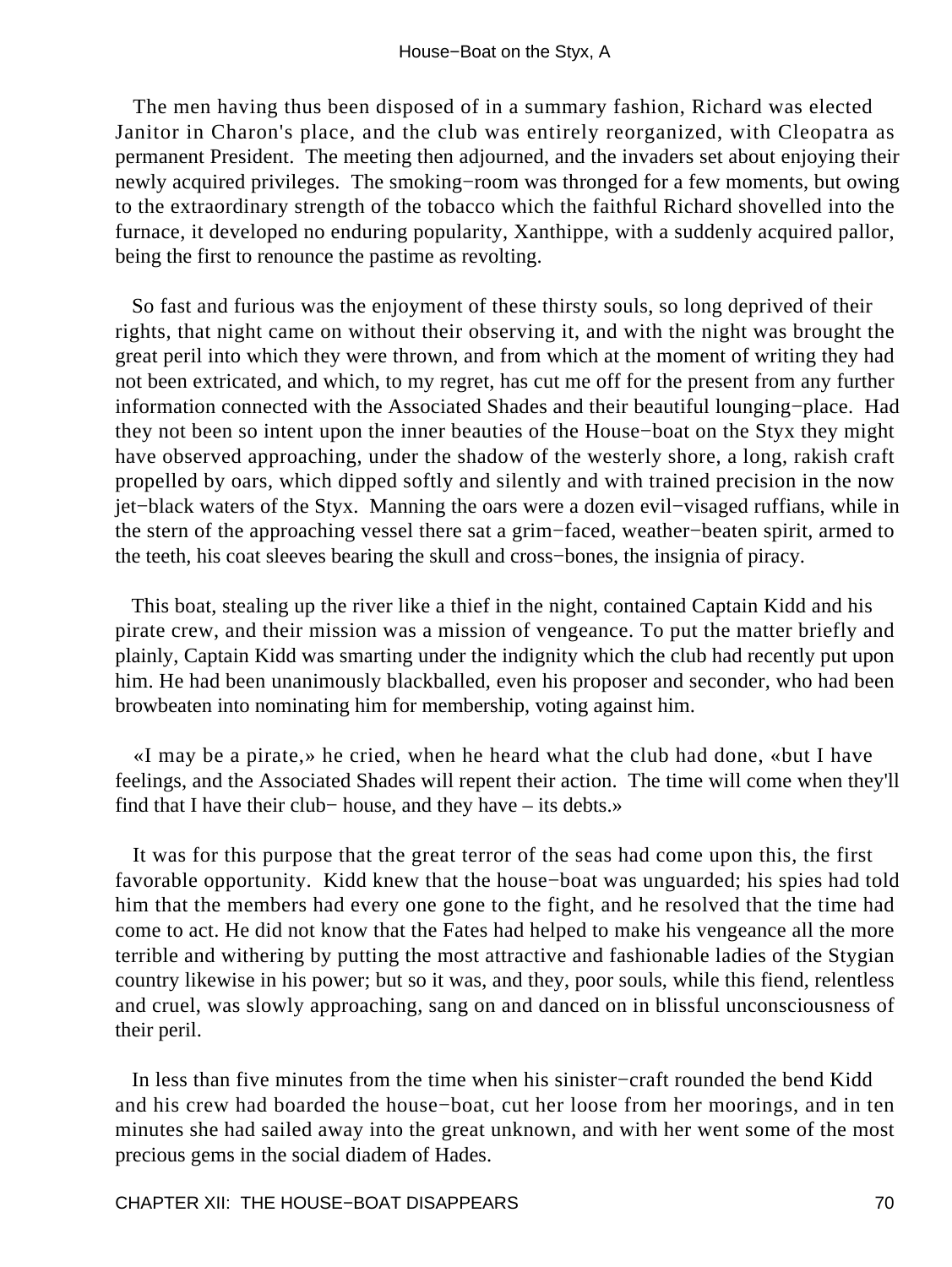The rest of my story is soon told. The whole country was aroused when the crime was discovered, but up to the date of this narrative no word has been received of the missing craft and her precious cargo. Raleigh and Caesar have had the seas scoured in search of her, Hamlet has offered his kingdom for her return, but unavailingly; and the men of Hades were cast into a gloom from which there seems to be no relief.

Socrates alone was unaffected.

 «They'll come back some day, my dear Raleigh,» he said, as the knight buried his face, weeping, in his hands. «So why repine? I'll never lose my Xanthippe – permanently, that is. I know that, for I am a philosopher, and I know there is no such thing as luck. And we can start another club.»

 «Very likely,» sighed Raleigh, wiping his eyes. «I don't mind the club so much, but to think of those poor women  $-\infty$ 

 «Oh, they're all right,» returned Socrates, with a laugh. «Caesar's wife is along, and you can't dispute the fact that she's a good chaperon. Give the ladies a chance. They've been after our club for years; now let 'em have it, and let us hope that they like it. Order me up a hemlock sour, and let's drink to their enjoyment of club life.»

Which was done, and I, in spirit, drank with them, for I sincerely hope that the «New Women» of Hades are having a good time.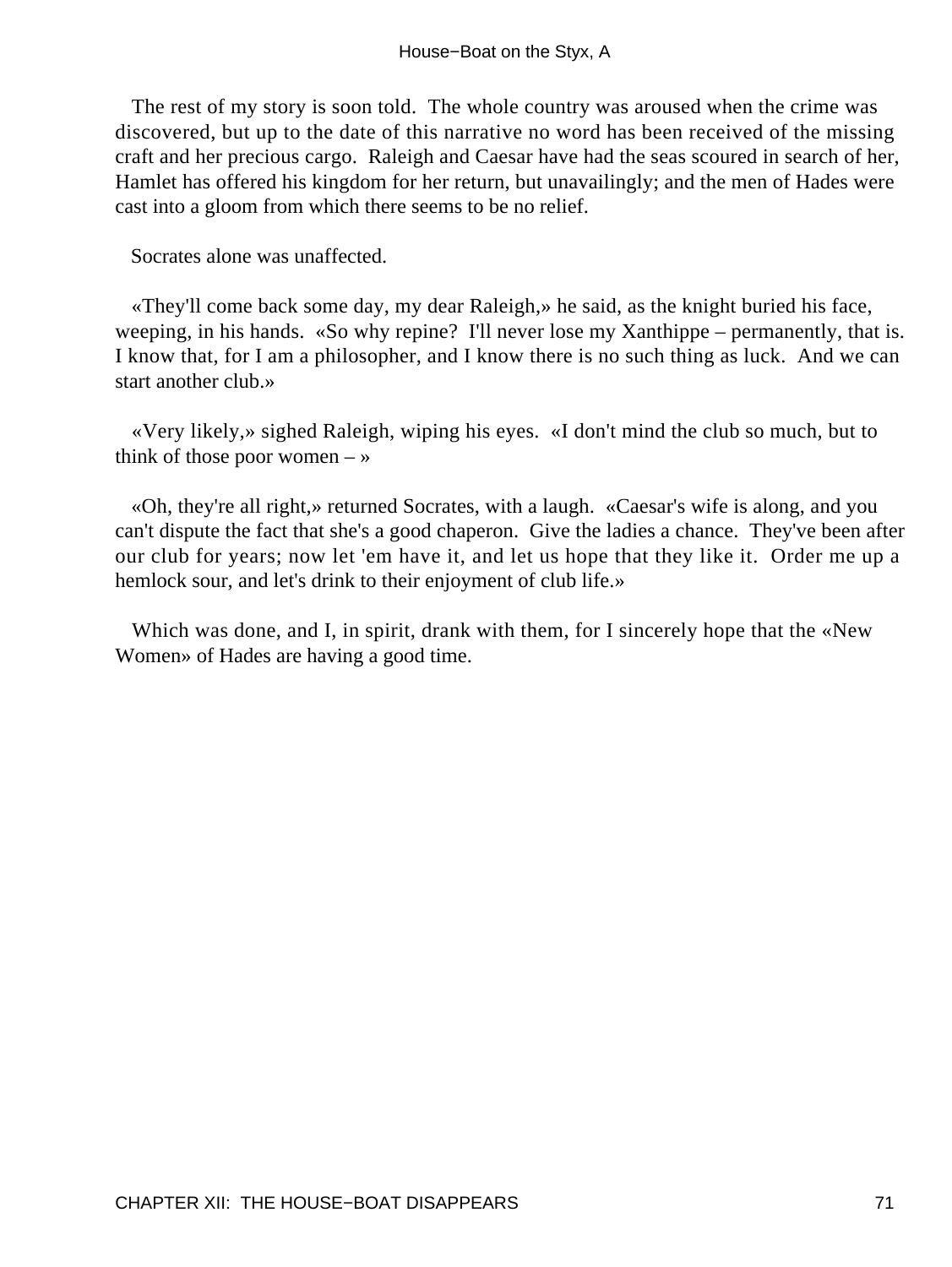House−Boat on the Styx, A

## **Table of Content**

**[CHAPTER I: CHARON MAKES A DISCOVERY](#page-3-0)**

**[CHAPTER II: A DISPUTED AUTHORSHIP](#page-9-0)**

**[CHAPTER III: WASHINGTON GIVES A DINNER](#page-15-0)**

**[CHAPTER IV: HAMLET MAKES A SUGGESTION](#page-21-0)**

**[CHAPTER V: THE HOUSE COMMITTEE DISCUSS THE POETS](#page-27-0)**

**[CHAPTER VI: SOME THEORIES, DARWINIAN AND OTHERWISE](#page-32-0)**

**[CHAPTER VII: A DISCUSSION AS TO LADIES' DAY](#page-38-0)**

**[CHAPTER VIII: A DISCONTENTED SHADE](#page-43-0)**

**[CHAPTER IX: AS TO COOKERY AND SCULPTURE](#page-49-0)**

**[CHAPTER X: STORY−TELLERS' NIGHT](#page-54-0)**

**[CHAPTER XI: AS TO SAURIANS AND OTHERS](#page-60-0)**

**[CHAPTER XII: THE HOUSE−BOAT DISAPPEARS](#page-66-0)**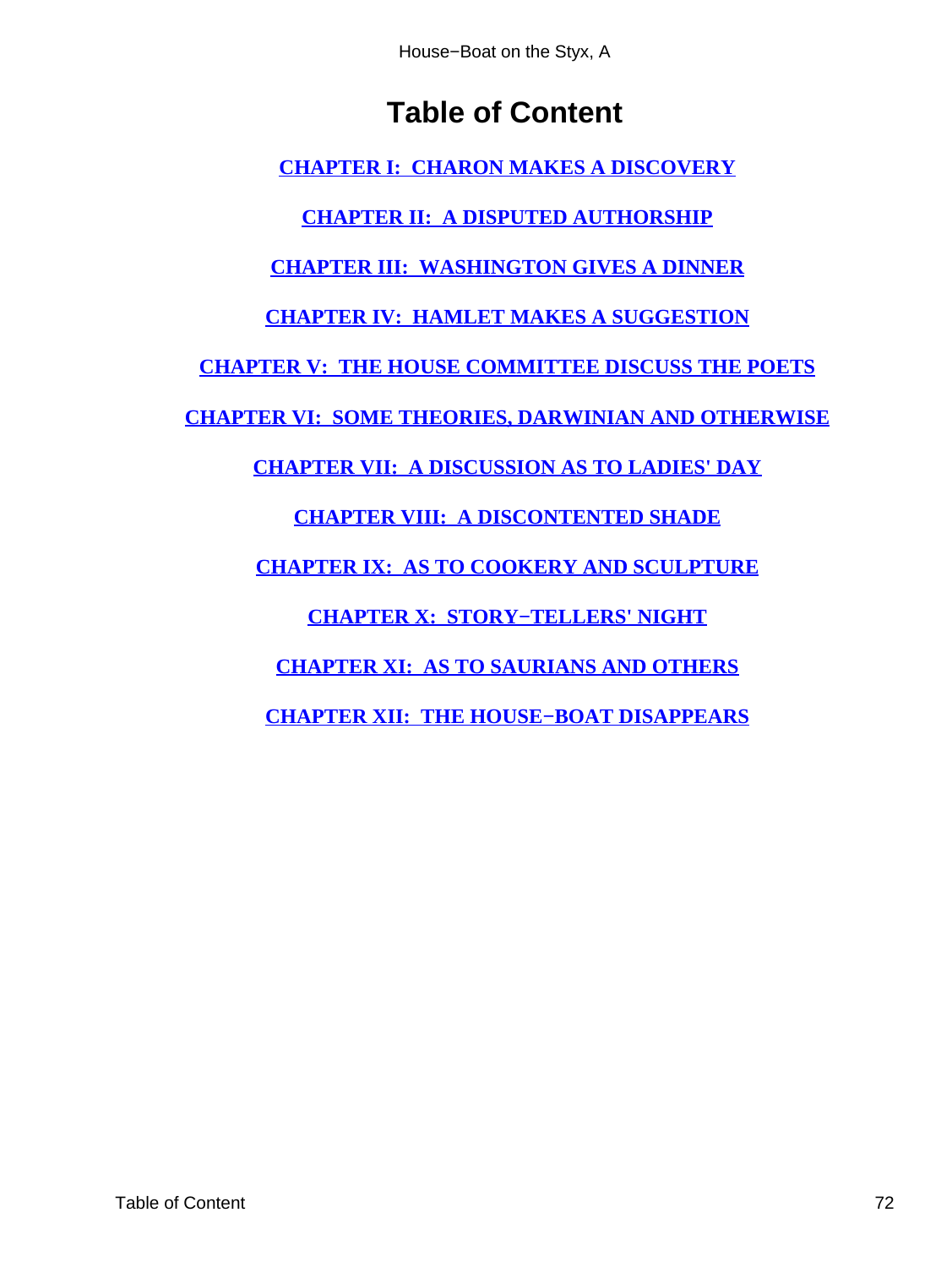## **You are reading a Phoenix Edition:**

It was converted from clean and standard xhtml/xml files. It uses metatags to identify content, and other data. The available resources specific to each ebook format were used to give the reader a pleasant reading experience.

More detais available at Phoenix−Library.org website.

Any suggestion that helps us to improve these editions are welcome.

**The Phoenix−Library Team**